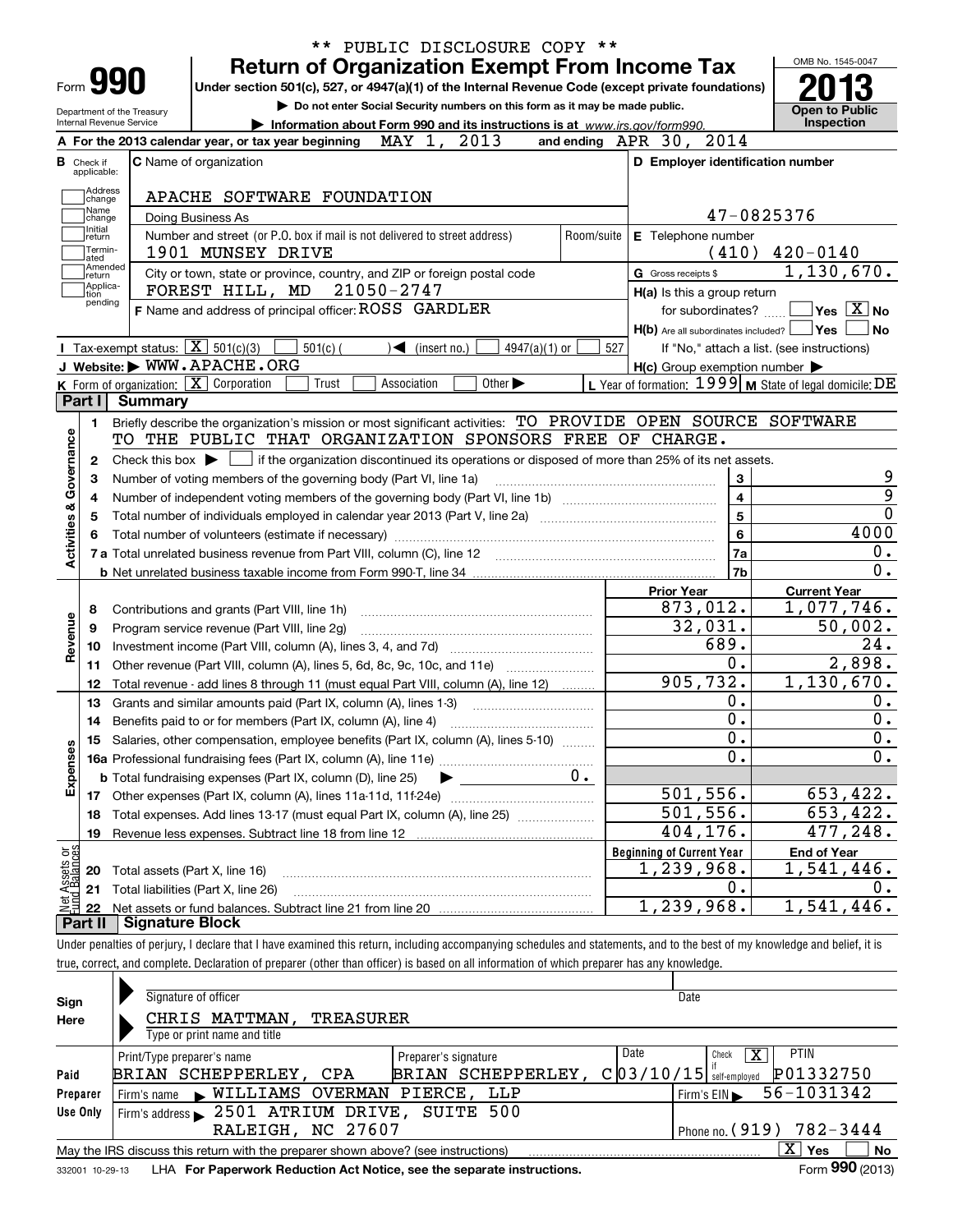|    | APACHE SOFTWARE FOUNDATION<br>Form 990 (2013)                                                                                                | 47-0825376    | Page 2          |
|----|----------------------------------------------------------------------------------------------------------------------------------------------|---------------|-----------------|
|    | <b>Statement of Program Service Accomplishments</b><br>Part III                                                                              |               |                 |
|    |                                                                                                                                              |               |                 |
| 1  | Briefly describe the organization's mission:                                                                                                 |               |                 |
|    | TO PROVIDE OPEN SOURCE SOFTWARE TO THE PUBLIC THAT ORGANIZATION                                                                              |               |                 |
|    | SPONSORS FREE OF CHARGE.                                                                                                                     |               |                 |
|    |                                                                                                                                              |               |                 |
|    |                                                                                                                                              |               |                 |
| 2  | Did the organization undertake any significant program services during the year which were not listed on                                     |               |                 |
|    | the prior Form 990 or 990-EZ?                                                                                                                |               | Yes $X$ No      |
|    | If "Yes," describe these new services on Schedule O.                                                                                         |               |                 |
| 3  | Did the organization cease conducting, or make significant changes in how it conducts, any program services?                                 |               | $Yes$ $X$ No    |
|    | If "Yes," describe these changes on Schedule O.                                                                                              |               |                 |
| 4  | Describe the organization's program service accomplishments for each of its three largest program services, as measured by expenses.         |               |                 |
|    | Section 501(c)(3) and 501(c)(4) organizations are required to report the amount of grants and allocations to others, the total expenses, and |               |                 |
|    | revenue, if any, for each program service reported.<br>$489, 420$ . including grants of \$<br>) (Expenses \$                                 |               |                 |
| 4a | (Code:<br>INFRASTRUCTURE SERVICES IN SUPPORT OF THE ACTIVITIES AND PROJECTS OF                                                               | ) (Revenue \$ |                 |
|    | THE FOUNDATION, NAMELY                                                                                                                       |               |                 |
|    | HOSTING SOURCE CODE, DOWNLOADS, E-MAIL LISTS, BUG TRACKING SYSTEMS,                                                                          |               |                 |
|    | COLLABORATED SOFTWARE AND RELATED ACTIVITIES.                                                                                                |               |                 |
|    |                                                                                                                                              |               |                 |
|    |                                                                                                                                              |               |                 |
|    |                                                                                                                                              |               |                 |
|    |                                                                                                                                              |               |                 |
|    |                                                                                                                                              |               |                 |
|    |                                                                                                                                              |               |                 |
|    |                                                                                                                                              |               |                 |
|    |                                                                                                                                              |               |                 |
| 4b | 102,045.<br>including grants of \$<br>) (Expenses \$<br>(Code:                                                                               | ) (Revenue \$ |                 |
|    | SUPPORTING AND PROVIDING VISIBILITY FOR THE PROJECTS<br>PUBLIC RELATIONS                                                                     |               |                 |
|    | SPONSORED BY THE<br>FOUNDATION.                                                                                                              |               |                 |
|    |                                                                                                                                              |               |                 |
|    |                                                                                                                                              |               |                 |
|    |                                                                                                                                              |               |                 |
|    |                                                                                                                                              |               |                 |
|    |                                                                                                                                              |               |                 |
|    |                                                                                                                                              |               |                 |
|    |                                                                                                                                              |               |                 |
|    |                                                                                                                                              |               |                 |
|    |                                                                                                                                              |               |                 |
|    |                                                                                                                                              |               |                 |
| 4с | $\text{(Code:}$ $\qquad \qquad$ $\text{(Expenses $}$<br>including grants of \$                                                               | ) (Revenue \$ |                 |
|    |                                                                                                                                              |               |                 |
|    |                                                                                                                                              |               |                 |
|    |                                                                                                                                              |               |                 |
|    |                                                                                                                                              |               |                 |
|    |                                                                                                                                              |               |                 |
|    |                                                                                                                                              |               |                 |
|    |                                                                                                                                              |               |                 |
|    |                                                                                                                                              |               |                 |
|    |                                                                                                                                              |               |                 |
|    |                                                                                                                                              |               |                 |
|    |                                                                                                                                              |               |                 |
| 4d | Other program services (Describe in Schedule O.)                                                                                             |               |                 |
|    | (Expenses \$<br>Revenue \$<br>including grants of \$                                                                                         |               |                 |
|    | 591,465.<br>4e Total program service expenses                                                                                                |               |                 |
|    |                                                                                                                                              |               | Form 990 (2013) |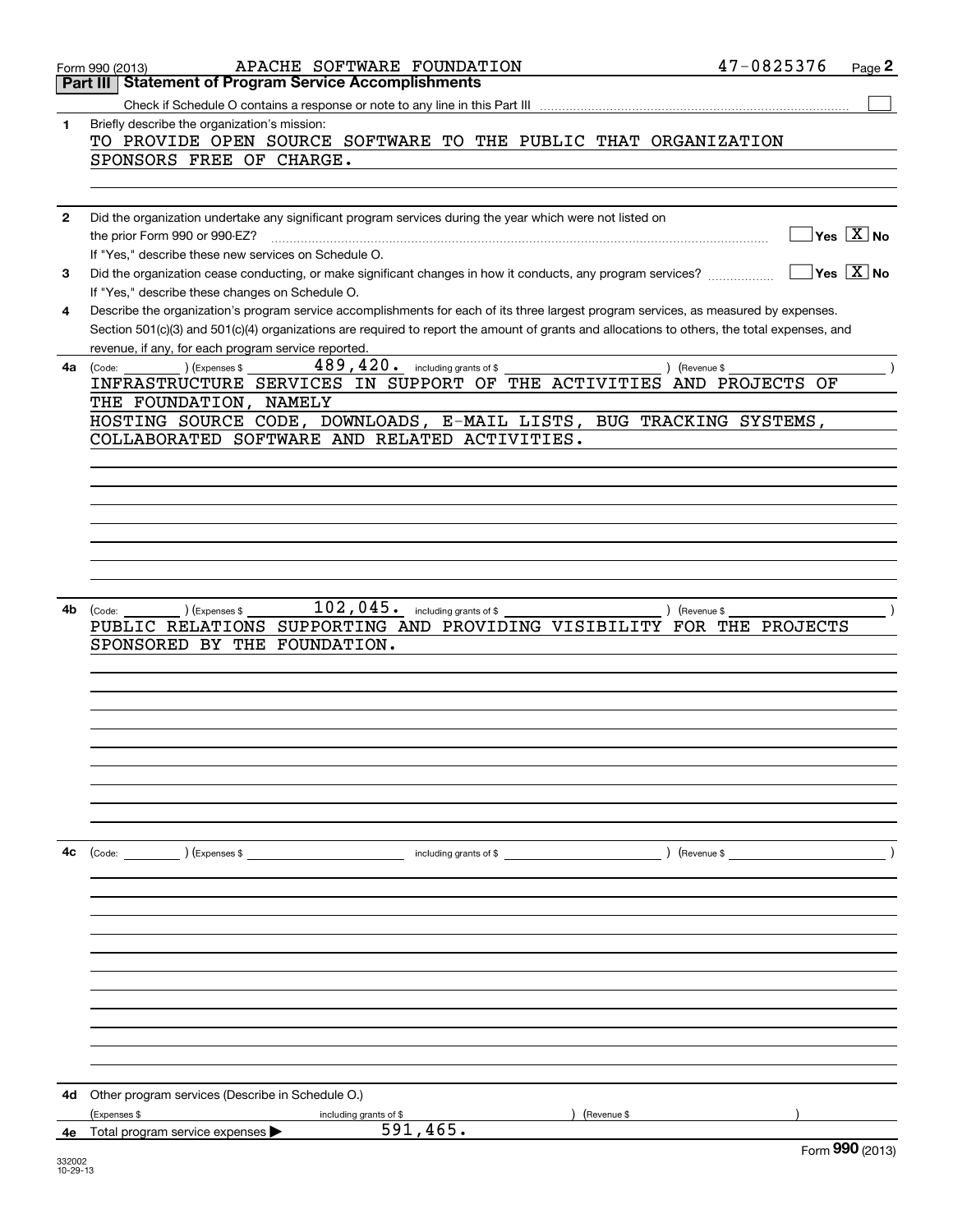| Form 990 (2013) |  |  |
|-----------------|--|--|

# Form 990 (2013) APACHE SOFTWARE FOUNDATION 47-0825376 <sub>Page</sub> 3<br>**Part IV | Checklist of Required Schedules**

|     |                                                                                                                                                                                                                                                   |                         | Yes         | No           |
|-----|---------------------------------------------------------------------------------------------------------------------------------------------------------------------------------------------------------------------------------------------------|-------------------------|-------------|--------------|
| 1   | Is the organization described in section $501(c)(3)$ or $4947(a)(1)$ (other than a private foundation)?                                                                                                                                           |                         |             |              |
|     |                                                                                                                                                                                                                                                   | 1.                      | X           |              |
| 2   |                                                                                                                                                                                                                                                   | $\overline{2}$          | $\mathbf x$ |              |
| 3   | Did the organization engage in direct or indirect political campaign activities on behalf of or in opposition to candidates for                                                                                                                   |                         |             |              |
|     |                                                                                                                                                                                                                                                   | 3                       |             | х            |
| 4   | Section 501(c)(3) organizations. Did the organization engage in lobbying activities, or have a section 501(h) election in effect                                                                                                                  |                         |             |              |
|     |                                                                                                                                                                                                                                                   | $\overline{\mathbf{4}}$ |             | х            |
| 5.  | Is the organization a section 501(c)(4), 501(c)(5), or 501(c)(6) organization that receives membership dues, assessments, or                                                                                                                      |                         |             |              |
|     |                                                                                                                                                                                                                                                   | 5                       |             | х            |
| 6   | Did the organization maintain any donor advised funds or any similar funds or accounts for which donors have the right to                                                                                                                         |                         |             |              |
|     | provide advice on the distribution or investment of amounts in such funds or accounts? If "Yes," complete Schedule D, Part I                                                                                                                      | 6                       |             | X.           |
| 7   | Did the organization receive or hold a conservation easement, including easements to preserve open space,                                                                                                                                         |                         |             |              |
|     |                                                                                                                                                                                                                                                   | $\overline{7}$          |             | x            |
| 8   | Did the organization maintain collections of works of art, historical treasures, or other similar assets? If "Yes," complete                                                                                                                      |                         |             |              |
|     |                                                                                                                                                                                                                                                   | 8                       |             | x            |
| 9   | Did the organization report an amount in Part X, line 21, for escrow or custodial account liability; serve as a custodian for                                                                                                                     |                         |             |              |
|     | amounts not listed in Part X; or provide credit counseling, debt management, credit repair, or debt negotiation services?                                                                                                                         |                         |             |              |
|     | If "Yes," complete Schedule D, Part IV                                                                                                                                                                                                            | 9                       |             | х            |
| 10  | Did the organization, directly or through a related organization, hold assets in temporarily restricted endowments, permanent                                                                                                                     |                         |             |              |
|     |                                                                                                                                                                                                                                                   | 10                      |             | x            |
| 11  | If the organization's answer to any of the following questions is "Yes," then complete Schedule D, Parts VI, VIII, VIII, IX, or X                                                                                                                 |                         |             |              |
|     | as applicable.                                                                                                                                                                                                                                    |                         |             |              |
|     | a Did the organization report an amount for land, buildings, and equipment in Part X, line 10? If "Yes," complete Schedule D,                                                                                                                     |                         | Х           |              |
|     |                                                                                                                                                                                                                                                   | 11a                     |             |              |
| b   | Did the organization report an amount for investments - other securities in Part X, line 12 that is 5% or more of its total                                                                                                                       |                         |             | x            |
|     |                                                                                                                                                                                                                                                   | 11 <sub>b</sub>         |             |              |
| c   | Did the organization report an amount for investments - program related in Part X, line 13 that is 5% or more of its total                                                                                                                        |                         |             | x            |
|     |                                                                                                                                                                                                                                                   | 11c                     |             |              |
|     | d Did the organization report an amount for other assets in Part X, line 15 that is 5% or more of its total assets reported in                                                                                                                    |                         |             | x            |
|     |                                                                                                                                                                                                                                                   | <b>11d</b><br>11e       |             | $\mathbf{x}$ |
|     | Did the organization report an amount for other liabilities in Part X, line 25? If "Yes," complete Schedule D, Part X                                                                                                                             |                         |             |              |
| f   | Did the organization's separate or consolidated financial statements for the tax year include a footnote that addresses<br>the organization's liability for uncertain tax positions under FIN 48 (ASC 740)? If "Yes," complete Schedule D, Part X | 11f                     |             | x            |
|     | 12a Did the organization obtain separate, independent audited financial statements for the tax year? If "Yes," complete                                                                                                                           |                         |             |              |
|     |                                                                                                                                                                                                                                                   | 12a                     |             | X.           |
|     | Schedule D, Parts XI and XII<br><b>b</b> Was the organization included in consolidated, independent audited financial statements for the tax year?                                                                                                |                         |             |              |
|     |                                                                                                                                                                                                                                                   | 12b                     |             | Χ            |
| 13  | If "Yes," and if the organization answered "No" to line 12a, then completing Schedule D, Parts XI and XII is optional                                                                                                                             | 13                      |             | $\mathbf X$  |
| 14a | Did the organization maintain an office, employees, or agents outside of the United States?                                                                                                                                                       | 14a                     |             | х            |
| b   | Did the organization have aggregate revenues or expenses of more than \$10,000 from grantmaking, fundraising, business,                                                                                                                           |                         |             |              |
|     | investment, and program service activities outside the United States, or aggregate foreign investments valued at \$100,000                                                                                                                        |                         |             |              |
|     |                                                                                                                                                                                                                                                   | 14b                     |             | X.           |
| 15  | Did the organization report on Part IX, column (A), line 3, more than \$5,000 of grants or other assistance to or for any                                                                                                                         |                         |             |              |
|     |                                                                                                                                                                                                                                                   | 15                      |             | x            |
| 16  | Did the organization report on Part IX, column (A), line 3, more than \$5,000 of aggregate grants or other assistance to                                                                                                                          |                         |             |              |
|     |                                                                                                                                                                                                                                                   | 16                      |             | x            |
| 17  | Did the organization report a total of more than \$15,000 of expenses for professional fundraising services on Part IX,                                                                                                                           |                         |             |              |
|     |                                                                                                                                                                                                                                                   | 17                      |             | x            |
| 18  | Did the organization report more than \$15,000 total of fundraising event gross income and contributions on Part VIII, lines                                                                                                                      |                         |             |              |
|     |                                                                                                                                                                                                                                                   | 18                      |             | x            |
| 19  | Did the organization report more than \$15,000 of gross income from gaming activities on Part VIII, line 9a? If "Yes."                                                                                                                            |                         |             |              |
|     |                                                                                                                                                                                                                                                   | 19                      |             | X            |
| 20a |                                                                                                                                                                                                                                                   | 20a                     |             | X            |
|     |                                                                                                                                                                                                                                                   | 20 <sub>b</sub>         |             |              |

Form **990** (2013)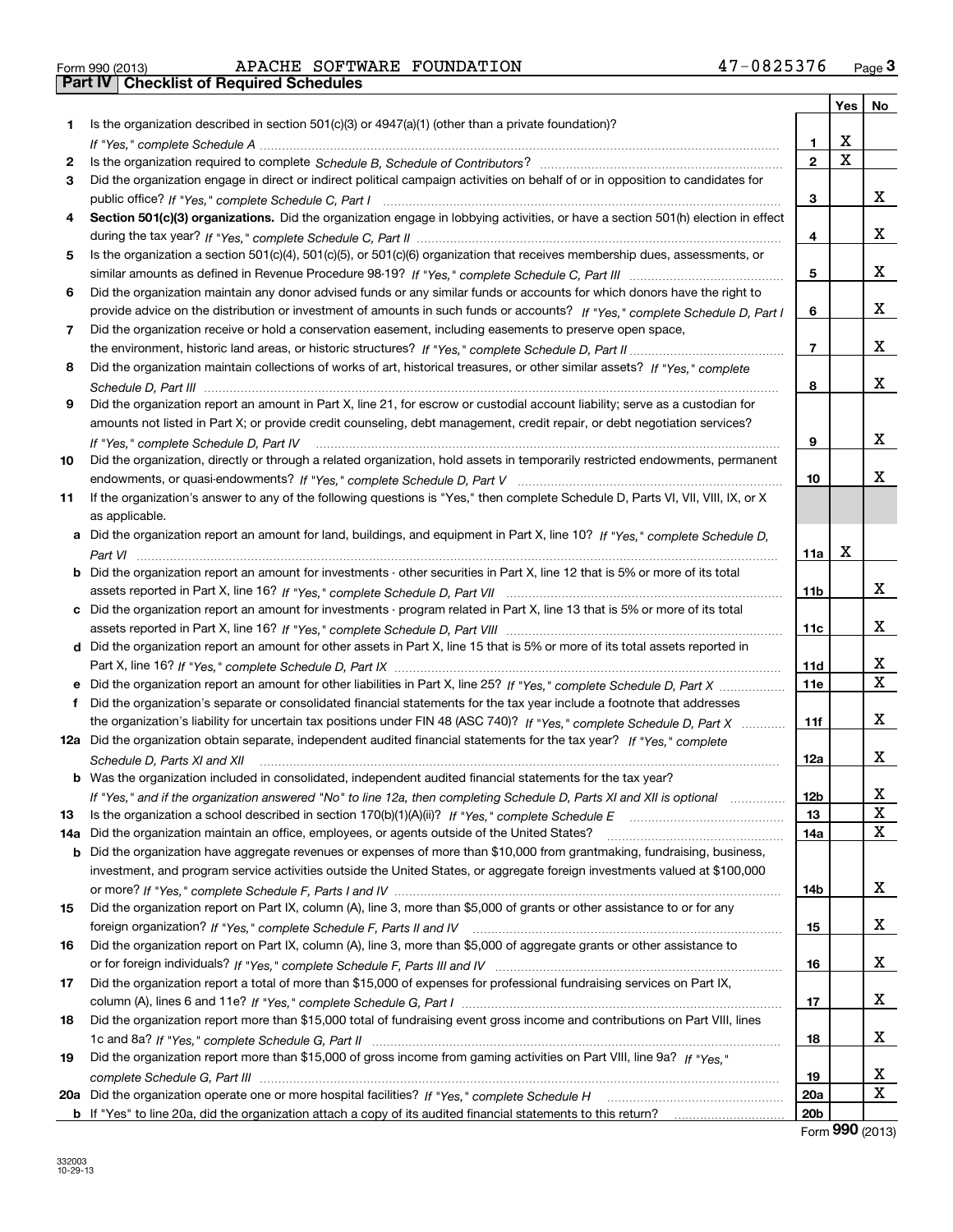# Form 990 (2013) APACHE SOFTWARE FOUNDATION 47-0825376 <sub>Page</sub> 4<br>**Part IV | Checklist of Required Schedules** <sub>(continued)</sub>

*(continued)*

|          |                                                                                                                                     |                 | Yes | No     |
|----------|-------------------------------------------------------------------------------------------------------------------------------------|-----------------|-----|--------|
| 21       | Did the organization report more than \$5,000 of grants or other assistance to any domestic organization or                         |                 |     |        |
|          | government on Part IX, column (A), line 1? If "Yes," complete Schedule I, Parts I and II                                            | 21              |     | x      |
| 22       | Did the organization report more than \$5,000 of grants or other assistance to individuals in the United States on Part IX,         |                 |     |        |
|          |                                                                                                                                     | 22              |     | x      |
| 23       | Did the organization answer "Yes" to Part VII, Section A, line 3, 4, or 5 about compensation of the organization's current          |                 |     |        |
|          | and former officers, directors, trustees, key employees, and highest compensated employees? If "Yes," complete                      |                 |     |        |
|          |                                                                                                                                     | 23              |     | x      |
|          | 24a Did the organization have a tax-exempt bond issue with an outstanding principal amount of more than \$100,000 as of the         |                 |     |        |
|          | last day of the year, that was issued after December 31, 2002? If "Yes," answer lines 24b through 24d and complete                  |                 |     |        |
|          | Schedule K. If "No", go to line 25a                                                                                                 | 24a             |     | x      |
|          |                                                                                                                                     | 24b             |     |        |
| с        | Did the organization maintain an escrow account other than a refunding escrow at any time during the year to defease                |                 |     |        |
|          |                                                                                                                                     | 24c             |     |        |
|          |                                                                                                                                     | 24d             |     |        |
|          | 25a Section 501(c)(3) and 501(c)(4) organizations. Did the organization engage in an excess benefit transaction with a              |                 |     |        |
|          |                                                                                                                                     | 25a             |     | x      |
|          | <b>b</b> Is the organization aware that it engaged in an excess benefit transaction with a disqualified person in a prior year, and |                 |     |        |
|          | that the transaction has not been reported on any of the organization's prior Forms 990 or 990-EZ? If "Yes." complete               |                 |     |        |
|          | Schedule L, Part I                                                                                                                  | 25b             |     | x      |
| 26       | Did the organization report any amount on Part X, line 5, 6, or 22 for receivables from or payables to any current or               |                 |     |        |
|          | former officers, directors, trustees, key employees, highest compensated employees, or disqualified persons? If so,                 |                 |     |        |
|          | complete Schedule L, Part II                                                                                                        | 26              |     | x      |
| 27       | Did the organization provide a grant or other assistance to an officer, director, trustee, key employee, substantial                |                 |     |        |
|          | contributor or employee thereof, a grant selection committee member, or to a 35% controlled entity or family member                 |                 |     |        |
|          |                                                                                                                                     | 27              |     | x      |
| 28       | Was the organization a party to a business transaction with one of the following parties (see Schedule L, Part IV                   |                 |     |        |
|          | instructions for applicable filing thresholds, conditions, and exceptions):                                                         |                 |     |        |
| а        |                                                                                                                                     | 28a             |     | x<br>x |
| b        | A family member of a current or former officer, director, trustee, or key employee? If "Yes," complete Schedule L, Part IV          | 28 <sub>b</sub> |     |        |
|          | c An entity of which a current or former officer, director, trustee, or key employee (or a family member thereof) was an officer,   |                 |     | х      |
|          |                                                                                                                                     | 28c<br>29       |     | X      |
| 29<br>30 |                                                                                                                                     |                 |     |        |
|          | Did the organization receive contributions of art, historical treasures, or other similar assets, or qualified conservation         | 30              |     | x      |
| 31       | Did the organization liquidate, terminate, or dissolve and cease operations?                                                        |                 |     |        |
|          |                                                                                                                                     | 31              |     | x      |
| 32       | Did the organization sell, exchange, dispose of, or transfer more than 25% of its net assets? If "Yes," complete                    |                 |     |        |
|          |                                                                                                                                     | 32              |     | х      |
| 33       | Did the organization own 100% of an entity disregarded as separate from the organization under Regulations                          |                 |     |        |
|          |                                                                                                                                     | 33              |     | х      |
| 34       | Was the organization related to any tax-exempt or taxable entity? If "Yes," complete Schedule R, Part II, III, or IV, and           |                 |     |        |
|          |                                                                                                                                     | 34              |     | х      |
|          | 35a Did the organization have a controlled entity within the meaning of section 512(b)(13)?                                         | 35a             |     | Χ      |
|          | b If "Yes" to line 35a, did the organization receive any payment from or engage in any transaction with a controlled entity         |                 |     |        |
|          |                                                                                                                                     | 35 <sub>b</sub> |     |        |
| 36       | Section 501(c)(3) organizations. Did the organization make any transfers to an exempt non-charitable related organization?          |                 |     |        |
|          |                                                                                                                                     | 36              |     | х      |
| 37       | Did the organization conduct more than 5% of its activities through an entity that is not a related organization                    |                 |     |        |
|          |                                                                                                                                     | 37              |     | х      |
| 38       | Did the organization complete Schedule O and provide explanations in Schedule O for Part VI, lines 11b and 19?                      |                 |     |        |
|          |                                                                                                                                     | 38              | X   |        |

Form **990** (2013)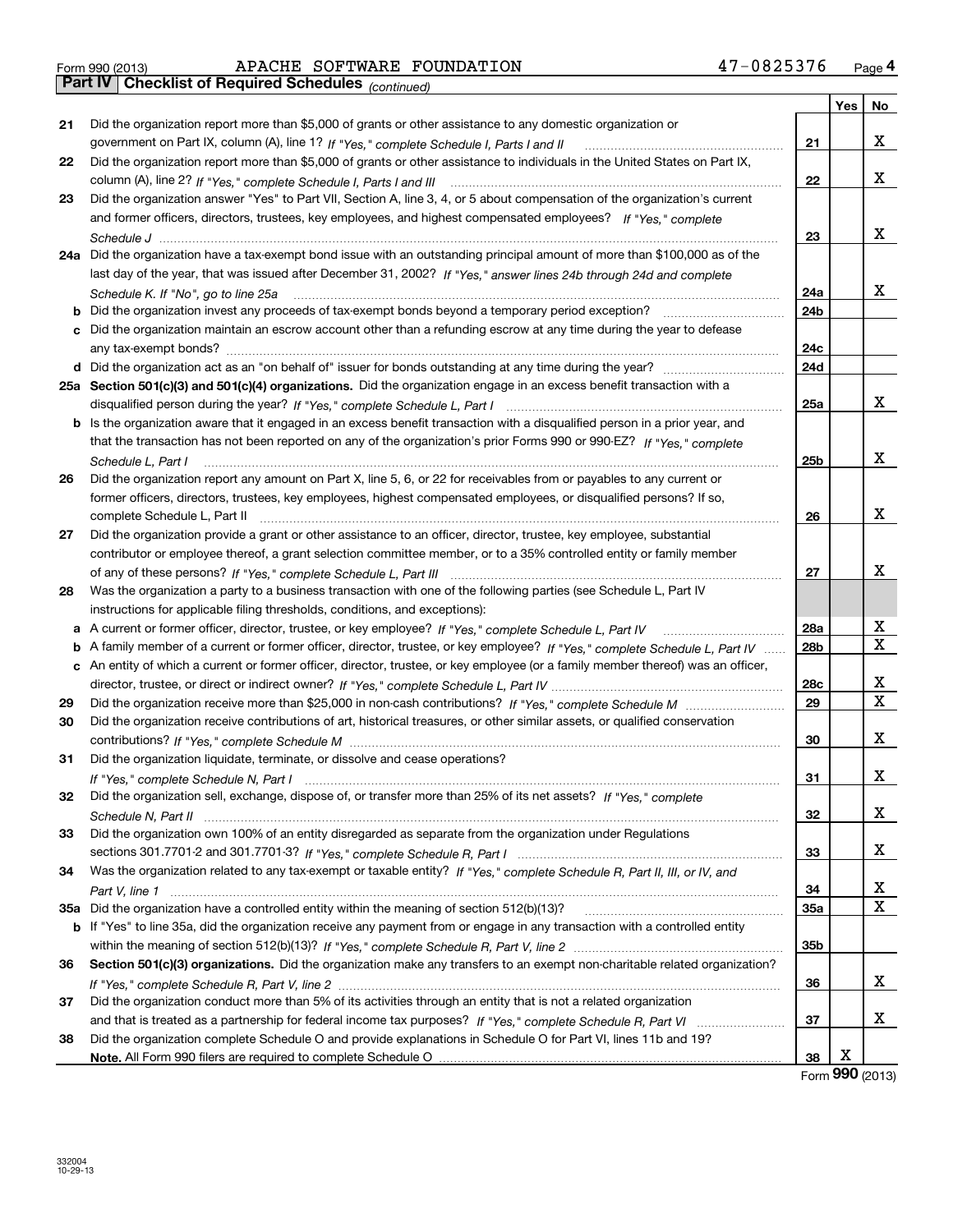|               | APACHE SOFTWARE FOUNDATION<br>Form 990 (2013)                                                                                                   |                 | 47-0825376  |                |     | Page 5 |
|---------------|-------------------------------------------------------------------------------------------------------------------------------------------------|-----------------|-------------|----------------|-----|--------|
| <b>Part V</b> | <b>Statements Regarding Other IRS Filings and Tax Compliance</b>                                                                                |                 |             |                |     |        |
|               | Check if Schedule O contains a response or note to any line in this Part V                                                                      |                 |             |                |     |        |
|               |                                                                                                                                                 |                 |             |                | Yes | No     |
|               |                                                                                                                                                 | 1a              |             |                |     |        |
| b             | Enter the number of Forms W-2G included in line 1a. Enter -0- if not applicable                                                                 | 1 <sub>b</sub>  | 0           |                |     |        |
| с             | Did the organization comply with backup withholding rules for reportable payments to vendors and reportable gaming                              |                 |             |                |     |        |
|               |                                                                                                                                                 |                 |             | 1c             |     |        |
|               | 2a Enter the number of employees reported on Form W-3, Transmittal of Wage and Tax Statements,                                                  |                 |             |                |     |        |
|               | filed for the calendar year ending with or within the year covered by this return                                                               | 2a              | $\mathbf 0$ |                |     |        |
|               |                                                                                                                                                 |                 |             | 2 <sub>b</sub> |     |        |
|               |                                                                                                                                                 |                 |             |                |     |        |
| За            | Did the organization have unrelated business gross income of \$1,000 or more during the year?                                                   |                 |             | 3a             |     | х      |
|               |                                                                                                                                                 |                 |             | 3b             |     |        |
|               | 4a At any time during the calendar year, did the organization have an interest in, or a signature or other authority over, a                    |                 |             |                |     |        |
|               |                                                                                                                                                 |                 |             | 4a             |     | х      |
|               | <b>b</b> If "Yes," enter the name of the foreign country: $\blacktriangleright$                                                                 |                 |             |                |     |        |
|               | See instructions for filing requirements for Form TD F 90-22.1, Report of Foreign Bank and Financial Accounts.                                  |                 |             |                |     |        |
|               |                                                                                                                                                 |                 |             | 5а             |     | х      |
| b             |                                                                                                                                                 |                 |             | 5b             |     | х      |
| с             |                                                                                                                                                 |                 |             | 5c             |     |        |
|               | 6a Does the organization have annual gross receipts that are normally greater than \$100,000, and did the organization solicit                  |                 |             |                |     |        |
|               | any contributions that were not tax deductible as charitable contributions?                                                                     |                 |             | 6a             |     | х      |
|               | <b>b</b> If "Yes," did the organization include with every solicitation an express statement that such contributions or gifts                   |                 |             |                |     |        |
|               | were not tax deductible?                                                                                                                        |                 |             | 6b             |     |        |
| 7             | Organizations that may receive deductible contributions under section 170(c).                                                                   |                 |             |                |     |        |
| а             | Did the organization receive a payment in excess of \$75 made partly as a contribution and partly for goods and services provided to the payor? |                 |             | 7a             |     | х      |
| b             | If "Yes," did the organization notify the donor of the value of the goods or services provided?                                                 |                 |             | 7b             |     |        |
|               | c Did the organization sell, exchange, or otherwise dispose of tangible personal property for which it was required                             |                 |             |                |     |        |
|               |                                                                                                                                                 |                 |             | 7c             |     | х      |
|               |                                                                                                                                                 |                 |             |                |     |        |
| е             |                                                                                                                                                 |                 |             | 7e             |     | х      |
| f             | Did the organization, during the year, pay premiums, directly or indirectly, on a personal benefit contract?                                    |                 |             | 7f             |     | х      |
| g             | If the organization received a contribution of qualified intellectual property, did the organization file Form 8899 as required?                |                 |             | 7g             |     |        |
| h             | If the organization received a contribution of cars, boats, airplanes, or other vehicles, did the organization file a Form 1098-C?              |                 |             | 7h             |     |        |
| 8             | Sponsoring organizations maintaining donor advised funds and section $509(a)(3)$ supporting organizations. Did the supporting                   |                 |             |                |     |        |
|               | organization, or a donor advised fund maintained by a sponsoring organization, have excess business holdings at any time during the year?       |                 |             | 8              |     |        |
|               | Sponsoring organizations maintaining donor advised funds.                                                                                       |                 |             |                |     |        |
| а             |                                                                                                                                                 |                 |             | 9а             |     |        |
| b             | Did the organization make a distribution to a donor, donor advisor, or related person?                                                          |                 |             | 9b             |     |        |
| 10            | Section 501(c)(7) organizations. Enter:                                                                                                         |                 |             |                |     |        |
| а             |                                                                                                                                                 | 10a             |             |                |     |        |
| b             | Gross receipts, included on Form 990, Part VIII, line 12, for public use of club facilities                                                     | 10 <sub>b</sub> |             |                |     |        |
| 11            | Section 501(c)(12) organizations. Enter:                                                                                                        |                 |             |                |     |        |
| а             |                                                                                                                                                 | 11a             |             |                |     |        |
| b             | Gross income from other sources (Do not net amounts due or paid to other sources against                                                        |                 |             |                |     |        |
|               | amounts due or received from them.)                                                                                                             | <b>11b</b>      |             |                |     |        |
|               | 12a Section 4947(a)(1) non-exempt charitable trusts. Is the organization filing Form 990 in lieu of Form 1041?                                  |                 |             | 12a            |     |        |
| b             | If "Yes," enter the amount of tax-exempt interest received or accrued during the year <i>manuming</i>                                           | 12b             |             |                |     |        |
| 13            | Section 501(c)(29) qualified nonprofit health insurance issuers.                                                                                |                 |             |                |     |        |
| а             | Is the organization licensed to issue qualified health plans in more than one state?                                                            |                 |             | 13a            |     |        |
|               | Note. See the instructions for additional information the organization must report on Schedule O.                                               |                 |             |                |     |        |
|               | <b>b</b> Enter the amount of reserves the organization is required to maintain by the states in which the                                       |                 |             |                |     |        |
|               |                                                                                                                                                 | 13b             |             |                |     |        |
| c             |                                                                                                                                                 | 13с             |             |                |     |        |
|               | 14a Did the organization receive any payments for indoor tanning services during the tax year?                                                  |                 |             | 14a            |     | х      |
|               |                                                                                                                                                 |                 |             | 14b            |     |        |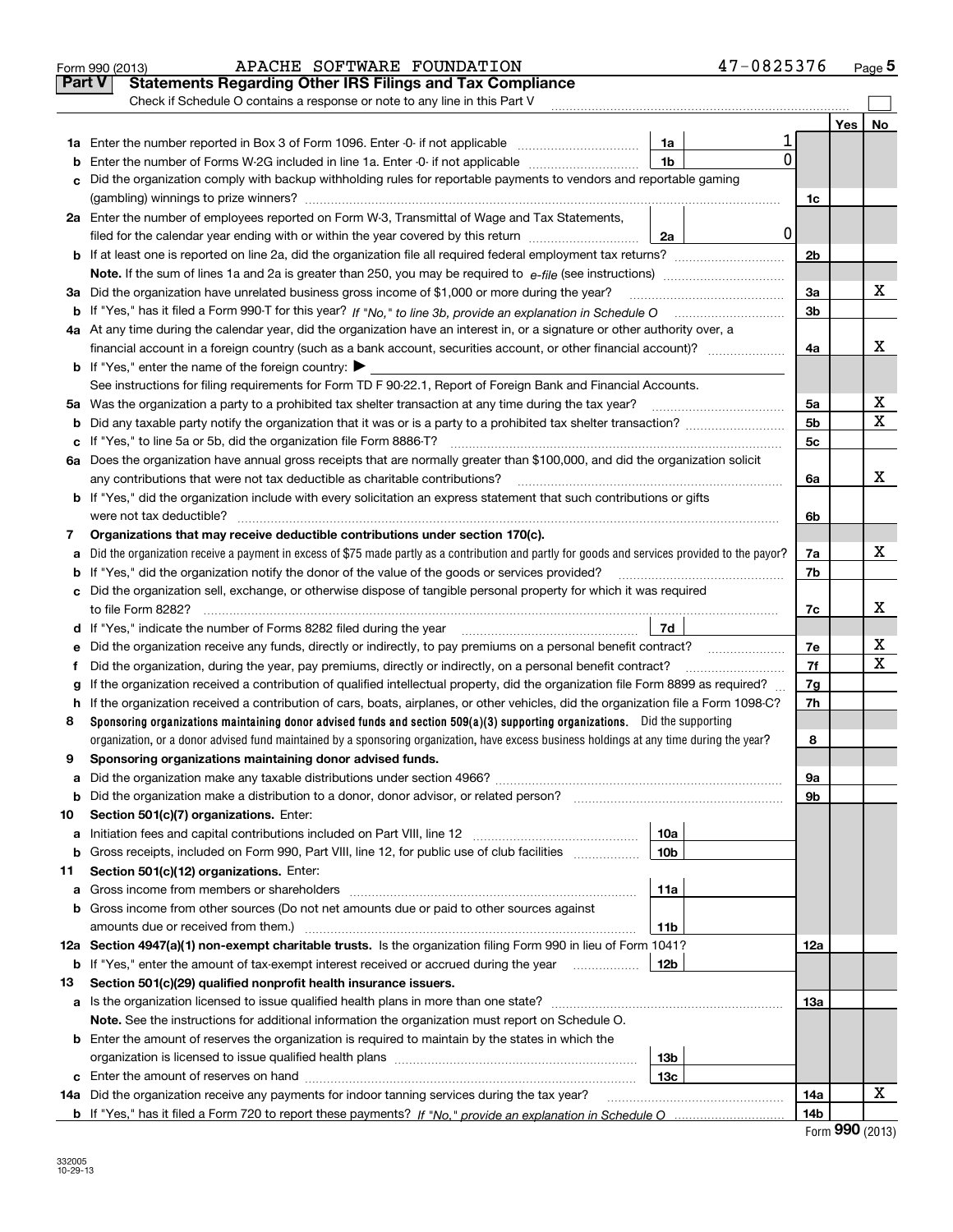|  | Form 990 (2013) |
|--|-----------------|
|  |                 |

#### APACHE SOFTWARE FOUNDATION 47-0825376

*For each "Yes" response to lines 2 through 7b below, and for a "No" response to line 8a, 8b, or 10b below, describe the circumstances, processes, or changes in Schedule O. See instructions.* Form 990 (2013) **1998 1205 1206 Page 6**<br>**Part VI** | Governance, Management, and Disclosure *For each "Yes" response to lines 2 through 7b below, and for a "No" response* Check if Schedule O contains a response or note to any line in this Part VI

|    | Check if Schedule O contains a response or note to any line in this Part VI                                                                                           |    |   |                 |                  | $\boxed{\text{X}}$ |  |  |  |  |
|----|-----------------------------------------------------------------------------------------------------------------------------------------------------------------------|----|---|-----------------|------------------|--------------------|--|--|--|--|
|    | Section A. Governing Body and Management                                                                                                                              |    |   |                 |                  |                    |  |  |  |  |
|    |                                                                                                                                                                       |    |   |                 | Yes <sub>1</sub> | No                 |  |  |  |  |
|    | 1a Enter the number of voting members of the governing body at the end of the tax year                                                                                | 1a | 9 |                 |                  |                    |  |  |  |  |
|    | If there are material differences in voting rights among members of the governing body, or if the governing                                                           |    |   |                 |                  |                    |  |  |  |  |
|    | body delegated broad authority to an executive committee or similar committee, explain in Schedule O.                                                                 |    |   |                 |                  |                    |  |  |  |  |
| b  | 9<br>Enter the number of voting members included in line 1a, above, who are independent<br>1b                                                                         |    |   |                 |                  |                    |  |  |  |  |
| 2  | Did any officer, director, trustee, or key employee have a family relationship or a business relationship with any other                                              |    |   |                 |                  |                    |  |  |  |  |
|    | officer, director, trustee, or key employee?                                                                                                                          |    | . | 2               |                  | х                  |  |  |  |  |
| 3  | Did the organization delegate control over management duties customarily performed by or under the direct supervision                                                 |    |   |                 |                  |                    |  |  |  |  |
|    |                                                                                                                                                                       |    |   | 3               |                  | х                  |  |  |  |  |
| 4  | Did the organization make any significant changes to its governing documents since the prior Form 990 was filed?                                                      |    |   | 4               |                  | $\mathbf X$        |  |  |  |  |
| 5  |                                                                                                                                                                       |    |   | 5               |                  | $\mathbf X$        |  |  |  |  |
| 6  | Did the organization have members or stockholders?                                                                                                                    |    |   | 6               | X                |                    |  |  |  |  |
| 7a | Did the organization have members, stockholders, or other persons who had the power to elect or appoint one or                                                        |    |   |                 |                  |                    |  |  |  |  |
|    | more members of the governing body?                                                                                                                                   |    |   | 7a              | х                |                    |  |  |  |  |
|    | <b>b</b> Are any governance decisions of the organization reserved to (or subject to approval by) members, stockholders, or                                           |    |   |                 |                  |                    |  |  |  |  |
|    | persons other than the governing body?                                                                                                                                |    |   | 7b              |                  | х                  |  |  |  |  |
| 8  | Did the organization contemporaneously document the meetings held or written actions undertaken during the year by the following:                                     |    |   |                 |                  |                    |  |  |  |  |
| a  |                                                                                                                                                                       |    |   | 8a              | Х                |                    |  |  |  |  |
| b  |                                                                                                                                                                       |    |   | 8b              | X                |                    |  |  |  |  |
| 9  | Is there any officer, director, trustee, or key employee listed in Part VII, Section A, who cannot be reached at the                                                  |    |   |                 |                  |                    |  |  |  |  |
|    |                                                                                                                                                                       |    |   | 9               |                  | x                  |  |  |  |  |
|    | <b>Section B. Policies</b> (This Section B requests information about policies not required by the Internal Revenue Code.)                                            |    |   |                 |                  |                    |  |  |  |  |
|    |                                                                                                                                                                       |    |   |                 | Yes              | No                 |  |  |  |  |
|    |                                                                                                                                                                       |    |   | 10a             |                  | X                  |  |  |  |  |
|    | <b>b</b> If "Yes," did the organization have written policies and procedures governing the activities of such chapters, affiliates,                                   |    |   |                 |                  |                    |  |  |  |  |
|    | and branches to ensure their operations are consistent with the organization's exempt purposes?                                                                       |    |   | 10 <sub>b</sub> |                  |                    |  |  |  |  |
|    | 11a Has the organization provided a complete copy of this Form 990 to all members of its governing body before filing the form?                                       |    |   | 11a             |                  | $\mathbf X$        |  |  |  |  |
| b  | Describe in Schedule O the process, if any, used by the organization to review this Form 990.                                                                         |    |   |                 |                  |                    |  |  |  |  |
|    | 12a Did the organization have a written conflict of interest policy? If "No," go to line 13                                                                           |    |   | 12a             |                  | x                  |  |  |  |  |
| b  |                                                                                                                                                                       |    |   | 12 <sub>b</sub> |                  |                    |  |  |  |  |
| c  | Did the organization regularly and consistently monitor and enforce compliance with the policy? If "Yes." describe                                                    |    |   |                 |                  |                    |  |  |  |  |
|    | in Schedule O how this was done measured and contained a state of the state of the state of the state of the s                                                        |    |   | 12c             |                  |                    |  |  |  |  |
| 13 | Did the organization have a written whistleblower policy?                                                                                                             |    |   | 13              |                  | $\mathbf X$        |  |  |  |  |
| 14 | Did the organization have a written document retention and destruction policy?                                                                                        |    |   | 14              |                  | х                  |  |  |  |  |
| 15 | Did the process for determining compensation of the following persons include a review and approval by independent                                                    |    |   |                 |                  |                    |  |  |  |  |
|    | persons, comparability data, and contemporaneous substantiation of the deliberation and decision?                                                                     |    |   |                 |                  |                    |  |  |  |  |
|    | The organization's CEO, Executive Director, or top management official manufactured content of the organization's CEO, Executive Director, or top management official |    |   | 15a             |                  | х                  |  |  |  |  |
| a  | <b>b</b> Other officers or key employees of the organization                                                                                                          |    |   | 15b             |                  | Χ                  |  |  |  |  |
|    | If "Yes" to line 15a or 15b, describe the process in Schedule O (see instructions).                                                                                   |    |   |                 |                  |                    |  |  |  |  |
|    | <b>16a</b> Did the organization invest in, contribute assets to, or participate in a joint venture or similar arrangement with a                                      |    |   |                 |                  |                    |  |  |  |  |
|    | taxable entity during the year?                                                                                                                                       |    |   | 16a             |                  | х                  |  |  |  |  |
|    | b If "Yes," did the organization follow a written policy or procedure requiring the organization to evaluate its participation                                        |    |   |                 |                  |                    |  |  |  |  |
|    | in joint venture arrangements under applicable federal tax law, and take steps to safequard the organization's                                                        |    |   |                 |                  |                    |  |  |  |  |
|    | exempt status with respect to such arrangements?                                                                                                                      |    |   | 16b             |                  |                    |  |  |  |  |
|    | <b>Section C. Disclosure</b>                                                                                                                                          |    |   |                 |                  |                    |  |  |  |  |
| 17 | NONE<br>List the states with which a copy of this Form 990 is required to be filed $\blacktriangleright$                                                              |    |   |                 |                  |                    |  |  |  |  |
| 18 | Section 6104 requires an organization to make its Forms 1023 (or 1024 if applicable), 990, and 990-T (Section 501(c)(3)s only) available                              |    |   |                 |                  |                    |  |  |  |  |
|    | for public inspection. Indicate how you made these available. Check all that apply.                                                                                   |    |   |                 |                  |                    |  |  |  |  |
|    | $X$ Own website<br>$X$ Another's website<br>$X$ Upon request<br>Other (explain in Schedule O)                                                                         |    |   |                 |                  |                    |  |  |  |  |
| 19 | Describe in Schedule O whether (and if so, how), the organization made its governing documents, conflict of interest policy, and financial                            |    |   |                 |                  |                    |  |  |  |  |
|    | statements available to the public during the tax year.                                                                                                               |    |   |                 |                  |                    |  |  |  |  |
| 20 | State the name, physical address, and telephone number of the person who possesses the books and records of the organization:                                         |    |   |                 |                  |                    |  |  |  |  |
|    | CHRIS MATTMANN - 626-755-6564                                                                                                                                         |    |   |                 |                  |                    |  |  |  |  |
|    | 91103<br>437 NORTH SUMMIT AVE, PASADENA,<br>CA                                                                                                                        |    |   |                 |                  |                    |  |  |  |  |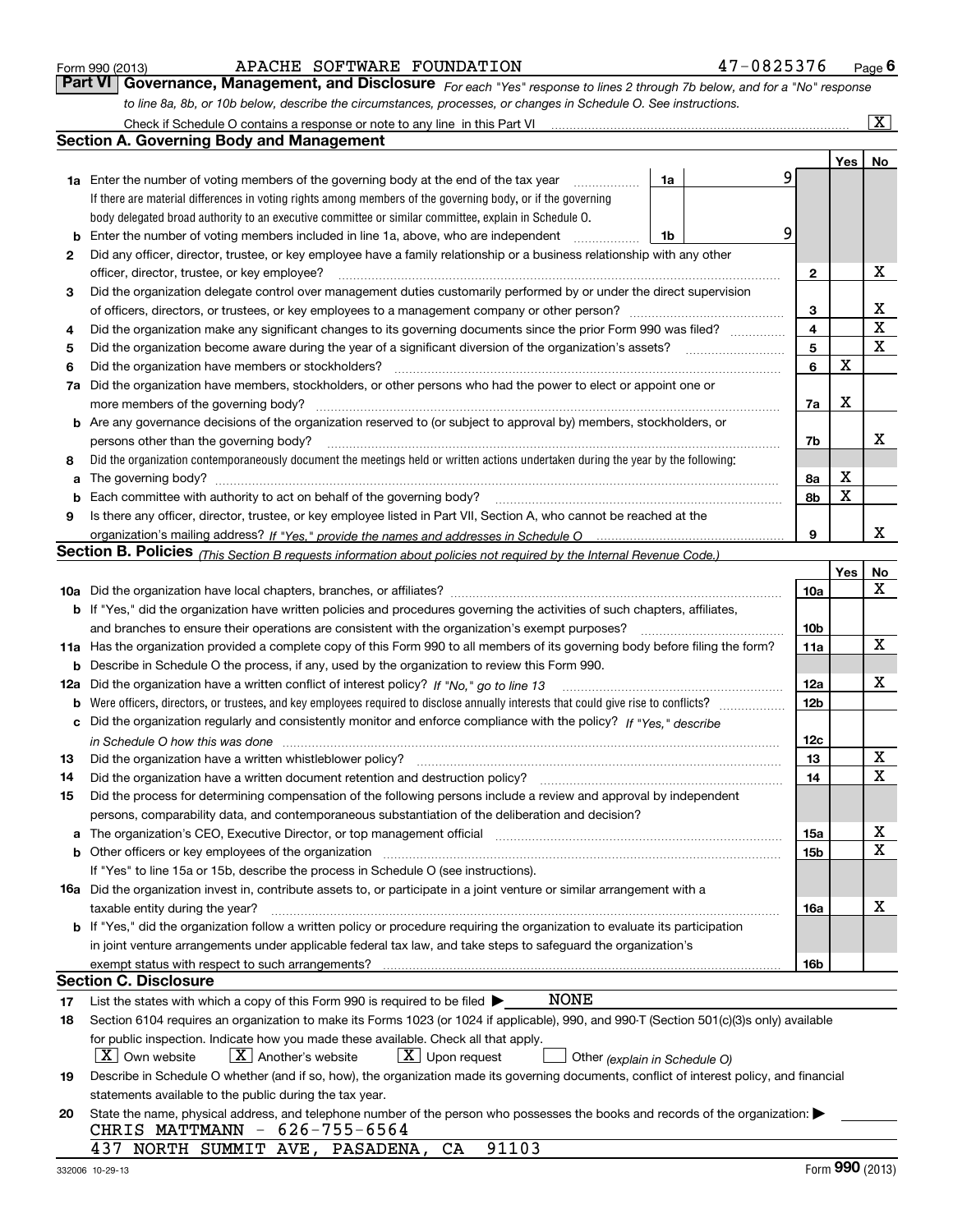$\mathcal{L}^{\text{max}}$ 

## **7Part VII Compensation of Officers, Directors, Trustees, Key Employees, Highest Compensated Employees, and Independent Contractors**

Check if Schedule O contains a response or note to any line in this Part VII

**Section A. Officers, Directors, Trustees, Key Employees, and Highest Compensated Employees**

**1a**  Complete this table for all persons required to be listed. Report compensation for the calendar year ending with or within the organization's tax year.

**•** List all of the organization's current officers, directors, trustees (whether individuals or organizations), regardless of amount of compensation.

● List all of the organization's **current** key employees, if any. See instructions for definition of "key employee." Enter -0- in columns  $(D)$ ,  $(E)$ , and  $(F)$  if no compensation was paid.

**•** List the organization's five current highest compensated employees (other than an officer, director, trustee, or key employee) who received reportable compensation (Box 5 of Form W-2 and/or Box 7 of Form 1099-MISC) of more than \$100,000 from the organization and any related organizations.

 $\bullet$  List all of the organization's **former** officers, key employees, and highest compensated employees who received more than \$100,000 of reportable compensation from the organization and any related organizations.

**•** List all of the organization's former directors or trustees that received, in the capacity as a former director or trustee of the organization, more than \$10,000 of reportable compensation from the organization and any related organizations.

List persons in the following order: individual trustees or directors; institutional trustees; officers; key employees; highest compensated employees; and former such persons.

 $\boxed{\textbf{X}}$  Check this box if neither the organization nor any related organization compensated any current officer, director, or trustee.

| (A)                        | (C)<br>(B)         |                               |                      |                                 |              |                                                              |        | (D)             | (F)             |               |  |  |
|----------------------------|--------------------|-------------------------------|----------------------|---------------------------------|--------------|--------------------------------------------------------------|--------|-----------------|-----------------|---------------|--|--|
| Name and Title             | Average            |                               |                      | Position                        |              |                                                              |        | Reportable      | Reportable      | Estimated     |  |  |
|                            | hours per          |                               |                      |                                 |              | (do not check more than one<br>box, unless person is both an |        | compensation    | compensation    | amount of     |  |  |
|                            | week               |                               |                      | officer and a director/trustee) |              |                                                              |        | from            | from related    | other         |  |  |
|                            | (list any          |                               |                      |                                 |              |                                                              |        | the             | organizations   | compensation  |  |  |
|                            | hours for          |                               |                      |                                 |              |                                                              |        | organization    | (W-2/1099-MISC) | from the      |  |  |
|                            | related            |                               |                      |                                 |              |                                                              |        | (W-2/1099-MISC) |                 | organization  |  |  |
|                            | organizations      |                               |                      |                                 |              |                                                              |        |                 |                 | and related   |  |  |
|                            | below<br>line)     | ndividual trustee or director | nstitutional trustee | Officer                         | Key employee | Highest compensated<br>employee                              | Former |                 |                 | organizations |  |  |
| RICH BOWEN<br>(1)          | $\overline{2.00}$  |                               |                      |                                 |              |                                                              |        |                 |                 |               |  |  |
| EXEC. VP                   |                    | $\mathbf X$                   |                      | $\mathbf x$                     |              |                                                              |        | 0.              | 0.              | $0_{.}$       |  |  |
| ROSS GARDLER<br>(2)        | 2.00               |                               |                      |                                 |              |                                                              |        |                 |                 |               |  |  |
| PRESIDENT                  |                    | $\mathbf X$                   |                      | $\mathbf X$                     |              |                                                              |        | 0.              | 0.              | 0.            |  |  |
| BRETT PORTER<br>(3)        | $\overline{2}$ .00 |                               |                      |                                 |              |                                                              |        |                 |                 |               |  |  |
| CHAIRMAN                   |                    | $\mathbf X$                   |                      | $\mathbf x$                     |              |                                                              |        | 0.              | $\mathbf 0$ .   | $\mathbf 0$ . |  |  |
| DOUG CUTTING<br>(4)        | 2.00               |                               |                      |                                 |              |                                                              |        |                 |                 |               |  |  |
| <b>DIRECTOR</b>            |                    | $\mathbf X$                   |                      |                                 |              |                                                              |        | 0.              | 0.              | $0_{.}$       |  |  |
| (5)<br>JIM JAGIELSKI       | 2.00               |                               |                      |                                 |              |                                                              |        |                 |                 |               |  |  |
| <b>DIRECTOR</b>            |                    | $\mathbf X$                   |                      |                                 |              |                                                              |        | 0.              | $\mathbf 0$ .   | $\mathbf 0$ . |  |  |
| SAM RUBY<br>(6)            | 2.00               |                               |                      |                                 |              |                                                              |        |                 |                 |               |  |  |
| <b>ASST TREASURER</b>      |                    | $\mathbf X$                   |                      | $\mathbf X$                     |              |                                                              |        | 0.              | $\mathbf 0$ .   | 0.            |  |  |
| BERTRAND DELACRETAZ<br>(7) | 2.00               |                               |                      |                                 |              |                                                              |        |                 |                 |               |  |  |
| <b>DIRECTOR</b>            |                    | $\mathbf X$                   |                      |                                 |              |                                                              |        | 0.              | $\mathbf 0$ .   | $\mathbf 0$ . |  |  |
| CHRIS MATTMAN<br>(8)       | $\overline{2.00}$  |                               |                      |                                 |              |                                                              |        |                 |                 |               |  |  |
| <b>TREASURER</b>           |                    | $\mathbf X$                   |                      | $\mathbf X$                     |              |                                                              |        | 0.              | 0.              | 0.            |  |  |
| GREG STEIN<br>(9)          | 2.00               |                               |                      |                                 |              |                                                              |        |                 |                 |               |  |  |
| VICE CHAIRMAN              |                    | $\mathbf X$                   |                      | $\mathbf X$                     |              |                                                              |        | 0.              | 0.              | 0.            |  |  |
| (10) CRAIG RUSSELL         | $\overline{2.00}$  |                               |                      |                                 |              |                                                              |        |                 |                 |               |  |  |
| <b>SECRETARY</b>           |                    |                               |                      | X                               |              |                                                              |        | $0$ .           | 0.              | 0.            |  |  |
| (11) JAMES CARMAN          | $\overline{2.00}$  |                               |                      |                                 |              |                                                              |        |                 |                 |               |  |  |
| ASST SECRETARY             |                    |                               |                      | $\mathbf X$                     |              |                                                              |        | 0.              | 0.              | 0.            |  |  |
|                            |                    |                               |                      |                                 |              |                                                              |        |                 |                 |               |  |  |
|                            |                    |                               |                      |                                 |              |                                                              |        |                 |                 |               |  |  |
|                            |                    |                               |                      |                                 |              |                                                              |        |                 |                 |               |  |  |
|                            |                    |                               |                      |                                 |              |                                                              |        |                 |                 |               |  |  |
|                            |                    |                               |                      |                                 |              |                                                              |        |                 |                 |               |  |  |
|                            |                    |                               |                      |                                 |              |                                                              |        |                 |                 |               |  |  |
|                            |                    |                               |                      |                                 |              |                                                              |        |                 |                 |               |  |  |
|                            |                    |                               |                      |                                 |              |                                                              |        |                 |                 |               |  |  |
|                            |                    |                               |                      |                                 |              |                                                              |        |                 |                 |               |  |  |
|                            |                    |                               |                      |                                 |              |                                                              |        |                 |                 |               |  |  |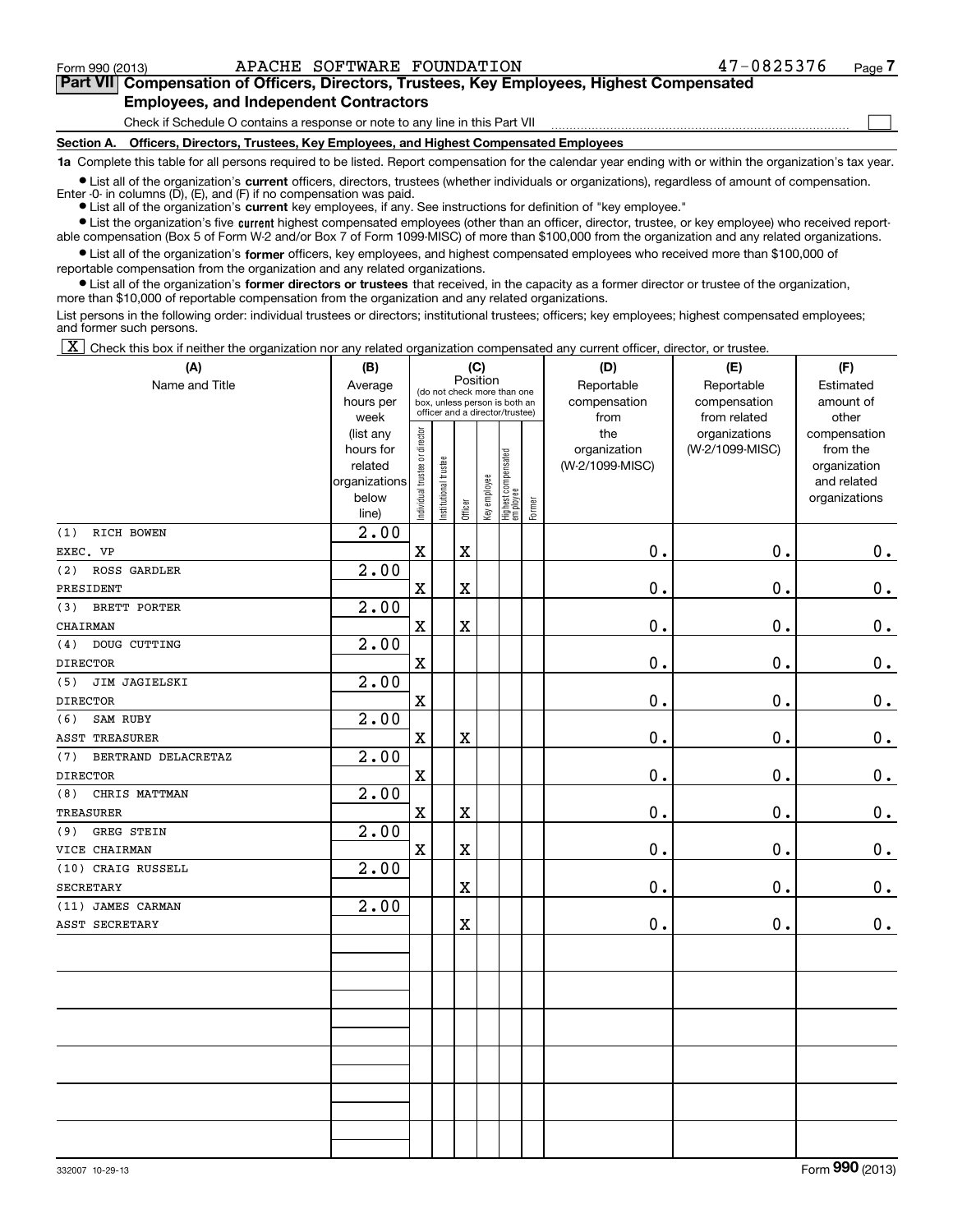|   | APACHE SOFTWARE FOUNDATION<br>Form 990 (2013)                                                                                                                                                                                              |                                                                      |                                                                                                 |                       |         |                 |                                 |        |                                           | 47-0825376                                        |                  |     |                                                                          | Page 8           |
|---|--------------------------------------------------------------------------------------------------------------------------------------------------------------------------------------------------------------------------------------------|----------------------------------------------------------------------|-------------------------------------------------------------------------------------------------|-----------------------|---------|-----------------|---------------------------------|--------|-------------------------------------------|---------------------------------------------------|------------------|-----|--------------------------------------------------------------------------|------------------|
|   | <b>Part VII</b><br>Section A. Officers, Directors, Trustees, Key Employees, and Highest Compensated Employees (continued)                                                                                                                  |                                                                      |                                                                                                 |                       |         |                 |                                 |        |                                           |                                                   |                  |     |                                                                          |                  |
|   | (A)<br>Name and title                                                                                                                                                                                                                      | (B)<br>Average<br>hours per<br>week                                  | (do not check more than one<br>box, unless person is both an<br>officer and a director/trustee) |                       |         | (C)<br>Position |                                 |        | (D)<br>Reportable<br>compensation<br>from | (E)<br>Reportable<br>compensation<br>from related |                  |     | (F)<br>Estimated<br>amount of<br>other                                   |                  |
|   |                                                                                                                                                                                                                                            | (list any<br>hours for<br>related<br>organizations<br>below<br>line) | Individual trustee or director                                                                  | Institutional trustee | Officer | key employee    | Highest compensated<br>employee | Former | the<br>organization<br>(W-2/1099-MISC)    | organizations<br>(W-2/1099-MISC)                  |                  |     | compensation<br>from the<br>organization<br>and related<br>organizations |                  |
|   |                                                                                                                                                                                                                                            |                                                                      |                                                                                                 |                       |         |                 |                                 |        |                                           |                                                   |                  |     |                                                                          |                  |
|   |                                                                                                                                                                                                                                            |                                                                      |                                                                                                 |                       |         |                 |                                 |        |                                           |                                                   |                  |     |                                                                          |                  |
|   |                                                                                                                                                                                                                                            |                                                                      |                                                                                                 |                       |         |                 |                                 |        |                                           |                                                   |                  |     |                                                                          |                  |
|   |                                                                                                                                                                                                                                            |                                                                      |                                                                                                 |                       |         |                 |                                 |        |                                           |                                                   |                  |     |                                                                          |                  |
|   |                                                                                                                                                                                                                                            |                                                                      |                                                                                                 |                       |         |                 |                                 |        |                                           |                                                   |                  |     |                                                                          |                  |
|   |                                                                                                                                                                                                                                            |                                                                      |                                                                                                 |                       |         |                 |                                 |        |                                           |                                                   |                  |     |                                                                          |                  |
|   |                                                                                                                                                                                                                                            |                                                                      |                                                                                                 |                       |         |                 |                                 |        |                                           |                                                   |                  |     |                                                                          |                  |
|   |                                                                                                                                                                                                                                            |                                                                      |                                                                                                 |                       |         |                 |                                 |        |                                           |                                                   |                  |     |                                                                          |                  |
|   |                                                                                                                                                                                                                                            |                                                                      |                                                                                                 |                       |         |                 |                                 |        |                                           |                                                   |                  |     |                                                                          |                  |
|   |                                                                                                                                                                                                                                            |                                                                      |                                                                                                 |                       |         |                 |                                 |        | $0$ .                                     |                                                   | 0.               |     |                                                                          | $0$ .            |
|   | c Total from continuation sheets to Part VII, Section A                                                                                                                                                                                    |                                                                      |                                                                                                 |                       |         |                 |                                 |        | $\overline{0}$ .                          |                                                   | $\overline{0}$ . |     |                                                                          | $\overline{0}$ . |
|   |                                                                                                                                                                                                                                            |                                                                      |                                                                                                 |                       |         |                 |                                 |        | $\overline{0}$ .                          |                                                   | $\overline{0}$ . |     |                                                                          | $\overline{0}$ . |
| 2 | Total number of individuals (including but not limited to those listed above) who received more than \$100,000 of reportable<br>compensation from the organization $\blacktriangleright$                                                   |                                                                      |                                                                                                 |                       |         |                 |                                 |        |                                           |                                                   |                  |     |                                                                          | 0                |
|   |                                                                                                                                                                                                                                            |                                                                      |                                                                                                 |                       |         |                 |                                 |        |                                           |                                                   |                  |     | <b>Yes</b>                                                               | No               |
| з | Did the organization list any former officer, director, or trustee, key employee, or highest compensated employee on                                                                                                                       |                                                                      |                                                                                                 |                       |         |                 |                                 |        |                                           |                                                   |                  | 3   |                                                                          | х                |
| 4 | line 1a? If "Yes," complete Schedule J for such individual material content content to the complete Schedule J<br>For any individual listed on line 1a, is the sum of reportable compensation and other compensation from the organization |                                                                      |                                                                                                 |                       |         |                 |                                 |        |                                           |                                                   |                  |     |                                                                          |                  |
| 5 | Did any person listed on line 1a receive or accrue compensation from any unrelated organization or individual for services                                                                                                                 |                                                                      |                                                                                                 |                       |         |                 |                                 |        |                                           |                                                   |                  | 4   |                                                                          | х                |
|   | <b>Section B. Independent Contractors</b>                                                                                                                                                                                                  |                                                                      |                                                                                                 |                       |         |                 |                                 |        |                                           |                                                   |                  | 5   |                                                                          | X                |
| 1 | Complete this table for your five highest compensated independent contractors that received more than \$100,000 of compensation from                                                                                                       |                                                                      |                                                                                                 |                       |         |                 |                                 |        |                                           |                                                   |                  |     |                                                                          |                  |
|   | the organization. Report compensation for the calendar year ending with or within the organization's tax year.<br>(A)                                                                                                                      |                                                                      |                                                                                                 |                       |         |                 |                                 |        | (B)                                       |                                                   |                  | (C) |                                                                          |                  |
|   | Name and business address                                                                                                                                                                                                                  |                                                                      |                                                                                                 | <b>NONE</b>           |         |                 |                                 |        | Description of services                   |                                                   |                  |     | Compensation                                                             |                  |
|   |                                                                                                                                                                                                                                            |                                                                      |                                                                                                 |                       |         |                 |                                 |        |                                           |                                                   |                  |     |                                                                          |                  |
|   |                                                                                                                                                                                                                                            |                                                                      |                                                                                                 |                       |         |                 |                                 |        |                                           |                                                   |                  |     |                                                                          |                  |
|   |                                                                                                                                                                                                                                            |                                                                      |                                                                                                 |                       |         |                 |                                 |        |                                           |                                                   |                  |     |                                                                          |                  |
|   |                                                                                                                                                                                                                                            |                                                                      |                                                                                                 |                       |         |                 |                                 |        |                                           |                                                   |                  |     |                                                                          |                  |
|   |                                                                                                                                                                                                                                            |                                                                      |                                                                                                 |                       |         |                 |                                 |        |                                           |                                                   |                  |     |                                                                          |                  |
| 2 | Total number of independent contractors (including but not limited to those listed above) who received more than<br>\$100,000 of compensation from the organization                                                                        |                                                                      |                                                                                                 |                       |         | 0               |                                 |        |                                           |                                                   |                  |     |                                                                          |                  |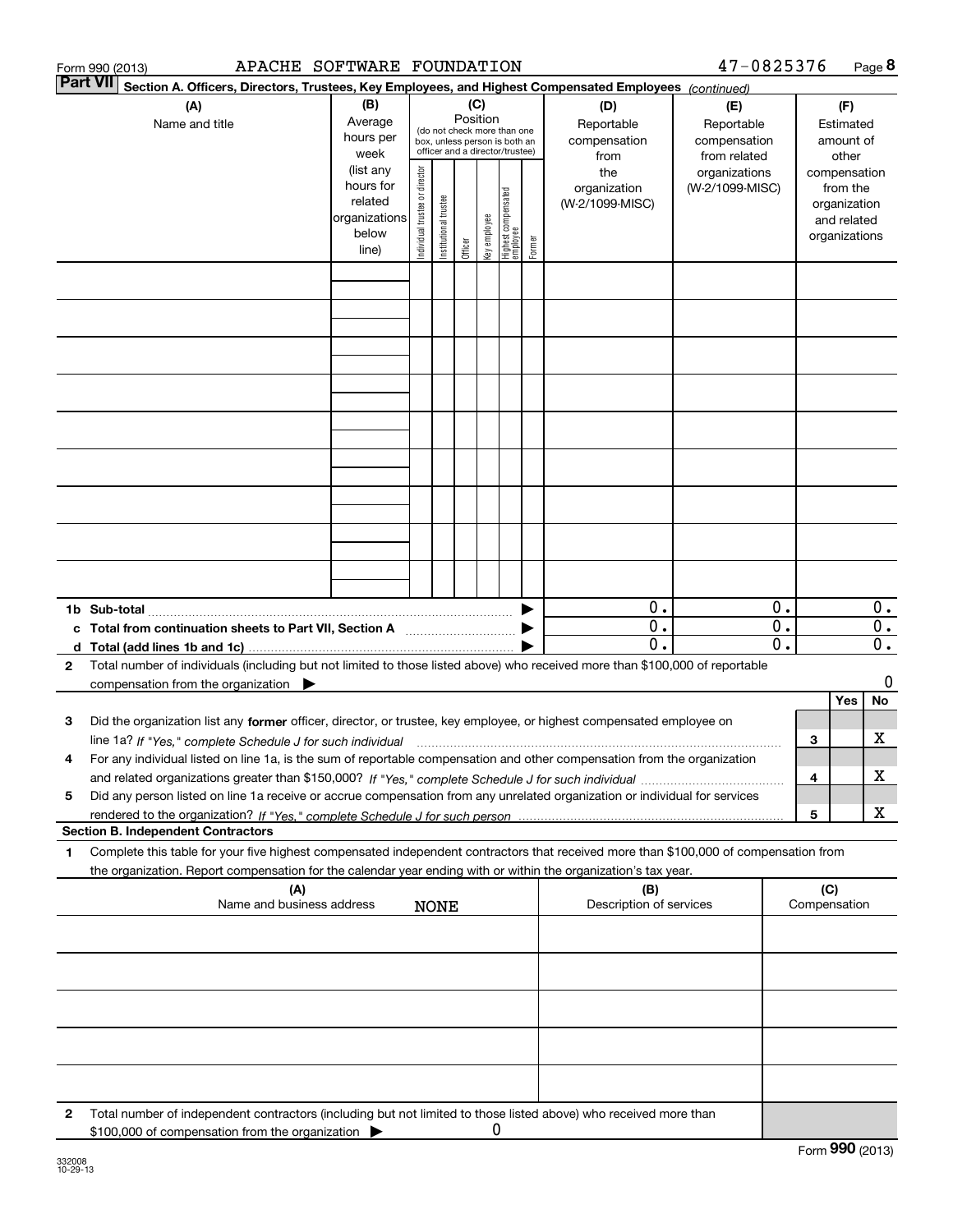|                                            |                  | Form 990 (2013)                                                                                                       | APACHE SOFTWARE FOUNDATION |                         |                      |                                                 | 47-0825376                              | Page 9                                                             |
|--------------------------------------------|------------------|-----------------------------------------------------------------------------------------------------------------------|----------------------------|-------------------------|----------------------|-------------------------------------------------|-----------------------------------------|--------------------------------------------------------------------|
|                                            | <b>Part VIII</b> | <b>Statement of Revenue</b>                                                                                           |                            |                         |                      |                                                 |                                         |                                                                    |
|                                            |                  | Check if Schedule O contains a response or note to any line in this Part VIII                                         |                            |                         |                      |                                                 |                                         |                                                                    |
|                                            |                  |                                                                                                                       |                            |                         | (A)<br>Total revenue | (B)<br>Related or<br>exempt function<br>revenue | (C)<br>Unrelated<br>business<br>revenue | (D)<br>Revenuè excluded<br>from tax under<br>sections<br>512 - 514 |
|                                            |                  | 1 a Federated campaigns                                                                                               | 1a                         |                         |                      |                                                 |                                         |                                                                    |
| Gifts, Grants<br>uilar Amounts             |                  | <b>b</b> Membership dues                                                                                              | 1 <sub>b</sub>             |                         |                      |                                                 |                                         |                                                                    |
|                                            |                  | c Fundraising events                                                                                                  | 1c                         |                         |                      |                                                 |                                         |                                                                    |
|                                            |                  | d Related organizations                                                                                               | 1d                         |                         |                      |                                                 |                                         |                                                                    |
|                                            |                  | e Government grants (contributions)                                                                                   | 1e                         |                         |                      |                                                 |                                         |                                                                    |
|                                            |                  | f All other contributions, gifts, grants, and                                                                         |                            |                         |                      |                                                 |                                         |                                                                    |
|                                            |                  | similar amounts not included above $\frac{1}{16}$ 1f $\frac{1}{1}$ , 077, 746.                                        |                            |                         |                      |                                                 |                                         |                                                                    |
| <b>Contributions, (</b><br>and Other Simil |                  | g Noncash contributions included in lines 1a-1f: \$                                                                   |                            |                         |                      |                                                 |                                         |                                                                    |
|                                            |                  |                                                                                                                       |                            |                         |                      |                                                 |                                         |                                                                    |
|                                            |                  |                                                                                                                       |                            | <b>Business Code</b>    |                      |                                                 |                                         |                                                                    |
|                                            |                  | 2 a GOOGLE SUMMER OF CODE                                                                                             |                            | 611420                  | 50,002.              | 50,002.                                         |                                         |                                                                    |
|                                            | b                | <u> 1980 - Andrea Aonaichte ann an t-Aonaichte ann an t-Aonaichte ann an t-Aonaichte ann an t-Aonaichte ann an t-</u> |                            |                         |                      |                                                 |                                         |                                                                    |
|                                            | c                | <u> 1989 - John Stone, Amerikaansk politiker (</u>                                                                    |                            |                         |                      |                                                 |                                         |                                                                    |
|                                            | d                | <u> 1989 - Johann Barn, mars ann an t-Amhainn an t-Amhainn an t-Amhainn an t-Amhainn an t-Amhainn an t-Amhainn an</u> |                            |                         |                      |                                                 |                                         |                                                                    |
| Program Service<br>Revenue                 | е                |                                                                                                                       |                            |                         |                      |                                                 |                                         |                                                                    |
|                                            | f                | All other program service revenue                                                                                     |                            |                         |                      |                                                 |                                         |                                                                    |
|                                            | a                |                                                                                                                       |                            |                         | 50,002.              |                                                 |                                         |                                                                    |
|                                            | 3                | Investment income (including dividends, interest, and                                                                 |                            |                         |                      |                                                 |                                         |                                                                    |
|                                            |                  |                                                                                                                       |                            | ▶                       | 24.                  |                                                 |                                         | 24.                                                                |
|                                            | 4                | Income from investment of tax-exempt bond proceeds                                                                    |                            |                         |                      |                                                 |                                         |                                                                    |
|                                            | 5                |                                                                                                                       |                            |                         |                      |                                                 |                                         |                                                                    |
|                                            |                  |                                                                                                                       | (i) Real                   | (ii) Personal           |                      |                                                 |                                         |                                                                    |
|                                            |                  | 6 a Gross rents                                                                                                       |                            |                         |                      |                                                 |                                         |                                                                    |
|                                            | b                | Less: rental expenses                                                                                                 |                            |                         |                      |                                                 |                                         |                                                                    |
|                                            | c                | Rental income or (loss)                                                                                               |                            |                         |                      |                                                 |                                         |                                                                    |
|                                            |                  | d Net rental income or (loss)                                                                                         |                            |                         |                      |                                                 |                                         |                                                                    |
|                                            |                  | 7 a Gross amount from sales of                                                                                        | (i) Securities             | (ii) Other              |                      |                                                 |                                         |                                                                    |
|                                            |                  | assets other than inventory                                                                                           |                            |                         |                      |                                                 |                                         |                                                                    |
|                                            |                  | <b>b</b> Less: cost or other basis                                                                                    |                            |                         |                      |                                                 |                                         |                                                                    |
|                                            |                  | and sales expenses                                                                                                    |                            |                         |                      |                                                 |                                         |                                                                    |
|                                            |                  |                                                                                                                       |                            |                         |                      |                                                 |                                         |                                                                    |
|                                            |                  |                                                                                                                       |                            |                         |                      |                                                 |                                         |                                                                    |
|                                            |                  | 8 a Gross income from fundraising events (not                                                                         |                            |                         |                      |                                                 |                                         |                                                                    |
|                                            |                  | including \$<br><u>_________________________</u> of                                                                   |                            |                         |                      |                                                 |                                         |                                                                    |
|                                            |                  | contributions reported on line 1c). See                                                                               |                            |                         |                      |                                                 |                                         |                                                                    |
|                                            |                  |                                                                                                                       |                            |                         |                      |                                                 |                                         |                                                                    |
| <b>Other Revenue</b>                       |                  |                                                                                                                       | $\mathbf b$                |                         |                      |                                                 |                                         |                                                                    |
|                                            |                  | c Net income or (loss) from fundraising events                                                                        |                            | .                       |                      |                                                 |                                         |                                                                    |
|                                            |                  | 9 a Gross income from gaming activities. See                                                                          |                            |                         |                      |                                                 |                                         |                                                                    |
|                                            |                  |                                                                                                                       |                            |                         |                      |                                                 |                                         |                                                                    |
|                                            |                  |                                                                                                                       | $\mathbf b$                |                         |                      |                                                 |                                         |                                                                    |
|                                            |                  | c Net income or (loss) from gaming activities                                                                         |                            |                         |                      |                                                 |                                         |                                                                    |
|                                            |                  | 10 a Gross sales of inventory, less returns                                                                           |                            |                         |                      |                                                 |                                         |                                                                    |
|                                            |                  |                                                                                                                       |                            |                         |                      |                                                 |                                         |                                                                    |
|                                            |                  |                                                                                                                       | $\mathbf{b}$               |                         |                      |                                                 |                                         |                                                                    |
|                                            |                  | c Net income or (loss) from sales of inventory                                                                        |                            |                         |                      |                                                 |                                         |                                                                    |
|                                            |                  | Miscellaneous Revenue                                                                                                 |                            | <b>Business Code</b>    |                      |                                                 |                                         |                                                                    |
|                                            |                  | 11 a OTHER INCOME                                                                                                     |                            | 611420                  | 2,898.               | 2,898.                                          |                                         |                                                                    |
|                                            | b                | <u> 1989 - Johann Stein, fransk politik (d. 1989)</u>                                                                 |                            |                         |                      |                                                 |                                         |                                                                    |
|                                            | c                |                                                                                                                       |                            |                         |                      |                                                 |                                         |                                                                    |
|                                            | d                |                                                                                                                       |                            |                         |                      |                                                 |                                         |                                                                    |
|                                            | е                |                                                                                                                       |                            |                         | 2,898.               |                                                 |                                         |                                                                    |
|                                            | 12               |                                                                                                                       |                            | $\blacktriangleright$ 1 | ,130,670.            | 52,900.                                         | 0.                                      | 24.                                                                |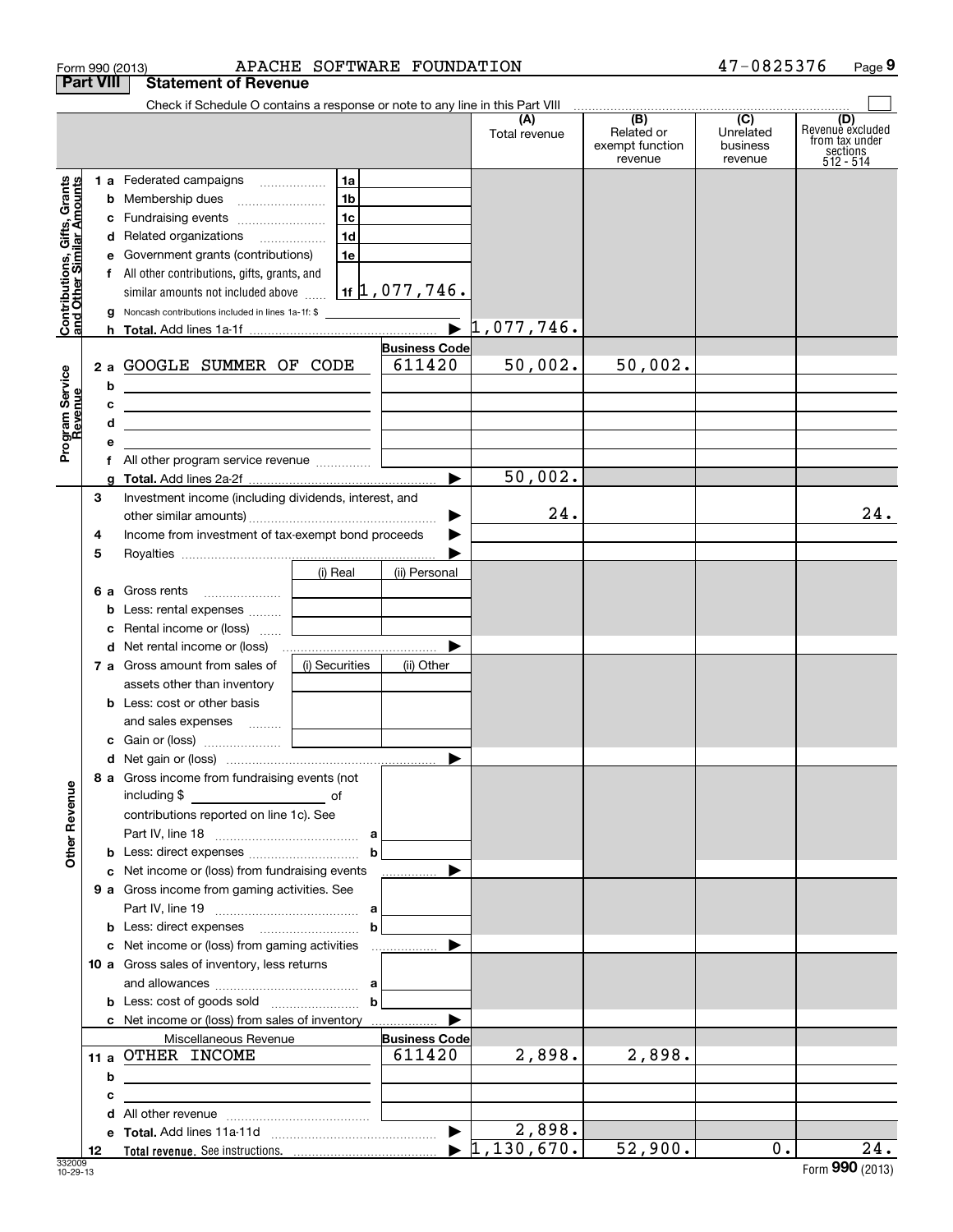Form 990 (2013) APACHE SOFTWARE FOUNDATION 47-0825376 <sub>Page</sub> **Part IX | Statement of Functional Expenses** 

|          | Section 501(c)(3) and 501(c)(4) organizations must complete all columns. All other organizations must complete column (A).<br>Check if Schedule O contains a response or note to any line in this Part IX |                       |                                    |                                                      |                                |
|----------|-----------------------------------------------------------------------------------------------------------------------------------------------------------------------------------------------------------|-----------------------|------------------------------------|------------------------------------------------------|--------------------------------|
|          | Do not include amounts reported on lines 6b,<br>7b, 8b, 9b, and 10b of Part VIII.                                                                                                                         | (A)<br>Total expenses | (B)<br>Program service<br>expenses | $\overline{C}$<br>Management and<br>general expenses | (D)<br>Fundraising<br>expenses |
| 1.       | Grants and other assistance to governments and                                                                                                                                                            |                       |                                    |                                                      |                                |
|          | organizations in the United States. See Part IV, line 21                                                                                                                                                  |                       |                                    |                                                      |                                |
| 2        | Grants and other assistance to individuals in                                                                                                                                                             |                       |                                    |                                                      |                                |
|          | the United States. See Part IV, line 22                                                                                                                                                                   |                       |                                    |                                                      |                                |
| 3        | Grants and other assistance to governments,                                                                                                                                                               |                       |                                    |                                                      |                                |
|          | organizations, and individuals outside the                                                                                                                                                                |                       |                                    |                                                      |                                |
|          | United States. See Part IV, lines 15 and 16<br>$\ddotsc$                                                                                                                                                  |                       |                                    |                                                      |                                |
| 4        | Benefits paid to or for members                                                                                                                                                                           |                       |                                    |                                                      |                                |
| 5        | Compensation of current officers, directors,                                                                                                                                                              |                       |                                    |                                                      |                                |
|          |                                                                                                                                                                                                           |                       |                                    |                                                      |                                |
| 6        | Compensation not included above, to disqualified                                                                                                                                                          |                       |                                    |                                                      |                                |
|          | persons (as defined under section 4958(f)(1)) and                                                                                                                                                         |                       |                                    |                                                      |                                |
|          | persons described in section 4958(c)(3)(B)                                                                                                                                                                |                       |                                    |                                                      |                                |
| 7        |                                                                                                                                                                                                           |                       |                                    |                                                      |                                |
| 8        | Pension plan accruals and contributions (include                                                                                                                                                          |                       |                                    |                                                      |                                |
|          | section 401(k) and 403(b) employer contributions)                                                                                                                                                         |                       |                                    |                                                      |                                |
| 9        |                                                                                                                                                                                                           |                       |                                    |                                                      |                                |
| 10       |                                                                                                                                                                                                           |                       |                                    |                                                      |                                |
| 11       | Fees for services (non-employees):                                                                                                                                                                        |                       |                                    |                                                      |                                |
|          |                                                                                                                                                                                                           | 54,612.               |                                    | 54,612.                                              |                                |
| b        |                                                                                                                                                                                                           |                       |                                    |                                                      |                                |
| c        |                                                                                                                                                                                                           |                       |                                    |                                                      |                                |
| d        |                                                                                                                                                                                                           |                       |                                    |                                                      |                                |
| е        | Professional fundraising services. See Part IV, line 17                                                                                                                                                   |                       |                                    |                                                      |                                |
| f        | Investment management fees                                                                                                                                                                                |                       |                                    |                                                      |                                |
| g        | Other. (If line 11g amount exceeds 10% of line 25,                                                                                                                                                        |                       |                                    |                                                      |                                |
|          | column (A) amount, list line 11g expenses on Sch O.)                                                                                                                                                      | 102,045.              | 102,045.                           |                                                      |                                |
| 12       |                                                                                                                                                                                                           |                       |                                    |                                                      |                                |
| 13       |                                                                                                                                                                                                           | 413,639.              | 413,639.                           |                                                      |                                |
| 14<br>15 |                                                                                                                                                                                                           |                       |                                    |                                                      |                                |
| 16       |                                                                                                                                                                                                           |                       |                                    |                                                      |                                |
| 17       |                                                                                                                                                                                                           | 32, 255.              | 32,255.                            |                                                      |                                |
| 18       | Payments of travel or entertainment expenses                                                                                                                                                              |                       |                                    |                                                      |                                |
|          | for any federal, state, or local public officials                                                                                                                                                         |                       |                                    |                                                      |                                |
| 19       | Conferences, conventions, and meetings                                                                                                                                                                    |                       |                                    |                                                      |                                |
| 20       | Interest                                                                                                                                                                                                  |                       |                                    |                                                      |                                |
| 21       |                                                                                                                                                                                                           |                       |                                    |                                                      |                                |
| 22       | Depreciation, depletion, and amortization                                                                                                                                                                 | 7,769.                | 7,769.                             |                                                      |                                |
| 23       | Insurance                                                                                                                                                                                                 | 1,521.                |                                    | 1,521.                                               |                                |
| 24       | Other expenses. Itemize expenses not covered<br>above. (List miscellaneous expenses in line 24e. If line<br>24e amount exceeds 10% of line 25, column (A)                                                 |                       |                                    |                                                      |                                |
|          | amount, list line 24e expenses on Schedule O.)                                                                                                                                                            |                       |                                    |                                                      |                                |
| a        | <b>TRADEMARKS</b>                                                                                                                                                                                         | 23, 147.              | 23,147.                            |                                                      |                                |
| b        | <b>SUPPLIES</b>                                                                                                                                                                                           | 11,271.               | 11,271.                            |                                                      |                                |
|          | <b>BANK CHARGES</b>                                                                                                                                                                                       | 5,824.                |                                    | 5,824.                                               |                                |
| d        | <b>HARDWARE</b>                                                                                                                                                                                           | 1,339.                | 1,339.                             |                                                      |                                |
|          | e All other expenses                                                                                                                                                                                      |                       |                                    |                                                      |                                |
| 25       | Total functional expenses. Add lines 1 through 24e                                                                                                                                                        | 653,422.              | 591,465.                           | 61,957.                                              | 0.                             |
| 26       | Joint costs. Complete this line only if the organization                                                                                                                                                  |                       |                                    |                                                      |                                |
|          | reported in column (B) joint costs from a combined                                                                                                                                                        |                       |                                    |                                                      |                                |
|          | educational campaign and fundraising solicitation.                                                                                                                                                        |                       |                                    |                                                      |                                |
|          | Check here $\blacktriangleright$<br>if following SOP 98-2 (ASC 958-720)                                                                                                                                   |                       |                                    |                                                      |                                |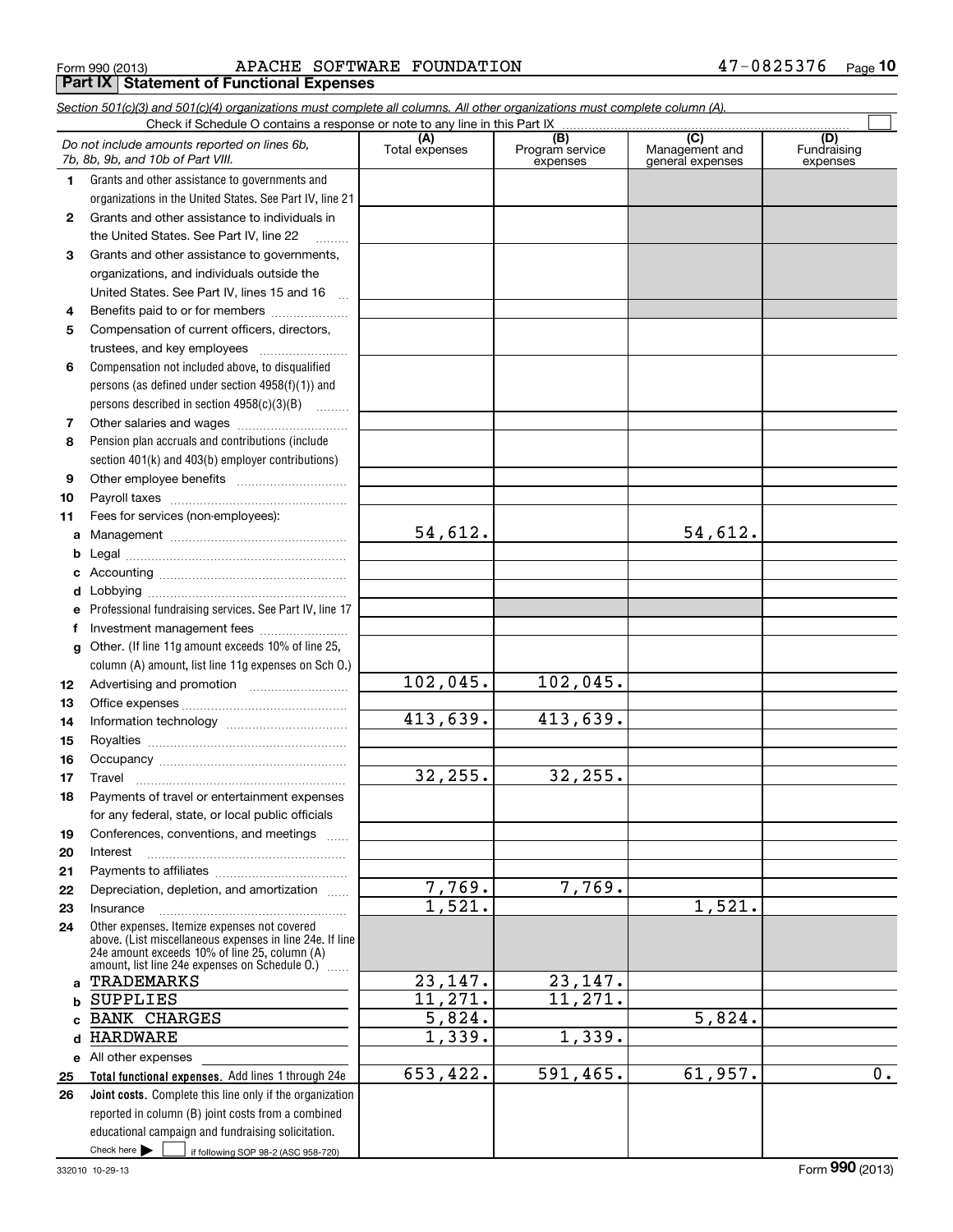|                                           | Form 990 (2013)<br>Part X | APACHE SOFTWARE FOUNDATION<br><b>Balance Sheet</b>                                                                                                                                                                            |  |                   |                   |                 | 47-0825376<br>$_{\sf Page}$ 11 |
|-------------------------------------------|---------------------------|-------------------------------------------------------------------------------------------------------------------------------------------------------------------------------------------------------------------------------|--|-------------------|-------------------|-----------------|--------------------------------|
|                                           |                           |                                                                                                                                                                                                                               |  |                   |                   |                 |                                |
|                                           |                           |                                                                                                                                                                                                                               |  |                   | (A)               |                 | (B)                            |
|                                           |                           |                                                                                                                                                                                                                               |  |                   | Beginning of year |                 | End of year                    |
|                                           | 1                         |                                                                                                                                                                                                                               |  |                   | 1,239,968.        | $\mathbf{1}$    | 1, 208, 559.                   |
|                                           | 2                         |                                                                                                                                                                                                                               |  |                   |                   | $\mathbf{2}$    | 287,935.                       |
|                                           | З                         |                                                                                                                                                                                                                               |  |                   |                   | 3               |                                |
|                                           | 4                         |                                                                                                                                                                                                                               |  |                   |                   | 4               |                                |
|                                           | 5                         | Loans and other receivables from current and former officers, directors,                                                                                                                                                      |  |                   |                   |                 |                                |
|                                           |                           | trustees, key employees, and highest compensated employees. Complete                                                                                                                                                          |  |                   |                   |                 |                                |
|                                           |                           | Part II of Schedule L                                                                                                                                                                                                         |  |                   |                   | 5               |                                |
|                                           | 6                         | Loans and other receivables from other disqualified persons (as defined under                                                                                                                                                 |  |                   |                   |                 |                                |
|                                           |                           | section 4958(f)(1)), persons described in section 4958(c)(3)(B), and contributing                                                                                                                                             |  |                   |                   |                 |                                |
|                                           |                           | employers and sponsoring organizations of section 501(c)(9) voluntary                                                                                                                                                         |  |                   |                   |                 |                                |
|                                           |                           | employees' beneficiary organizations (see instr). Complete Part II of Sch L                                                                                                                                                   |  |                   |                   | 6               |                                |
| Assets                                    | 7                         |                                                                                                                                                                                                                               |  |                   |                   | $\overline{7}$  |                                |
|                                           | 8                         |                                                                                                                                                                                                                               |  |                   |                   | 8               |                                |
|                                           | 9                         |                                                                                                                                                                                                                               |  |                   |                   | 9               |                                |
|                                           |                           | <b>10a</b> Land, buildings, and equipment: cost or other                                                                                                                                                                      |  |                   |                   |                 |                                |
|                                           |                           | basis. Complete Part VI of Schedule D  10a 52, 721.                                                                                                                                                                           |  |                   |                   |                 |                                |
|                                           |                           |                                                                                                                                                                                                                               |  |                   | 0.                | 10 <sub>c</sub> | 44,952.                        |
|                                           | 11                        |                                                                                                                                                                                                                               |  |                   |                   | 11              |                                |
|                                           | 12                        |                                                                                                                                                                                                                               |  |                   | 12                |                 |                                |
|                                           | 13                        |                                                                                                                                                                                                                               |  |                   |                   | 13              |                                |
|                                           | 14                        | Intangible assets [1111] intervention and assets an intervention and intervention and intervention and intervention and intervention and intervention and intervention and intervention and intervention and intervention and |  |                   | 14                |                 |                                |
|                                           | 15                        |                                                                                                                                                                                                                               |  |                   |                   | 15              |                                |
|                                           | 16                        |                                                                                                                                                                                                                               |  |                   | 1,239,968.        | 16              | 1,541,446.                     |
|                                           | 17                        |                                                                                                                                                                                                                               |  |                   | 17                |                 |                                |
|                                           | 18                        |                                                                                                                                                                                                                               |  |                   |                   | 18              |                                |
|                                           | 19                        | Deferred revenue material contracts and contracts are contracted and contract and contract are contracted and c                                                                                                               |  |                   |                   | 19              |                                |
|                                           | 20                        |                                                                                                                                                                                                                               |  |                   |                   | 20              |                                |
|                                           |                           | Escrow or custodial account liability. Complete Part IV of Schedule D                                                                                                                                                         |  |                   |                   | 21              |                                |
| 21<br>22<br>Liabilities<br>23<br>24<br>25 |                           | Loans and other payables to current and former officers, directors, trustees,                                                                                                                                                 |  |                   |                   |                 |                                |
|                                           |                           | key employees, highest compensated employees, and disqualified persons.                                                                                                                                                       |  |                   |                   |                 |                                |
|                                           |                           | Complete Part II of Schedule L                                                                                                                                                                                                |  |                   |                   | 22              |                                |
|                                           |                           | Secured mortgages and notes payable to unrelated third parties                                                                                                                                                                |  | .                 |                   | 23              |                                |
|                                           |                           | Unsecured notes and loans payable to unrelated third parties                                                                                                                                                                  |  |                   |                   | 24              |                                |
|                                           |                           | Other liabilities (including federal income tax, payables to related third<br>parties, and other liabilities not included on lines 17-24). Complete Part X of                                                                 |  |                   |                   |                 |                                |
|                                           |                           | Schedule D                                                                                                                                                                                                                    |  |                   |                   | 25              |                                |
|                                           | 26                        | <b>Total liabilities.</b> Add lines 17 through 25                                                                                                                                                                             |  |                   | 0.                | 26              | 0.                             |
|                                           |                           | Organizations that follow SFAS 117 (ASC 958), check here ▶ □                                                                                                                                                                  |  | and               |                   |                 |                                |
|                                           |                           | complete lines 27 through 29, and lines 33 and 34.                                                                                                                                                                            |  |                   |                   |                 |                                |
|                                           | 27                        |                                                                                                                                                                                                                               |  |                   |                   | 27              |                                |
|                                           | 28                        |                                                                                                                                                                                                                               |  |                   |                   | 28              |                                |
|                                           | 29                        | Permanently restricted net assets                                                                                                                                                                                             |  |                   |                   | 29              |                                |
|                                           |                           | Organizations that do not follow SFAS 117 (ASC 958), check here $\blacktriangleright \lfloor X \rfloor$                                                                                                                       |  |                   |                   |                 |                                |
|                                           |                           | and complete lines 30 through 34.                                                                                                                                                                                             |  |                   |                   |                 |                                |
|                                           | 30                        |                                                                                                                                                                                                                               |  |                   | 0.                | 30              | $0$ .                          |
|                                           | 31                        | Paid-in or capital surplus, or land, building, or equipment fund                                                                                                                                                              |  |                   | 0.                | 31              | 0.                             |
| Net Assets or Fund Balances               | 32                        | Retained earnings, endowment, accumulated income, or other funds                                                                                                                                                              |  | 1.1.1.1.1.1.1.1.1 | 1,239,968.        | 32              | 1,541,44                       |
|                                           | 33.                       | Total net assets or fund halances                                                                                                                                                                                             |  |                   | 239<br>968.       | 33              |                                |

Paid-in or capital surplus, or land, building, or equipment fund www.commun.com Retained earnings, endowment, accumulated income, or other funds we have all the Total net assets or fund balances ~~~~~~~~~~~~~~~~~~~~~~

Total liabilities and net assets/fund balances

Form (2013) **990**

1,239,968. 1,541,446. 1,239,968. 1,541,446.  $\frac{1}{1}$ , 239, 968.  $\frac{34}{1}$ , 541, 446.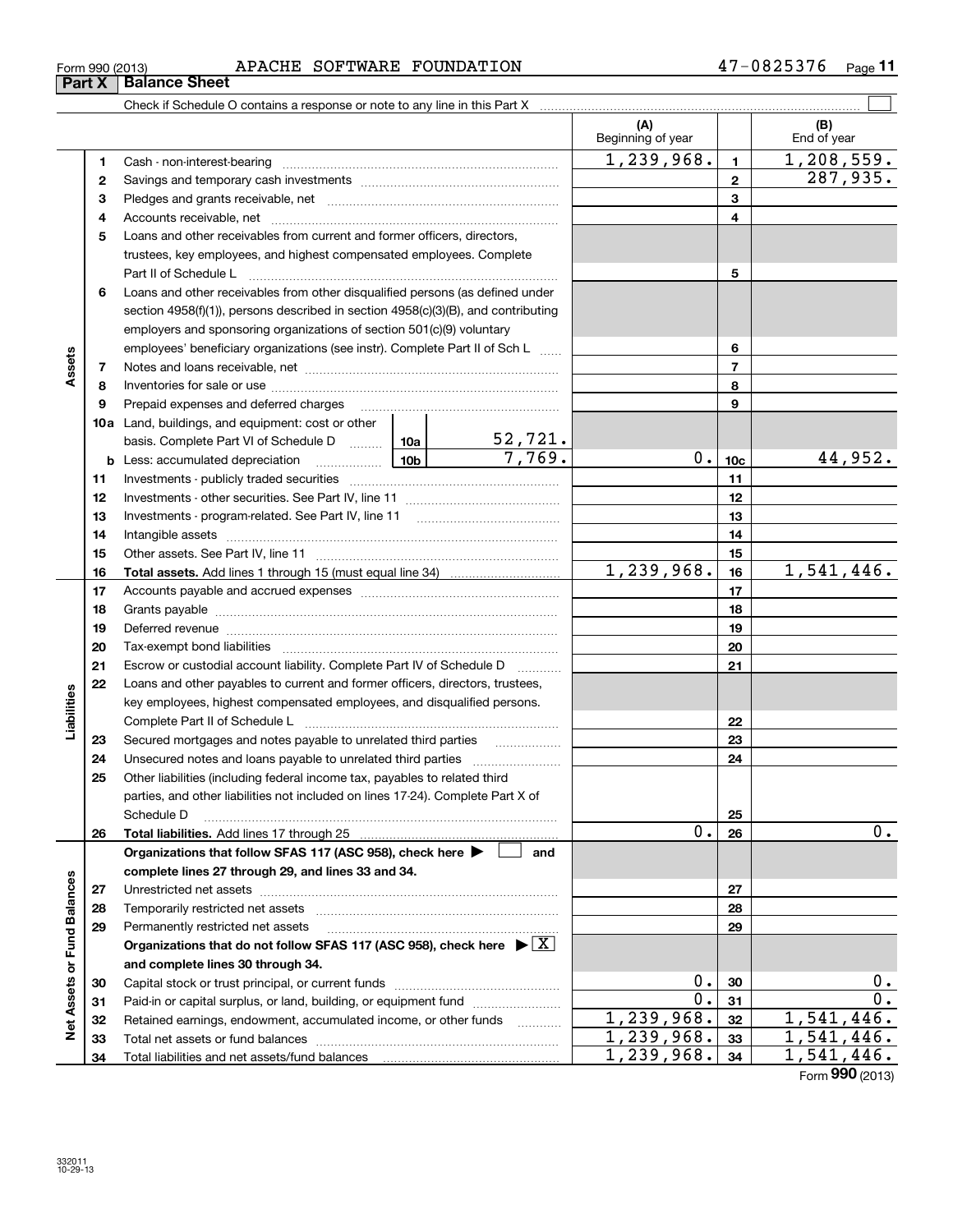|    | APACHE SOFTWARE FOUNDATION<br>Form 990 (2013)                                                                                   | 47-0825376              |                |          | Page 12  |
|----|---------------------------------------------------------------------------------------------------------------------------------|-------------------------|----------------|----------|----------|
|    | <b>Reconciliation of Net Assets</b><br>  Part XI                                                                                |                         |                |          |          |
|    | Check if Schedule O contains a response or note to any line in this Part XI                                                     |                         |                |          |          |
|    |                                                                                                                                 |                         |                |          |          |
| 1  | Total revenue (must equal Part VIII, column (A), line 12)                                                                       | 1.                      | 1,130,670.     |          |          |
| 2  | Total expenses (must equal Part IX, column (A), line 25)                                                                        | $\overline{2}$          |                | 653,422. |          |
| З  | Revenue less expenses. Subtract line 2 from line 1                                                                              | $\mathbf{3}$            |                |          | 477,248. |
| 4  |                                                                                                                                 | $\overline{\mathbf{4}}$ | 1,239,968.     |          |          |
| 5  | Net unrealized gains (losses) on investments                                                                                    | 5                       |                |          |          |
| 6  | Donated services and use of facilities                                                                                          | 6                       |                |          |          |
| 7  | Investment expenses                                                                                                             | $\overline{7}$          |                |          |          |
| 8  | Prior period adjustments                                                                                                        | 8                       | $-175,770.$    |          |          |
| 9  |                                                                                                                                 | 9                       |                |          |          |
| 10 | Net assets or fund balances at end of year. Combine lines 3 through 9 (must equal Part X, line 33,                              |                         |                |          |          |
|    | column (B))                                                                                                                     | 10                      | 1,541,446.     |          |          |
|    | <b>Part XII</b> Financial Statements and Reporting                                                                              |                         |                |          |          |
|    |                                                                                                                                 |                         |                |          |          |
|    |                                                                                                                                 |                         |                | Yes      | No       |
| 1. | Accounting method used to prepare the Form 990: $\boxed{X}$ Cash<br>$\vert$ Accrual<br>Other                                    |                         |                |          |          |
|    | If the organization changed its method of accounting from a prior year or checked "Other," explain in Schedule O.               |                         |                |          |          |
|    | 2a Were the organization's financial statements compiled or reviewed by an independent accountant?                              |                         | 2a             |          | Χ        |
|    | If "Yes," check a box below to indicate whether the financial statements for the year were compiled or reviewed on a            |                         |                |          |          |
|    | separate basis, consolidated basis, or both:                                                                                    |                         |                |          |          |
|    | Separate basis<br><b>Consolidated basis</b><br>Both consolidated and separate basis                                             |                         |                |          |          |
| b  | Were the organization's financial statements audited by an independent accountant?                                              |                         | 2 <sub>b</sub> |          | x        |
|    | If "Yes," check a box below to indicate whether the financial statements for the year were audited on a separate basis,         |                         |                |          |          |
|    | consolidated basis, or both:                                                                                                    |                         |                |          |          |
|    | Separate basis<br>Consolidated basis<br>Both consolidated and separate basis                                                    |                         |                |          |          |
|    | c If "Yes" to line 2a or 2b, does the organization have a committee that assumes responsibility for oversight of the audit,     |                         |                |          |          |
|    | review, or compilation of its financial statements and selection of an independent accountant?                                  |                         | 2c             |          |          |
|    | If the organization changed either its oversight process or selection process during the tax year, explain in Schedule O.       |                         |                |          |          |
|    | 3a As a result of a federal award, was the organization required to undergo an audit or audits as set forth in the Single Audit |                         |                |          |          |
|    |                                                                                                                                 |                         | За             |          | x        |
|    | b If "Yes," did the organization undergo the required audit or audits? If the organization did not undergo the required audit   |                         |                |          |          |
|    | or audits, explain why in Schedule O and describe any steps taken to undergo such audits                                        |                         | 3b             |          |          |

Form (2013) **990**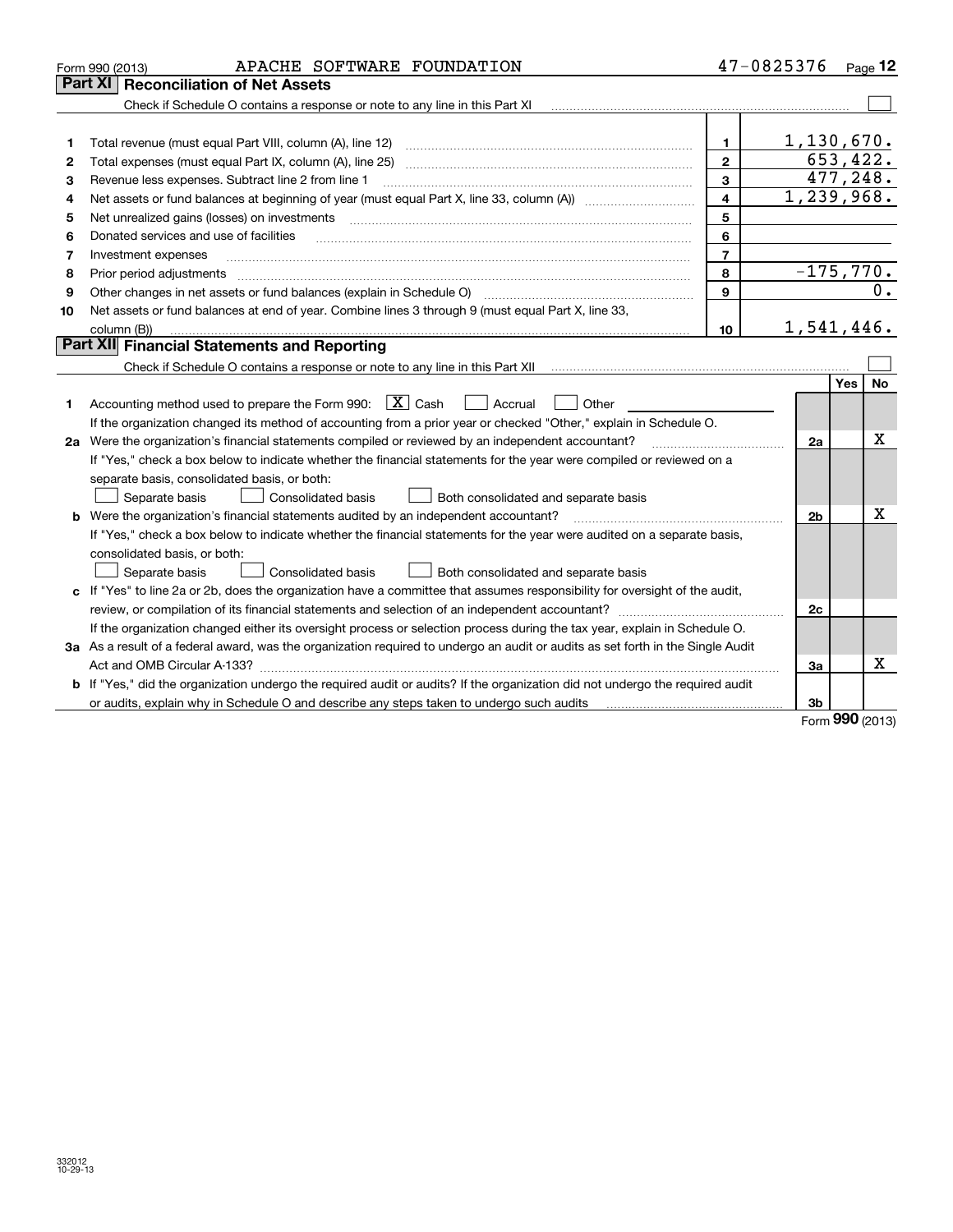|  |  |  | (Form 990 or 990-EZ) |
|--|--|--|----------------------|
|--|--|--|----------------------|

## **Public Charity Status and Public Support**

**Complete if the organization is a section 501(c)(3) organization or a section 4947(a)(1) nonexempt charitable trust.**

**| Attach to Form 990 or Form 990-EZ.** 

| ш<br>LU                                    |
|--------------------------------------------|
| <b>Open to Public</b><br><b>Inspection</b> |
|                                            |

OMB No. 1545-0047

**2013**

Department of the Treasury Internal Revenue Service

| nternal Revenue Service | Information about Schedule A (Form 990 or 990-EZ) and its instructions is at www.irs.gov/form990.                                             |             |                                        |  |  |  |
|-------------------------|-----------------------------------------------------------------------------------------------------------------------------------------------|-------------|----------------------------------------|--|--|--|
|                         | Name of the organization                                                                                                                      |             | <b>Employer identification number</b>  |  |  |  |
|                         | APACHE SOFTWARE FOUNDATION                                                                                                                    |             | 47-0825376                             |  |  |  |
| Part I                  | Reason for Public Charity Status (All organizations must complete this part.) See instructions.                                               |             |                                        |  |  |  |
|                         | The organization is not a private foundation because it is: (For lines 1 through 11, check only one box.)                                     |             |                                        |  |  |  |
| 1                       | A church, convention of churches, or association of churches described in section 170(b)(1)(A)(i).                                            |             |                                        |  |  |  |
| 2                       | A school described in section 170(b)(1)(A)(ii). (Attach Schedule E.)                                                                          |             |                                        |  |  |  |
| з                       | A hospital or a cooperative hospital service organization described in section 170(b)(1)(A)(iii).                                             |             |                                        |  |  |  |
| 4                       | A medical research organization operated in conjunction with a hospital described in section 170(b)(1)(A)(iii). Enter the hospital's name,    |             |                                        |  |  |  |
|                         | city, and state:                                                                                                                              |             |                                        |  |  |  |
| 5                       | An organization operated for the benefit of a college or university owned or operated by a governmental unit described in                     |             |                                        |  |  |  |
|                         | section 170(b)(1)(A)(iv). (Complete Part II.)                                                                                                 |             |                                        |  |  |  |
| 6                       | A federal, state, or local government or governmental unit described in section 170(b)(1)(A)(v).                                              |             |                                        |  |  |  |
| 7                       | An organization that normally receives a substantial part of its support from a governmental unit or from the general public described in     |             |                                        |  |  |  |
|                         | section 170(b)(1)(A)(vi). (Complete Part II.)                                                                                                 |             |                                        |  |  |  |
| 8                       | A community trust described in section 170(b)(1)(A)(vi). (Complete Part II.)                                                                  |             |                                        |  |  |  |
| $\boxed{\text{X}}$<br>9 | An organization that normally receives: (1) more than 33 1/3% of its support from contributions, membership fees, and gross receipts from     |             |                                        |  |  |  |
|                         | activities related to its exempt functions - subject to certain exceptions, and (2) no more than 33 1/3% of its support from gross investment |             |                                        |  |  |  |
|                         | income and unrelated business taxable income (less section 511 tax) from businesses acquired by the organization after June 30, 1975.         |             |                                        |  |  |  |
|                         | See section 509(a)(2). (Complete Part III.)                                                                                                   |             |                                        |  |  |  |
| 10                      | An organization organized and operated exclusively to test for public safety. See section 509(a)(4).                                          |             |                                        |  |  |  |
| 11                      | An organization organized and operated exclusively for the benefit of, to perform the functions of, or to carry out the purposes of one or    |             |                                        |  |  |  |
|                         | more publicly supported organizations described in section 509(a)(1) or section 509(a)(2). See section 509(a)(3). Check the box that          |             |                                        |  |  |  |
|                         | describes the type of supporting organization and complete lines 11e through 11h.                                                             |             |                                        |  |  |  |
|                         | $a \Box$ Type I<br>Type II<br>Type III - Functionally integrated<br>$\mathbf{b}$<br> c <br>d                                                  |             | Type III - Non-functionally integrated |  |  |  |
| е                       | By checking this box, I certify that the organization is not controlled directly or indirectly by one or more disqualified persons other than |             |                                        |  |  |  |
|                         | foundation managers and other than one or more publicly supported organizations described in section 509(a)(1) or section 509(a)(2).          |             |                                        |  |  |  |
| f                       | If the organization received a written determination from the IRS that it is a Type I, Type II, or Type III                                   |             |                                        |  |  |  |
|                         | supporting organization, check this box                                                                                                       |             |                                        |  |  |  |
| g                       | Since August 17, 2006, has the organization accepted any gift or contribution from any of the following persons?                              |             |                                        |  |  |  |
|                         | A person who directly or indirectly controls, either alone or together with persons described in (ii) and (iii) below,<br>(i)                 |             | Yes<br>No                              |  |  |  |
|                         | the governing body of the supported organization?                                                                                             |             | 11g(i)                                 |  |  |  |
|                         | (ii)                                                                                                                                          |             | 11g(ii)                                |  |  |  |
|                         |                                                                                                                                               |             | 11g(iii)                               |  |  |  |
| h                       | Provide the following information about the supported organization(s).                                                                        |             |                                        |  |  |  |
|                         | (iv) Is the organization (v) Did you notify the<br>$123.$ FIM<br>$1!1!$ Tune of expeniention<br>$\mathbf{u}$                                  | (vi) Is the | $1.33$ Amount of mono                  |  |  |  |

| (i) Name of supported<br>organization | (ii) EIN | (iii) Type of organization<br>(described on lines 1-9<br>above or IRC section |            | (iv) Is the organization (v) Did you notify the<br>in col. (i) listed in your<br>governing document? |            | organization in col.<br>(i) of your support? |     | $\begin{bmatrix} \textbf{(vi)} \text{ is the} \\ \text{organization in col.} \\ \textbf{(i) organized in the} \\ \textbf{U.S.?} \end{bmatrix}$ | (vii) Amount of monetary<br>support |
|---------------------------------------|----------|-------------------------------------------------------------------------------|------------|------------------------------------------------------------------------------------------------------|------------|----------------------------------------------|-----|------------------------------------------------------------------------------------------------------------------------------------------------|-------------------------------------|
|                                       |          | (see instructions))                                                           | <b>Yes</b> | No                                                                                                   | <b>Yes</b> | No                                           | Yes | No                                                                                                                                             |                                     |
|                                       |          |                                                                               |            |                                                                                                      |            |                                              |     |                                                                                                                                                |                                     |
|                                       |          |                                                                               |            |                                                                                                      |            |                                              |     |                                                                                                                                                |                                     |
|                                       |          |                                                                               |            |                                                                                                      |            |                                              |     |                                                                                                                                                |                                     |
|                                       |          |                                                                               |            |                                                                                                      |            |                                              |     |                                                                                                                                                |                                     |
|                                       |          |                                                                               |            |                                                                                                      |            |                                              |     |                                                                                                                                                |                                     |
| Total                                 |          |                                                                               |            |                                                                                                      |            |                                              |     |                                                                                                                                                |                                     |

LHA For Paperwork Reduction Act Notice, see the Instructions for **Form 990 or 990-EZ.**

**Schedule A (Form 990 or 990-EZ) 2013**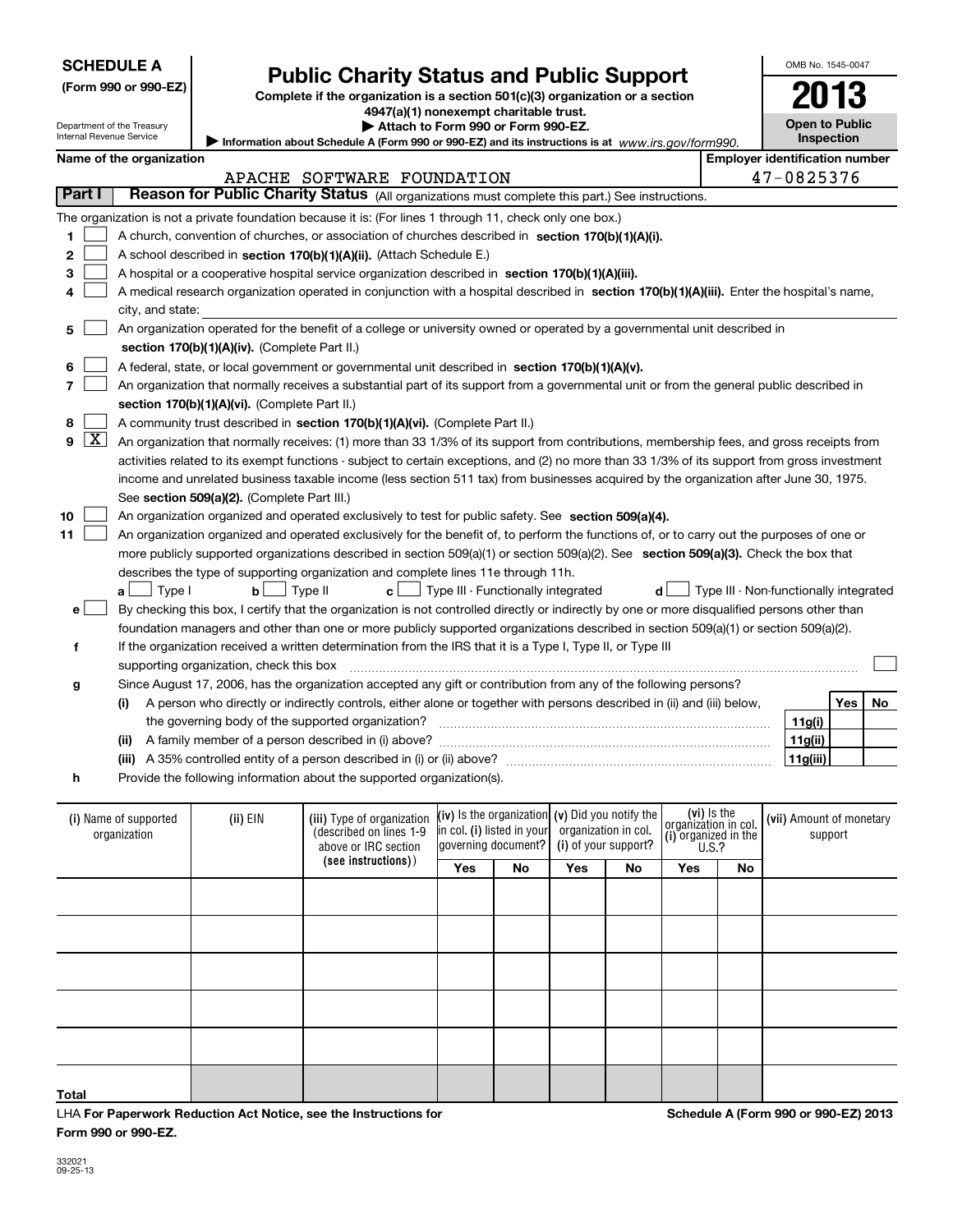#### Schedule A (Form 990 or 990-EZ) 2013 Page APACHE SOFTWARE FOUNDATION 47-0825376

**2**

(Complete only if you checked the box on line 5, 7, or 8 of Part I or if the organization failed to qualify under Part III. If the organization fails to qualify under the tests listed below, please complete Part III.) **Part II Support Schedule for Organizations Described in Sections 170(b)(1)(A)(iv) and 170(b)(1)(A)(vi)** 

|    | <b>Section A. Public Support</b>                                                                                                               |          |          |            |            |          |           |
|----|------------------------------------------------------------------------------------------------------------------------------------------------|----------|----------|------------|------------|----------|-----------|
|    | Calendar year (or fiscal year beginning in) $\blacktriangleright$                                                                              | (a) 2009 | (b) 2010 | $(c)$ 2011 | $(d)$ 2012 | (e) 2013 | (f) Total |
|    | 1 Gifts, grants, contributions, and                                                                                                            |          |          |            |            |          |           |
|    | membership fees received. (Do not                                                                                                              |          |          |            |            |          |           |
|    | include any "unusual grants.")                                                                                                                 |          |          |            |            |          |           |
|    | 2 Tax revenues levied for the organ-                                                                                                           |          |          |            |            |          |           |
|    | ization's benefit and either paid to                                                                                                           |          |          |            |            |          |           |
|    | or expended on its behalf                                                                                                                      |          |          |            |            |          |           |
|    | 3 The value of services or facilities                                                                                                          |          |          |            |            |          |           |
|    | furnished by a governmental unit to                                                                                                            |          |          |            |            |          |           |
|    | the organization without charge                                                                                                                |          |          |            |            |          |           |
|    | 4 Total. Add lines 1 through 3<br>a serenga dan serengai                                                                                       |          |          |            |            |          |           |
| 5. | The portion of total contributions                                                                                                             |          |          |            |            |          |           |
|    | by each person (other than a                                                                                                                   |          |          |            |            |          |           |
|    | governmental unit or publicly                                                                                                                  |          |          |            |            |          |           |
|    | supported organization) included                                                                                                               |          |          |            |            |          |           |
|    | on line 1 that exceeds 2% of the                                                                                                               |          |          |            |            |          |           |
|    | amount shown on line 11,                                                                                                                       |          |          |            |            |          |           |
|    | column (f)                                                                                                                                     |          |          |            |            |          |           |
|    | 6 Public support. Subtract line 5 from line 4.                                                                                                 |          |          |            |            |          |           |
|    | <b>Section B. Total Support</b>                                                                                                                |          |          |            |            |          |           |
|    | Calendar year (or fiscal year beginning in) $\blacktriangleright$                                                                              | (a) 2009 | (b) 2010 | $(c)$ 2011 | $(d)$ 2012 | (e) 2013 | (f) Total |
|    | 7 Amounts from line 4                                                                                                                          |          |          |            |            |          |           |
| 8  | Gross income from interest,                                                                                                                    |          |          |            |            |          |           |
|    | dividends, payments received on                                                                                                                |          |          |            |            |          |           |
|    | securities loans, rents, royalties                                                                                                             |          |          |            |            |          |           |
|    | and income from similar sources                                                                                                                |          |          |            |            |          |           |
| 9. | Net income from unrelated business                                                                                                             |          |          |            |            |          |           |
|    | activities, whether or not the                                                                                                                 |          |          |            |            |          |           |
|    | business is regularly carried on                                                                                                               |          |          |            |            |          |           |
|    | <b>10</b> Other income. Do not include gain                                                                                                    |          |          |            |            |          |           |
|    | or loss from the sale of capital                                                                                                               |          |          |            |            |          |           |
|    | assets (Explain in Part IV.)                                                                                                                   |          |          |            |            |          |           |
|    | <b>11 Total support.</b> Add lines 7 through 10                                                                                                |          |          |            |            |          |           |
|    | <b>12</b> Gross receipts from related activities, etc. (see instructions)                                                                      |          |          |            |            | 12       |           |
|    | 13 First five years. If the Form 990 is for the organization's first, second, third, fourth, or fifth tax year as a section 501(c)(3)          |          |          |            |            |          |           |
|    | organization, check this box and stop here                                                                                                     |          |          |            |            |          |           |
|    | Section C. Computation of Public Support Percentage                                                                                            |          |          |            |            |          |           |
|    | 14 Public support percentage for 2013 (line 6, column (f) divided by line 11, column (f) <i>mummeronoming</i>                                  |          |          |            |            | 14       | %         |
|    |                                                                                                                                                |          |          |            |            | 15       | %         |
|    | 16a 33 1/3% support test - 2013. If the organization did not check the box on line 13, and line 14 is 33 1/3% or more, check this box and      |          |          |            |            |          |           |
|    | stop here. The organization qualifies as a publicly supported organization                                                                     |          |          |            |            |          | ▔▁▎       |
|    | b 33 1/3% support test - 2012. If the organization did not check a box on line 13 or 16a, and line 15 is 33 1/3% or more, check this box       |          |          |            |            |          |           |
|    | and stop here. The organization qualifies as a publicly supported organization                                                                 |          |          |            |            |          |           |
|    | 17a 10% -facts-and-circumstances test - 2013. If the organization did not check a box on line 13, 16a, or 16b, and line 14 is 10% or more,     |          |          |            |            |          |           |
|    | and if the organization meets the "facts-and-circumstances" test, check this box and stop here. Explain in Part IV how the organization        |          |          |            |            |          |           |
|    | meets the "facts-and-circumstances" test. The organization qualifies as a publicly supported organization                                      |          |          |            |            |          |           |
|    | <b>b 10% -facts-and-circumstances test - 2012.</b> If the organization did not check a box on line 13, 16a, 16b, or 17a, and line 15 is 10% or |          |          |            |            |          |           |
|    | more, and if the organization meets the "facts-and-circumstances" test, check this box and stop here. Explain in Part IV how the               |          |          |            |            |          |           |
|    | organization meets the "facts-and-circumstances" test. The organization qualifies as a publicly supported organization                         |          |          |            |            |          |           |
|    | 18 Private foundation. If the organization did not check a box on line 13, 16a, 16b, 17a, or 17b, check this box and see instructions          |          |          |            |            |          |           |
|    |                                                                                                                                                |          |          |            |            |          |           |

**Schedule A (Form 990 or 990-EZ) 2013**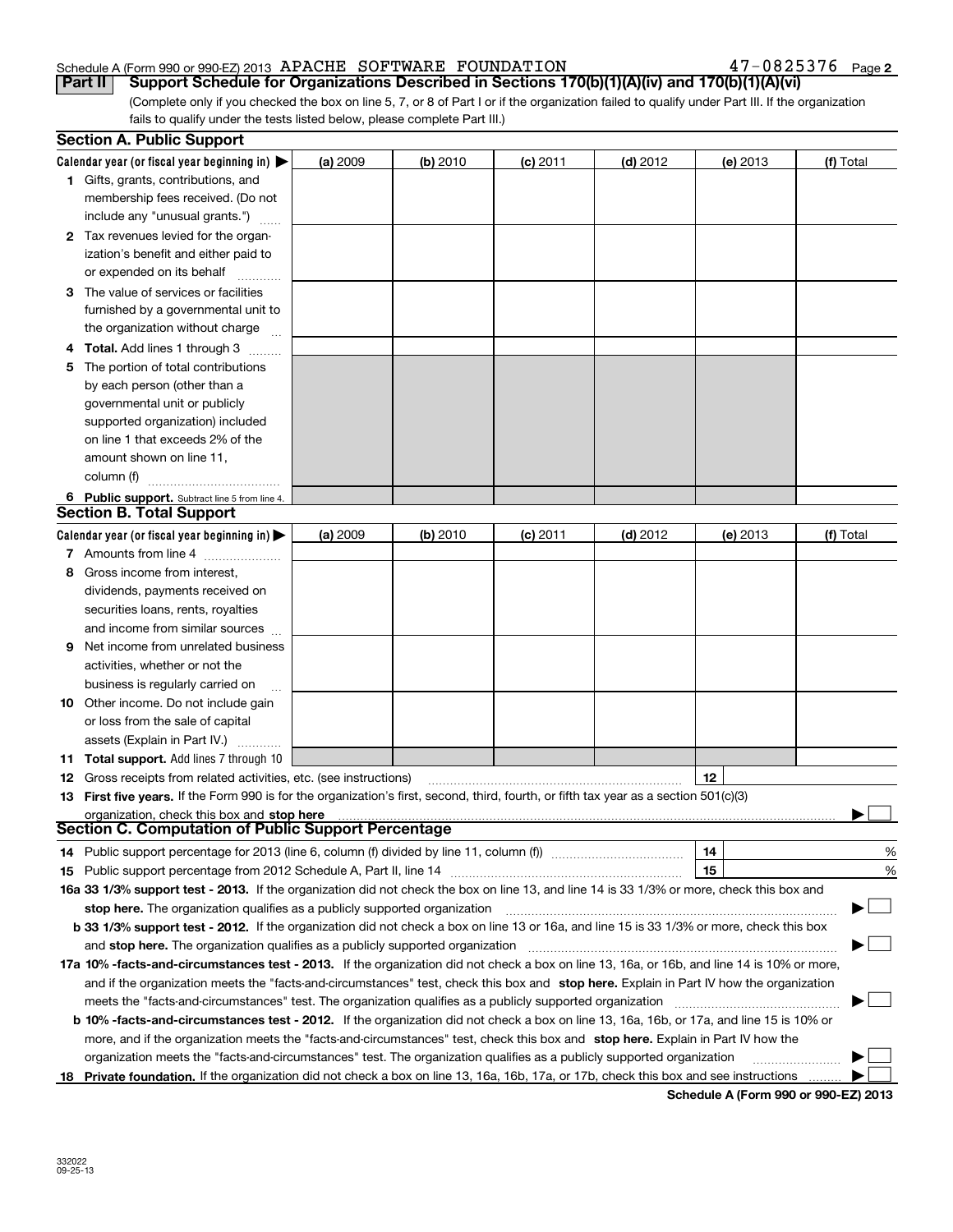#### Schedule A (Form 990 or 990-EZ) 2013 Page APACHE SOFTWARE FOUNDATION 47-0825376

**Part III Support Schedule for Organizations Described in Section 509(a)(2)** 

(Complete only if you checked the box on line 9 of Part I or if the organization failed to qualify under Part II. If the organization fails to qualify under the tests listed below, please complete Part II.)

| <b>Section A. Public Support</b>                                                                                                                    |           |                        |                         |            |          |                                          |
|-----------------------------------------------------------------------------------------------------------------------------------------------------|-----------|------------------------|-------------------------|------------|----------|------------------------------------------|
| Calendar year (or fiscal year beginning in)                                                                                                         | (a) 2009  | (b) 2010               | $(c)$ 2011              | $(d)$ 2012 | (e) 2013 | (f) Total                                |
| 1 Gifts, grants, contributions, and                                                                                                                 |           |                        |                         |            |          |                                          |
| membership fees received. (Do not                                                                                                                   |           |                        |                         |            |          |                                          |
| include any "unusual grants.")                                                                                                                      | 497,449.  | 525,954.               | 541, 487.               | 873,012.   | 1077746. | 3515648.                                 |
| 2 Gross receipts from admissions,                                                                                                                   |           |                        |                         |            |          |                                          |
| merchandise sold or services per-                                                                                                                   |           |                        |                         |            |          |                                          |
| formed, or facilities furnished in<br>any activity that is related to the                                                                           |           |                        |                         |            |          |                                          |
| organization's tax-exempt purpose                                                                                                                   |           |                        |                         |            | 52,900.  | 52,900.                                  |
| 3 Gross receipts from activities that                                                                                                               |           |                        |                         |            |          |                                          |
| are not an unrelated trade or bus-                                                                                                                  |           |                        |                         |            |          |                                          |
| iness under section 513                                                                                                                             |           |                        |                         |            |          |                                          |
| 4 Tax revenues levied for the organ-                                                                                                                |           |                        |                         |            |          |                                          |
| ization's benefit and either paid to                                                                                                                |           |                        |                         |            |          |                                          |
| or expended on its behalf                                                                                                                           |           |                        |                         |            |          |                                          |
| 5 The value of services or facilities                                                                                                               |           |                        |                         |            |          |                                          |
| furnished by a governmental unit to                                                                                                                 |           |                        |                         |            |          |                                          |
| the organization without charge                                                                                                                     |           |                        |                         |            |          |                                          |
| 6 Total. Add lines 1 through 5                                                                                                                      | 497,449.  | 525,954.               | 541, 487.               | 873,012.   | 1130646. | 3568548.                                 |
| 7a Amounts included on lines 1, 2, and                                                                                                              |           |                        |                         |            |          |                                          |
| 3 received from disqualified persons                                                                                                                |           |                        |                         |            | 600,000. | 600,000.                                 |
| <b>b</b> Amounts included on lines 2 and 3 received                                                                                                 |           |                        |                         |            |          |                                          |
| from other than disqualified persons that                                                                                                           |           |                        |                         |            |          |                                          |
| exceed the greater of \$5,000 or 1% of the<br>amount on line 13 for the year                                                                        |           |                        |                         |            |          | 0.                                       |
| c Add lines 7a and 7b [ <i>[[[[[[[[[[[[[[[[[[[[[[[[[]]]]]</i>                                                                                       |           |                        |                         |            | 600,000. | 600,000.                                 |
| 8 Public support (Subtract line 7c from line 6.)                                                                                                    |           |                        |                         |            |          | 2968548.                                 |
| <b>Section B. Total Support</b>                                                                                                                     |           |                        |                         |            |          |                                          |
| Calendar year (or fiscal year beginning in)                                                                                                         | (a) 2009  | (b) 2010               | $(c)$ 2011              | $(d)$ 2012 | (e) 2013 | (f) Total                                |
| <b>9</b> Amounts from line 6                                                                                                                        | 497, 449. | $\overline{525,954}$ . | $\overline{541, 487}$ . | 873,012.   | 1130646. | 3568548.                                 |
| 10a Gross income from interest,                                                                                                                     |           |                        |                         |            |          |                                          |
| dividends, payments received on                                                                                                                     |           |                        |                         |            |          |                                          |
| securities loans, rents, royalties<br>and income from similar sources                                                                               | 1,439.    | 1,107.                 | 603.                    | 689.       | 24.      | 3,862.                                   |
| <b>b</b> Unrelated business taxable income                                                                                                          |           |                        |                         |            |          |                                          |
| (less section 511 taxes) from businesses                                                                                                            |           |                        |                         |            |          |                                          |
| acquired after June 30, 1975                                                                                                                        |           |                        |                         |            |          |                                          |
| c Add lines 10a and 10b                                                                                                                             | 1,439.    | 1,107.                 | 603.                    | 689.       | 24.      | 3,862.                                   |
| 11 Net income from unrelated business                                                                                                               |           |                        |                         |            |          |                                          |
| activities not included in line 10b,                                                                                                                |           |                        |                         |            |          |                                          |
| whether or not the business is<br>regularly carried on                                                                                              |           |                        |                         |            |          |                                          |
| <b>12</b> Other income. Do not include gain                                                                                                         |           |                        |                         |            |          |                                          |
| or loss from the sale of capital                                                                                                                    |           |                        |                         |            |          |                                          |
| assets (Explain in Part IV.)<br><b>13 Total support.</b> (Add lines 9, 10c, 11, and 12.)                                                            | 498,888.  | 527,061.               | 542,090.                | 873,701.   | 1130670. | 3572410.                                 |
| 14 First five years. If the Form 990 is for the organization's first, second, third, fourth, or fifth tax year as a section 501(c)(3) organization, |           |                        |                         |            |          |                                          |
| check this box and stop here <b>contained and intervention and stop here</b> check this box and stop here <b>contained and stop here</b>            |           |                        |                         |            |          |                                          |
| <b>Section C. Computation of Public Support Percentage</b>                                                                                          |           |                        |                         |            |          |                                          |
| 15 Public support percentage for 2013 (line 8, column (f) divided by line 13, column (f))                                                           |           |                        |                         |            | 15       | 83.10<br>%                               |
| 16 Public support percentage from 2012 Schedule A, Part III, line 15                                                                                |           |                        |                         |            | 16       | 99.78<br>$\%$                            |
| <b>Section D. Computation of Investment Income Percentage</b>                                                                                       |           |                        |                         |            |          |                                          |
| 17 Investment income percentage for 2013 (line 10c, column (f) divided by line 13, column (f)                                                       |           |                        |                         |            | 17       | .11<br>$\%$                              |
| 18 Investment income percentage from 2012 Schedule A, Part III, line 17                                                                             |           |                        |                         |            | 18       | .21<br>%                                 |
| 19a 33 1/3% support tests - 2013. If the organization did not check the box on line 14, and line 15 is more than 33 1/3%, and line 17 is not        |           |                        |                         |            |          |                                          |
| more than 33 1/3%, check this box and stop here. The organization qualifies as a publicly supported organization                                    |           |                        |                         |            |          | $\blacktriangleright$ $\boxed{\text{X}}$ |
| <b>b 33 1/3% support tests - 2012.</b> If the organization did not check a box on line 14 or line 19a, and line 16 is more than 33 1/3%, and        |           |                        |                         |            |          |                                          |
| line 18 is not more than 33 1/3%, check this box and stop here. The organization qualifies as a publicly supported organization                     |           |                        |                         |            |          |                                          |
|                                                                                                                                                     |           |                        |                         |            |          |                                          |
|                                                                                                                                                     |           |                        |                         |            |          |                                          |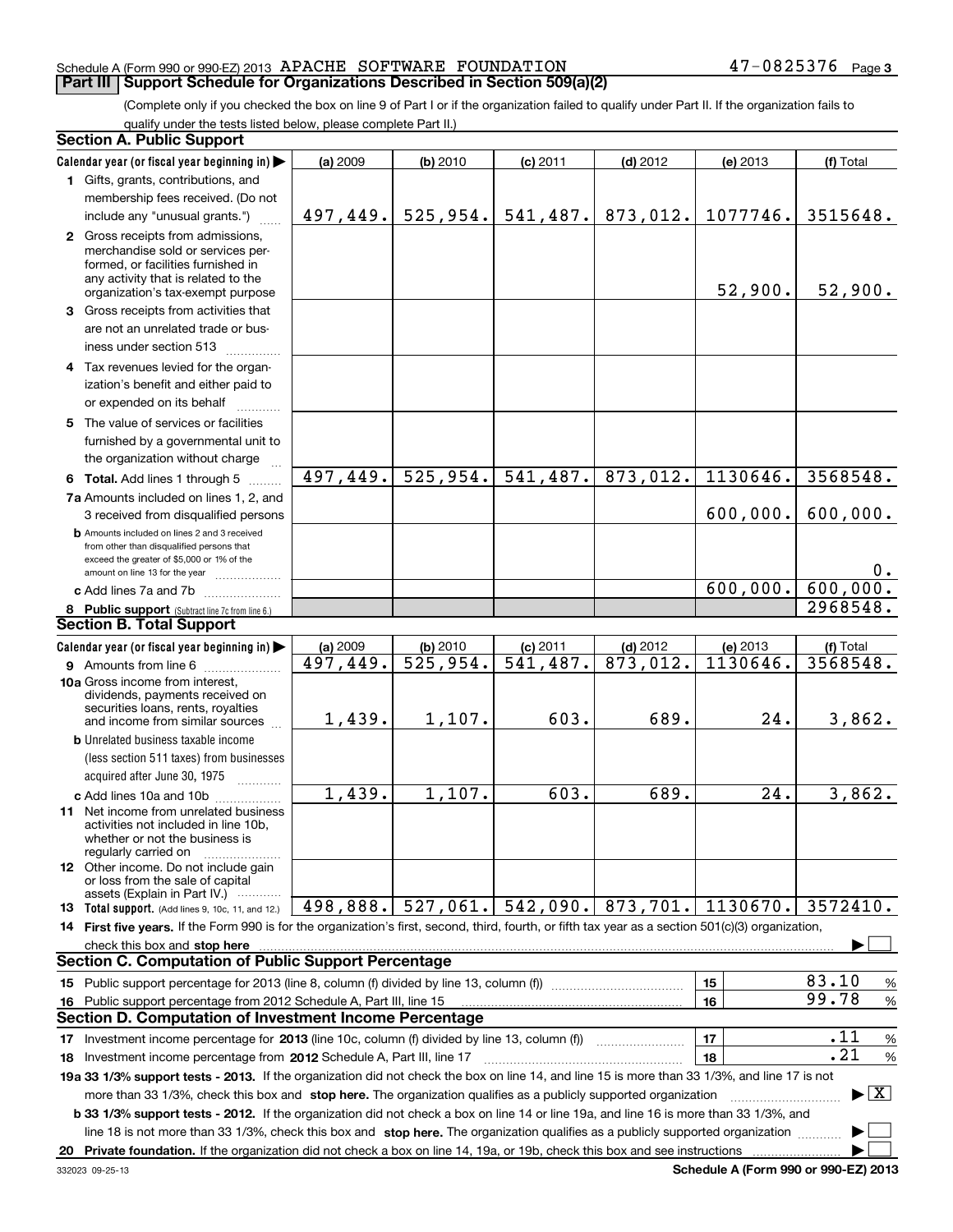Part IV | Supplemental Information. Provide the explanations required by Part II, line 10; Part II, line 17a or 17b; and Part III, line 12. Also complete this part for any additional information. (See instructions).

| 的,我们也不会有什么?""我们的人,我们也不会有什么?""我们的人,我们也不会有什么?""我们的人,我们也不会有什么?""我们的人,我们也不会有什么?""我们的 |  |
|----------------------------------------------------------------------------------|--|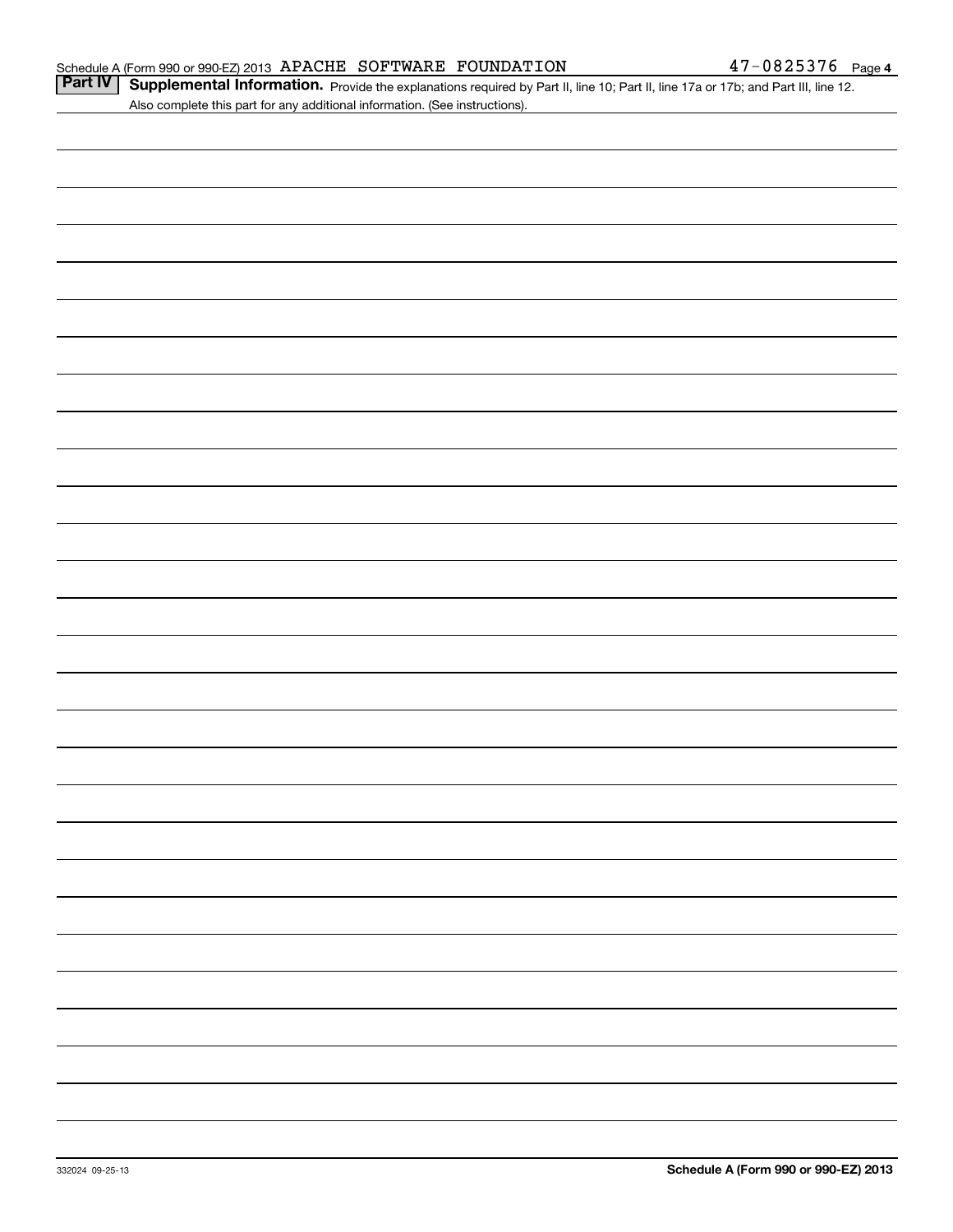Department of the Treasury Internal Revenue Service **(Form 990, 990-EZ, or 990-PF)**

#### \*\* PUBLIC DISCLOSURE COPY \*\*

## **Schedule B Schedule of Contributors**

**| Attach to Form 990, Form 990-EZ, or Form 990-PF. | Information about Schedule B (Form 990, 990-EZ, or 990-PF) and its instructions is at** www.irs.gov/form990  $\cdot$ 

OMB No. 1545-0047

**2013**

**Name of the organization Employer identification number**

| 7-0825376 |  |
|-----------|--|
|-----------|--|

| 47-0825376<br>APACHE SOFTWARE FOUNDATION |
|------------------------------------------|
|------------------------------------------|

| <b>Organization type (check one):</b> |                                                                             |
|---------------------------------------|-----------------------------------------------------------------------------|
| Filers of:                            | Section:                                                                    |
| Form 990 or 990-EZ                    | $\lfloor x \rfloor$ 501(c)( 3) (enter number) organization                  |
|                                       | $4947(a)(1)$ nonexempt charitable trust not treated as a private foundation |
|                                       | 527 political organization                                                  |
| Form 990-PF                           | 501(c)(3) exempt private foundation                                         |
|                                       | 4947(a)(1) nonexempt charitable trust treated as a private foundation       |
|                                       | 501(c)(3) taxable private foundation                                        |

Check if your organization is covered by the **General Rule** or a **Special Rule. Note.**  Only a section 501(c)(7), (8), or (10) organization can check boxes for both the General Rule and a Special Rule. See instructions.

#### **General Rule**

 $\boxed{\textbf{X}}$  For an organization filing Form 990, 990-EZ, or 990-PF that received, during the year, \$5,000 or more (in money or property) from any one contributor. Complete Parts I and II.

#### **Special Rules**

 $\mathcal{L}^{\text{max}}$ 

509(a)(1) and 170(b)(1)(A)(vi) and received from any one contributor, during the year, a contribution of the greater of **(1)** \$5,000 or **(2)** 2% For a section 501(c)(3) organization filing Form 990 or 990-EZ that met the 33 1/3% support test of the regulations under sections of the amount on (i) Form 990, Part VIII, line 1h, or (ii) Form 990-EZ, line 1. Complete Parts I and II.  $\mathcal{L}^{\text{max}}$ 

total contributions of more than \$1,000 for use *exclusively* for religious, charitable, scientific, literary, or educational purposes, or For a section 501(c)(7), (8), or (10) organization filing Form 990 or 990-EZ that received from any one contributor, during the year, the prevention of cruelty to children or animals. Complete Parts I, II, and III.

purpose. Do not complete any of the parts unless the **General Rule** applies to this organization because it received *nonexclusively* contributions for use <sub>exclusively</sub> for religious, charitable, etc., purposes, but these contributions did not total to more than \$1,000. If this box is checked, enter here the total contributions that were received during the year for an exclusively religious, charitable, etc., For a section 501(c)(7), (8), or (10) organization filing Form 990 or 990-EZ that received from any one contributor, during the year, religious, charitable, etc., contributions of \$5,000 or more during the year  $\quad \ldots \quad \ldots \quad \bullet \quad$ \$

**Caution.**An organization that is not covered by the General Rule and/or the Special Rules does not file Schedule B (Form 990, 990-EZ, or 990-PF),  **must** but it answer "No" on Part IV, line 2, of its Form 990; or check the box on line H of its Form 990-EZ or on its Form 990-PF, Part I, line 2, to certify that it does not meet the filing requirements of Schedule B (Form 990, 990-EZ, or 990-PF).

LHA For Paperwork Reduction Act Notice, see the Instructions for Form 990, 990-EZ, or 990-PF. Schedule B (Form 990, 990-EZ, or 990-PF) (2013)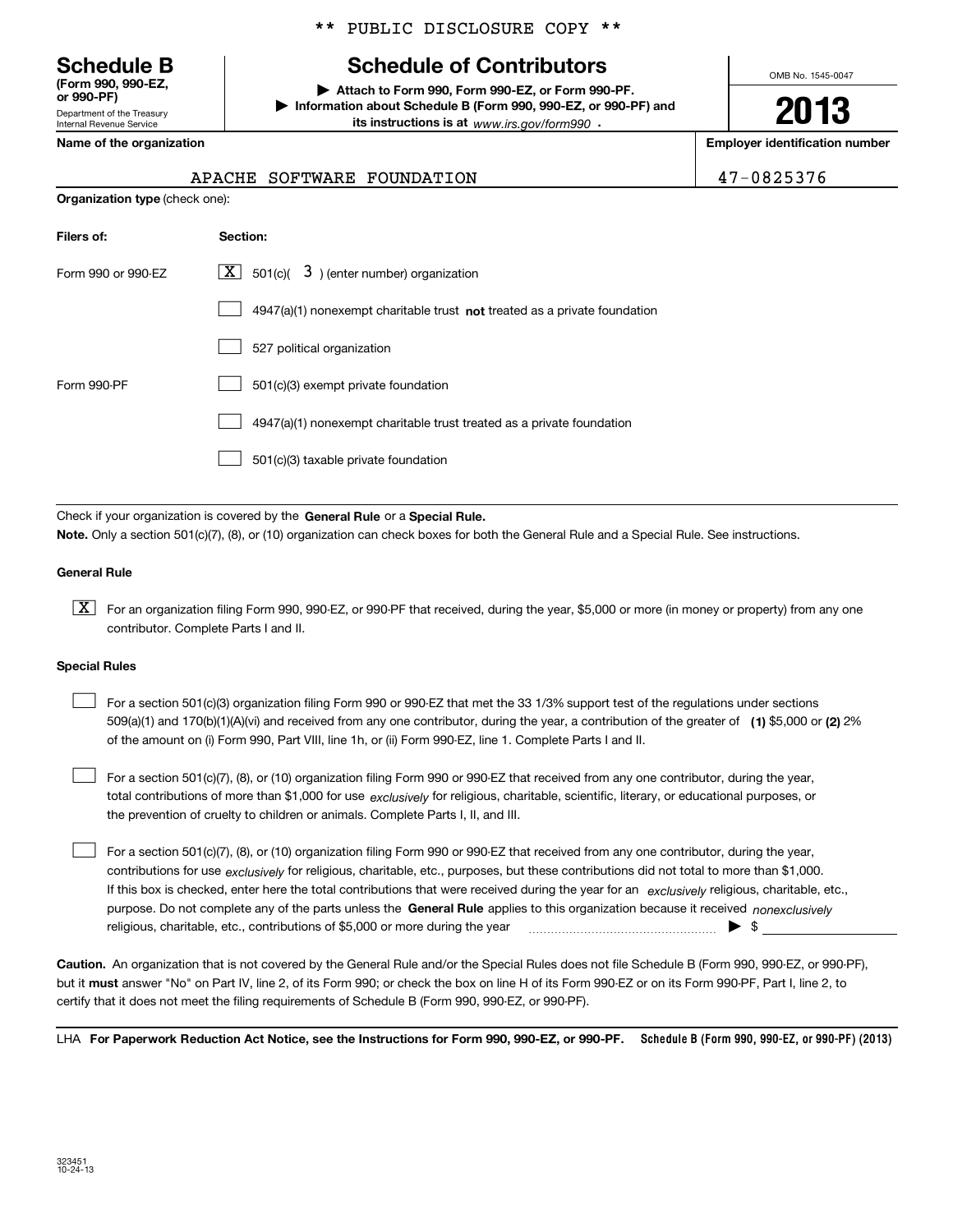#### APACHE SOFTWARE FOUNDATION  $47-0825376$

**(a)No.(b)Name, address, and ZIP + 4 (c)Total contributions (d)Type of contribution PersonPayrollNoncash (a)No.(b)Name, address, and ZIP + 4 (c)Total contributions (d)Type of contribution PersonPayrollNoncash (a)No.(b)Name, address, and ZIP + 4 (c)Total contributions (d)Type of contribution PersonPayrollNoncash (a) No.(b) Name, address, and ZIP + 4 (c) Total contributions (d) Type of contribution PersonPayrollNoncash(a) No.(b) Name, address, and ZIP + 4 (c) Total contributions (d) Type of contribution Person PayrollNoncash (a) No.(b)Name, address, and ZIP + 4 (c) Total contributions (d) Type of contribution PersonPayrollNoncash Contributors** (see instructions). Use duplicate copies of Part I if additional space is needed. \$(Complete Part II for noncash contributions.) \$(Complete Part II for noncash contributions.) \$(Complete Part II for noncash contributions.) \$(Complete Part II for noncash contributions.) \$(Complete Part II for noncash contributions.) \$(Complete Part II for noncash contributions.) Employer identification Page 2<br> **2** ame of organization<br> **2PACHE SOFTWARE FOUNDATION**<br> **Part I** Contributors (see instructions). Use duplicate copies of Part I if additional space is needed.  $|X|$  $\mathcal{L}^{\text{max}}$  $\mathcal{L}^{\text{max}}$  $\boxed{\text{X}}$  $\mathcal{L}^{\text{max}}$  $\mathcal{L}^{\text{max}}$  $|X|$  $\mathcal{L}^{\text{max}}$  $\mathcal{L}^{\text{max}}$  $\boxed{\text{X}}$  $\mathcal{L}^{\text{max}}$  $\mathcal{L}^{\text{max}}$  $|X|$  $\mathcal{L}^{\text{max}}$  $\mathcal{L}^{\text{max}}$  $\boxed{\text{X}}$  $\mathcal{L}^{\text{max}}$  $\mathcal{L}^{\text{max}}$  $\begin{array}{c|c|c|c|c|c} 1 & \hspace{1.5cm} & \hspace{1.5cm} & \hspace{1.5cm} & \hspace{1.5cm} & \hspace{1.5cm} & \hspace{1.5cm} & \hspace{1.5cm} & \hspace{1.5cm} & \hspace{1.5cm} & \hspace{1.5cm} & \hspace{1.5cm} & \hspace{1.5cm} & \hspace{1.5cm} & \hspace{1.5cm} & \hspace{1.5cm} & \hspace{1.5cm} & \hspace{1.5cm} & \hspace{1.5cm} & \hspace{1.5cm} & \hspace{1.5cm} &$ 300,000.  $2$  | Person  $\overline{\text{X}}$ 100,000.  $\overline{3}$  | Person  $\overline{X}$ 100,000.  $4$  | Person  $\overline{\text{X}}$ 100,000.  $\sim$  5 | Person X 50,000.  $\sim$  6 | Person X 50,000.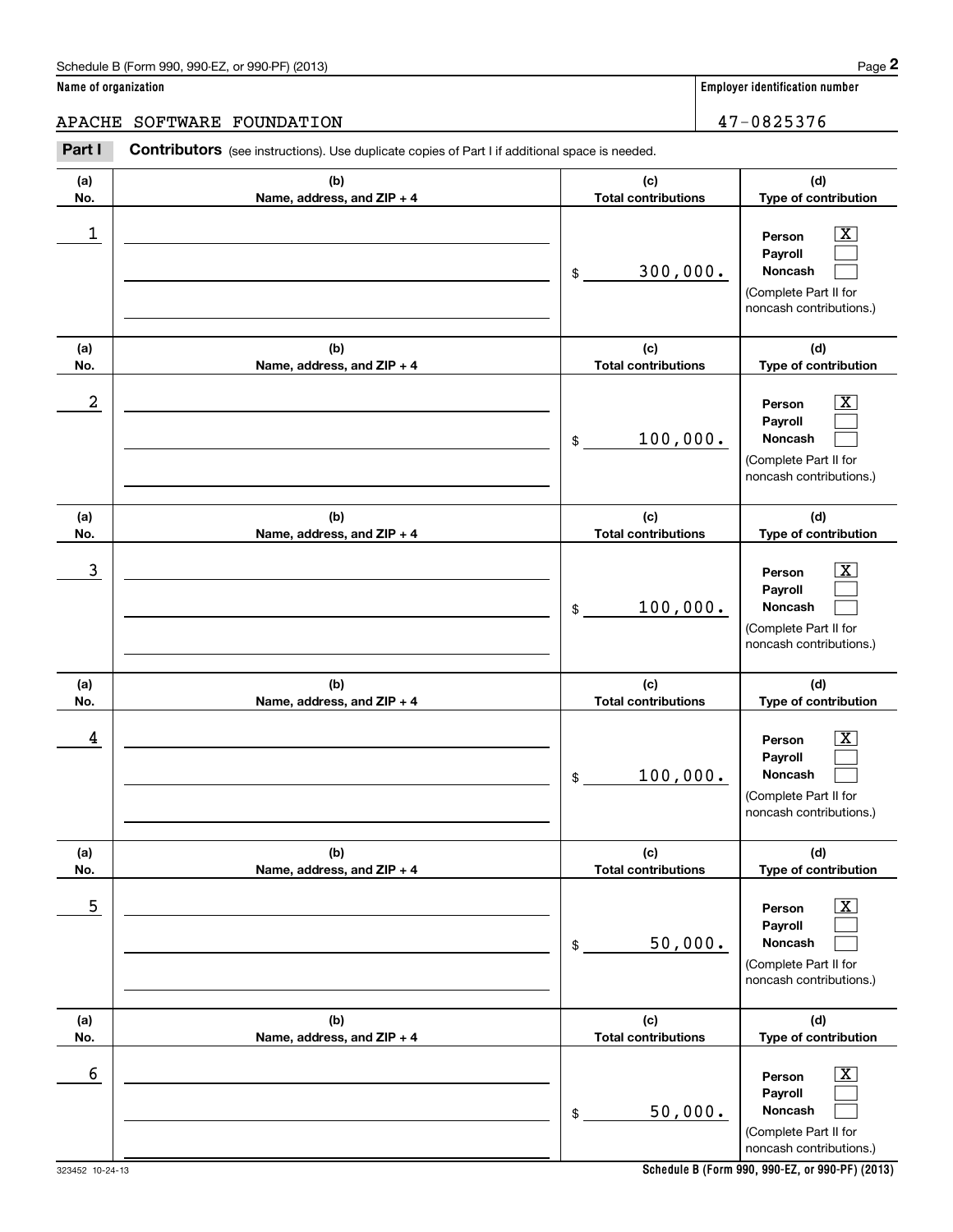#### APACHE SOFTWARE FOUNDATION  $47-0825376$

**(a)No.(b)Name, address, and ZIP + 4 (c)Total contributions (d)Type of contribution PersonPayrollNoncash (a)No.(b)Name, address, and ZIP + 4 (c)Total contributions (d)Type of contribution PersonPayrollNoncash (a)No.(b)Name, address, and ZIP + 4 (c)Total contributions (d)Type of contribution PersonPayrollNoncash (a) No.(b) Name, address, and ZIP + 4 (c) Total contributions (d) Type of contribution PersonPayrollNoncash(a) No.(b) Name, address, and ZIP + 4 (c) Total contributions (d) Type of contribution PersonPayrollNoncash (a) No.(b)Name, address, and ZIP + 4 (c) Total contributions (d) Type of contribution PersonPayrollNoncash Contributors** (see instructions). Use duplicate copies of Part I if additional space is needed. \$(Complete Part II for noncash contributions.) \$(Complete Part II for noncash contributions.) \$(Complete Part II for noncash contributions.) \$(Complete Part II for noncash contributions.) \$(Complete Part II for noncash contributions.) \$(Complete Part II for noncash contributions.) Employer identification Page 2<br> **2** ame of organization<br> **2PACHE SOFTWARE FOUNDATION**<br> **Part I** Contributors (see instructions). Use duplicate copies of Part I if additional space is needed.  $|X|$  $\mathcal{L}^{\text{max}}$  $\mathcal{L}^{\text{max}}$  $\boxed{\text{X}}$  $\mathcal{L}^{\text{max}}$  $\mathcal{L}^{\text{max}}$  $|X|$  $\mathcal{L}^{\text{max}}$  $\mathcal{L}^{\text{max}}$  $\boxed{\text{X}}$  $\mathcal{L}^{\text{max}}$  $\mathcal{L}^{\text{max}}$  $|X|$  $\mathcal{L}^{\text{max}}$  $\mathcal{L}^{\text{max}}$  $\boxed{\text{X}}$  $\mathcal{L}^{\text{max}}$  $\mathcal{L}^{\text{max}}$ 7 X 50,000. 8 X 42,500. example and the set of the set of the set of the set of the set of the set of the set of the set of the set of 40,000.  $10$  Person  $\overline{\text{X}}$ 40,000.  $11$  Person X 20,000.  $12$  Person X 20,000.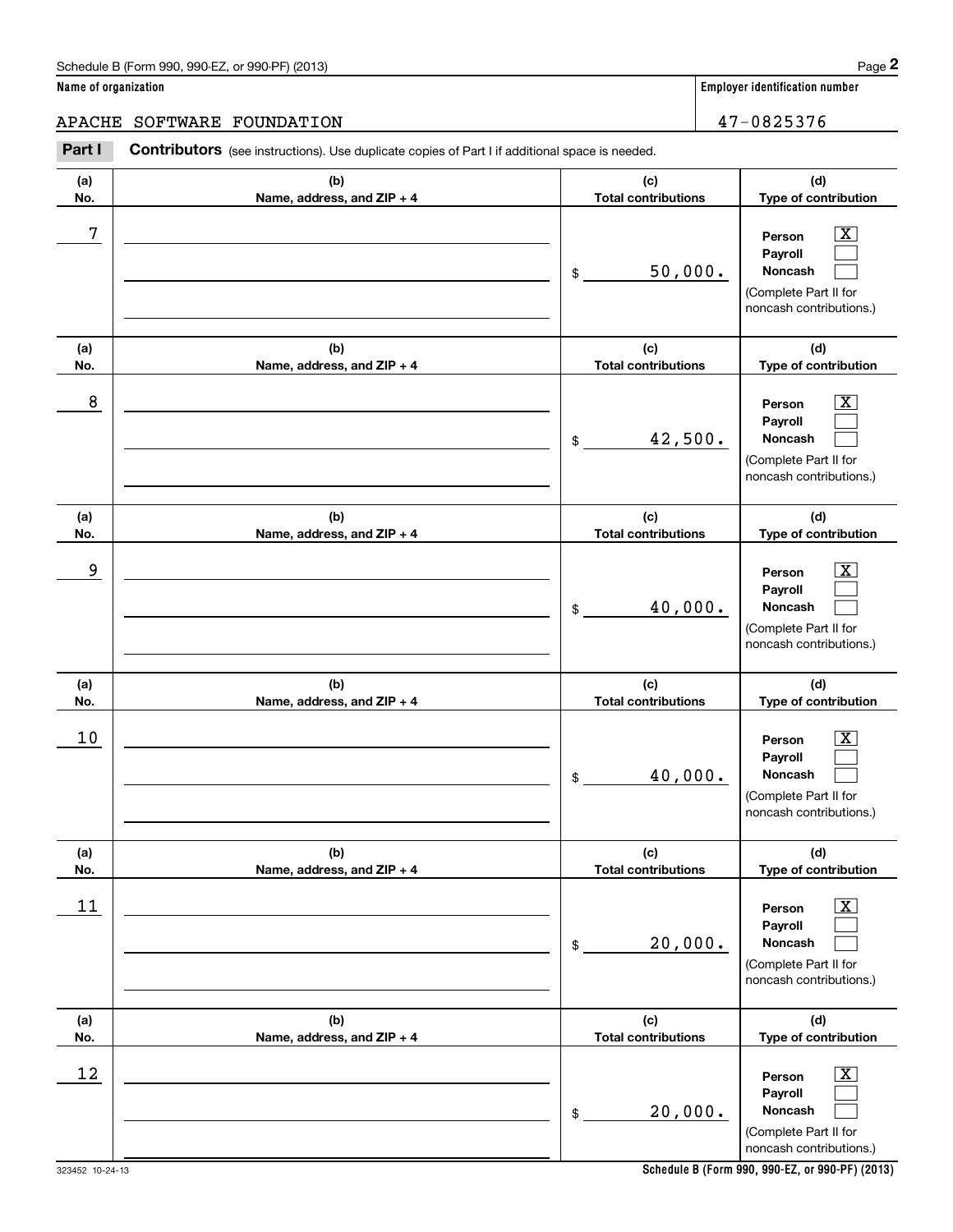#### APACHE SOFTWARE FOUNDATION **1996** and 1997-0825376

**(a)No.(b)Name, address, and ZIP + 4 (c)Total contributions (d)Type of contribution PersonPayrollNoncash (a)No.(b)Name, address, and ZIP + 4 (c)Total contributions (d)Type of contribution PersonPayrollNoncash (a)No.(b)Name, address, and ZIP + 4 (c)Total contributions (d)Type of contribution PersonPayrollNoncash (a) No.(b) Name, address, and ZIP + 4 (c) Total contributions (d) Type of contribution Person Payroll Noncash(a) No.(b) Name, address, and ZIP + 4 (c) Total contributions (d) Type of contribution PersonPayrollNoncash (a) No.(b)Name, address, and ZIP + 4 (c) Total contributions (d) Type of contribution PersonPayrollNoncash Contributors** (see instructions). Use duplicate copies of Part I if additional space is needed. \$(Complete Part II for noncash contributions.) \$(Complete Part II for noncash contributions.) \$(Complete Part II for noncash contributions.) \$(Complete Part II for noncash contributions.) \$(Complete Part II for noncash contributions.) \$(Complete Part II for noncash contributions.) Employer identification Page 2<br> **2** ame of organization<br> **2PACHE SOFTWARE FOUNDATION**<br> **Part I** Contributors (see instructions). Use duplicate copies of Part I if additional space is needed.  $|X|$  $\mathcal{L}^{\text{max}}$  $\mathcal{L}^{\text{max}}$  $\boxed{\text{X}}$  $\mathcal{L}^{\text{max}}$  $\mathcal{L}^{\text{max}}$  $|X|$  $\mathcal{L}^{\text{max}}$  $\mathcal{L}^{\text{max}}$  $\boxed{\text{X}}$  $\mathcal{L}^{\text{max}}$  $\mathcal{L}^{\text{max}}$  $|X|$  $\mathcal{L}^{\text{max}}$  $\mathcal{L}^{\text{max}}$  $\boxed{\text{X}}$  $\mathcal{L}^{\text{max}}$  $\mathcal{L}^{\text{max}}$  $13$  Person X 19,950.  $14$  Person X 10,000.  $15$  Person X 5,965.  $16$  Person X 5,000.  $17$  | Person  $\overline{\text{X}}$ 5,000.  $18$  Person  $\overline{\text{X}}$ 5,000.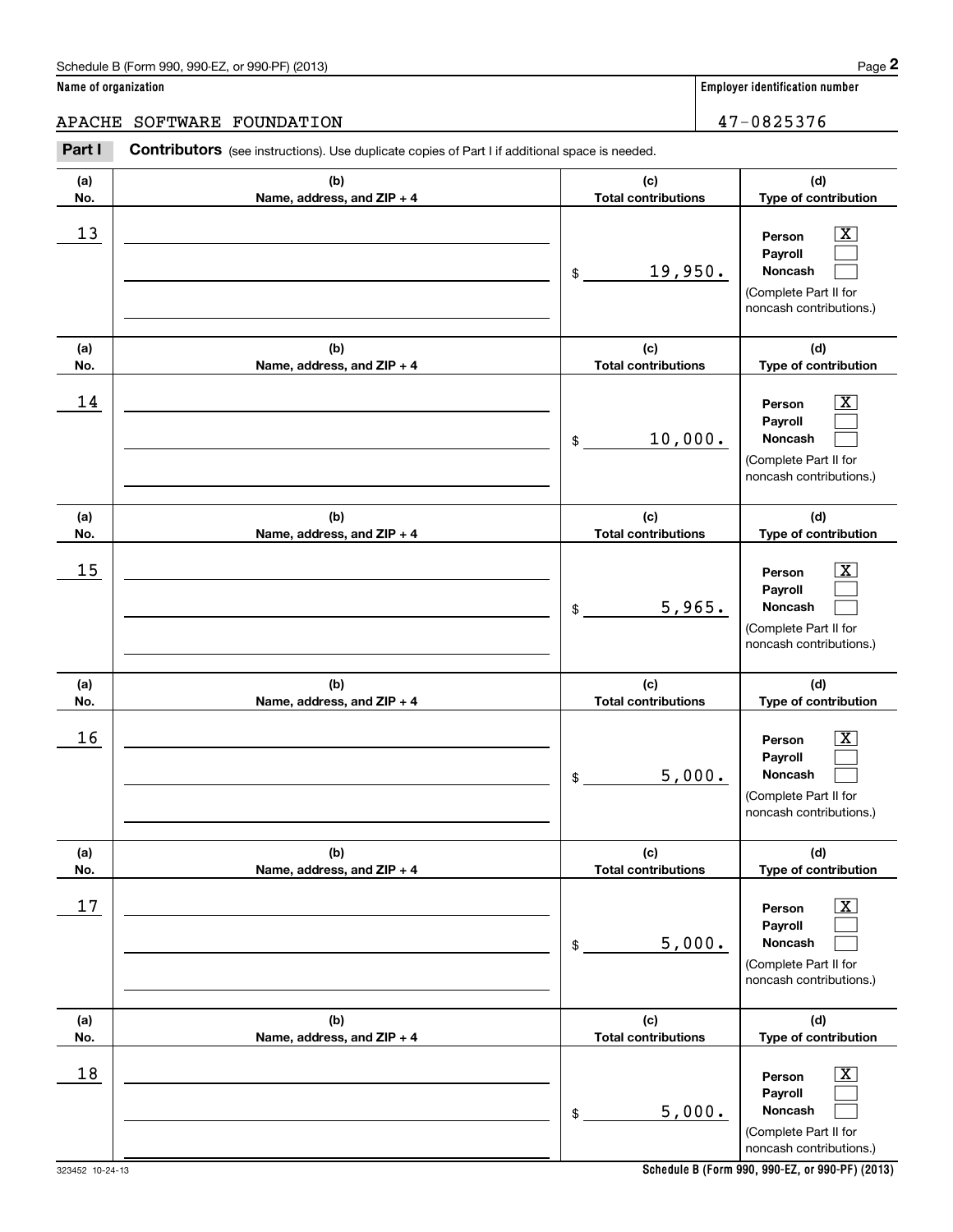#### APACHE SOFTWARE FOUNDATION **1996** and 1997-0825376

**(a)No.(b)Name, address, and ZIP + 4 (c)Total contributions (d)Type of contribution PersonPayrollNoncash (a)No.(b)Name, address, and ZIP + 4 (c)Total contributions (d)Type of contribution PersonPayrollNoncash (a)No.(b)Name, address, and ZIP + 4 (c)Total contributions (d)Type of contribution PersonPayrollNoncash (a) No.(b) Name, address, and ZIP + 4 (c) Total contributions (d) Type of contribution PersonPayrollNoncash(a) No.(b) Name, address, and ZIP + 4 (c) Total contributions (d) Type of contribution PersonPayrollNoncash (a) No.(b)Name, address, and ZIP + 4 (c) Total contributions (d) Type of contribution PersonPayrollNoncash** Contributors (see instructions). Use duplicate copies of Part I if additional space is needed. \$(Complete Part II for noncash contributions.) \$(Complete Part II for noncash contributions.) \$(Complete Part II for noncash contributions.) \$(Complete Part II for noncash contributions.) \$(Complete Part II for noncash contributions.) \$(Complete Part II for noncash contributions.) Employer identification Page 2<br> **2** ame of organization<br> **2PACHE SOFTWARE FOUNDATION**<br> **Part I** Contributors (see instructions). Use duplicate copies of Part I if additional space is needed.  $|X|$  $\mathcal{L}^{\text{max}}$  $\mathcal{L}^{\text{max}}$  $\mathcal{L}^{\text{max}}$  $\mathcal{L}^{\text{max}}$  $\mathcal{L}^{\text{max}}$  $\mathcal{L}^{\text{max}}$  $\mathcal{L}^{\text{max}}$  $\mathcal{L}^{\text{max}}$  $\mathcal{L}^{\text{max}}$  $\mathcal{L}^{\text{max}}$  $\mathcal{L}^{\text{max}}$  $\mathcal{L}^{\text{max}}$  $\mathcal{L}^{\text{max}}$  $\mathcal{L}^{\text{max}}$  $\mathcal{L}^{\text{max}}$  $\mathcal{L}^{\text{max}}$  $\mathcal{L}^{\text{max}}$ 19 X 40,000.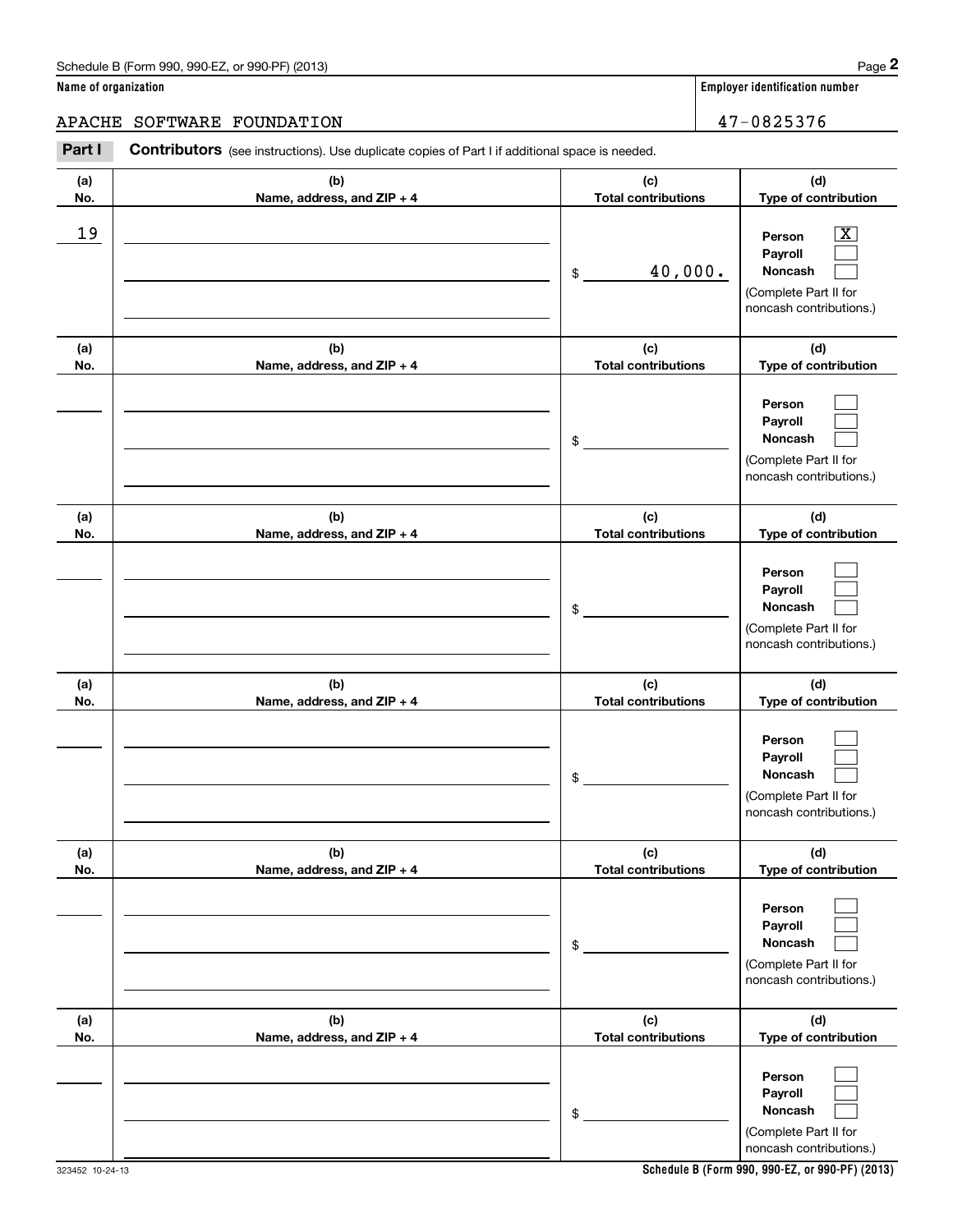### APACHE SOFTWARE FOUNDATION 47-0825376

Employer identification number<br> **1990 Employer identification number**<br> **1998 PACHE SOFTWARE FOUNDATION 1998**<br> **Part II Noncash Property** (see instructions). Use duplicate copies of Part II if additional space is needed.

| (a)<br>No.<br>from<br>Part I | (b)<br>Description of noncash property given | (c)<br>FMV (or estimate)<br>(see instructions) | (d)<br>Date received |
|------------------------------|----------------------------------------------|------------------------------------------------|----------------------|
|                              |                                              | $$\circ$$                                      |                      |
|                              |                                              |                                                |                      |
| (a)<br>No.<br>from<br>Part I | (b)<br>Description of noncash property given | (c)<br>FMV (or estimate)<br>(see instructions) | (d)<br>Date received |
|                              |                                              |                                                |                      |
|                              |                                              |                                                |                      |
|                              |                                              | $$\circ$$                                      |                      |
| (a)<br>No.<br>from<br>Part I | (b)<br>Description of noncash property given | (c)<br>FMV (or estimate)<br>(see instructions) | (d)<br>Date received |
|                              |                                              |                                                |                      |
|                              |                                              |                                                |                      |
|                              |                                              | $\mathsf{\$}$                                  |                      |
|                              |                                              |                                                |                      |
| (a)<br>No.<br>from<br>Part I | (b)<br>Description of noncash property given | (c)<br>FMV (or estimate)<br>(see instructions) | (d)<br>Date received |
|                              |                                              |                                                |                      |
|                              |                                              |                                                |                      |
|                              |                                              | \$                                             |                      |
|                              |                                              |                                                |                      |
| (a)<br>No.<br>from<br>Part I | (b)<br>Description of noncash property given | (c)<br>FMV (or estimate)<br>(see instructions) | (d)<br>Date received |
|                              |                                              |                                                |                      |
|                              |                                              |                                                |                      |
|                              |                                              | $\$$                                           |                      |
| (a)                          |                                              |                                                |                      |
| No.<br>from<br>Part I        | (b)<br>Description of noncash property given | (c)<br>FMV (or estimate)<br>(see instructions) | (d)<br>Date received |
|                              |                                              |                                                |                      |
|                              |                                              |                                                |                      |
|                              |                                              | \$                                             |                      |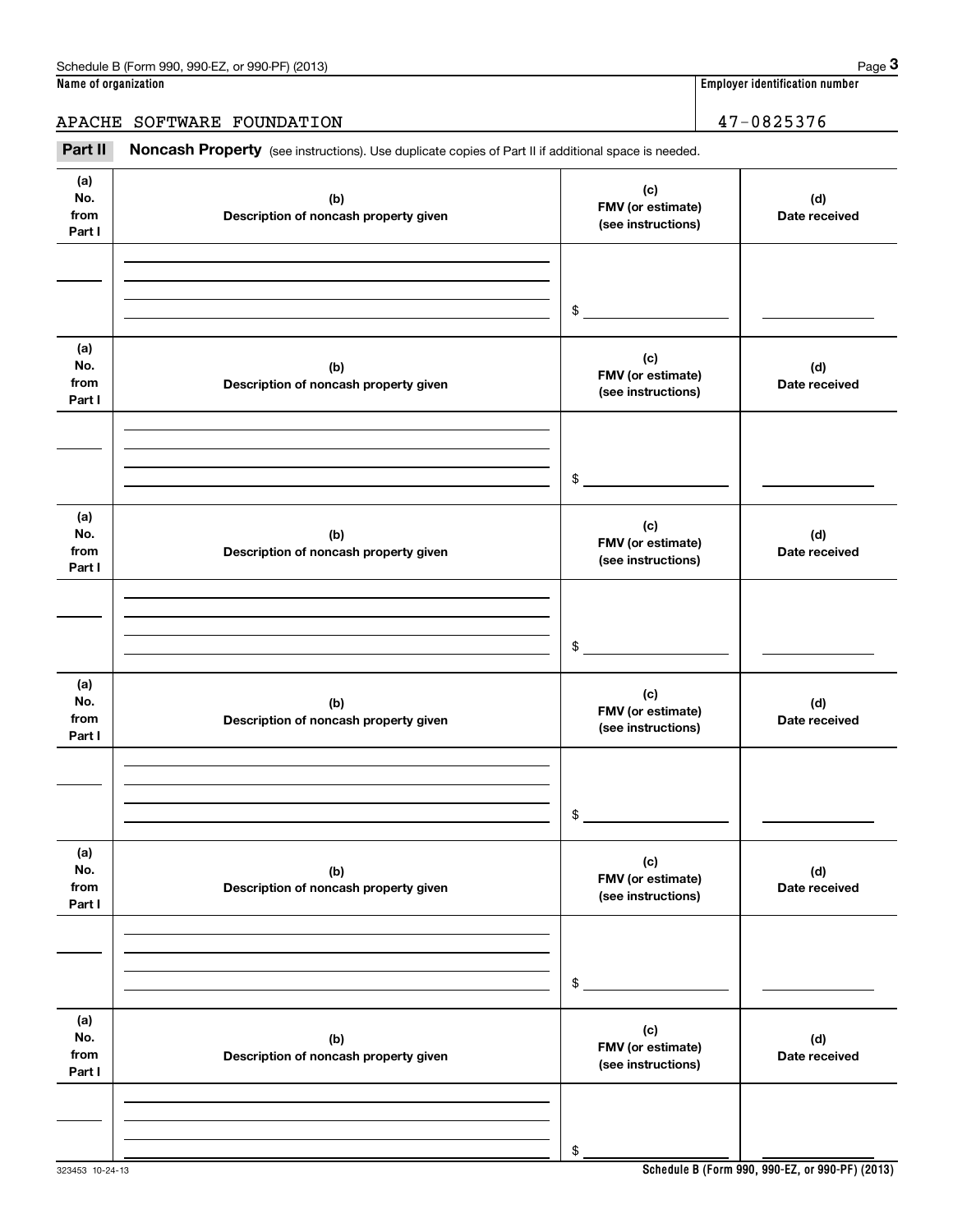|                           | Schedule B (Form 990, 990-EZ, or 990-PF) (2013)                                                                                                                                                                                                                                                                                                   |                      | Page 4                                                                                                                                                       |
|---------------------------|---------------------------------------------------------------------------------------------------------------------------------------------------------------------------------------------------------------------------------------------------------------------------------------------------------------------------------------------------|----------------------|--------------------------------------------------------------------------------------------------------------------------------------------------------------|
| Name of organization      |                                                                                                                                                                                                                                                                                                                                                   |                      | <b>Employer identification number</b>                                                                                                                        |
| APACHE                    | SOFTWARE FOUNDATION                                                                                                                                                                                                                                                                                                                               |                      | 47-0825376                                                                                                                                                   |
| Part III                  | year. Complete columns (a) through (e) and the following line entry. For organizations completing Part III, enter<br>the total of $exclusively$ religious, charitable, etc., contributions of \$1,000 or less for the year. (Enter this information once.) $\triangleright$ \$<br>Use duplicate copies of Part III if additional space is needed. |                      | $Exclusively$ religious, charitable, etc., individual contributions to section $501(c)(7)$ , (8), or (10) organizations that total more than \$1,000 for the |
| $(a)$ No.                 |                                                                                                                                                                                                                                                                                                                                                   |                      |                                                                                                                                                              |
| from<br>Part I            | (b) Purpose of gift                                                                                                                                                                                                                                                                                                                               | (c) Use of gift      | (d) Description of how gift is held                                                                                                                          |
|                           | Transferee's name, address, and $ZIP + 4$                                                                                                                                                                                                                                                                                                         | (e) Transfer of gift | Relationship of transferor to transferee                                                                                                                     |
|                           |                                                                                                                                                                                                                                                                                                                                                   |                      |                                                                                                                                                              |
| (a) No.<br>from<br>Part I | (b) Purpose of gift                                                                                                                                                                                                                                                                                                                               | (c) Use of gift      | (d) Description of how gift is held                                                                                                                          |
|                           |                                                                                                                                                                                                                                                                                                                                                   |                      |                                                                                                                                                              |
|                           |                                                                                                                                                                                                                                                                                                                                                   | (e) Transfer of gift |                                                                                                                                                              |
|                           | Transferee's name, address, and ZIP + 4                                                                                                                                                                                                                                                                                                           |                      | Relationship of transferor to transferee                                                                                                                     |
| (a) No.                   |                                                                                                                                                                                                                                                                                                                                                   |                      |                                                                                                                                                              |
| from<br>Part I            | (b) Purpose of gift                                                                                                                                                                                                                                                                                                                               | (c) Use of gift      | (d) Description of how gift is held                                                                                                                          |
|                           |                                                                                                                                                                                                                                                                                                                                                   | (e) Transfer of gift |                                                                                                                                                              |
|                           | Transferee's name, address, and ZIP + 4                                                                                                                                                                                                                                                                                                           |                      | Relationship of transferor to transferee                                                                                                                     |
| (a) No.<br>from<br>Part I | (b) Purpose of gift                                                                                                                                                                                                                                                                                                                               | (c) Use of gift      | (d) Description of how gift is held                                                                                                                          |
|                           |                                                                                                                                                                                                                                                                                                                                                   |                      |                                                                                                                                                              |
|                           |                                                                                                                                                                                                                                                                                                                                                   | (e) Transfer of gift |                                                                                                                                                              |
|                           | Transferee's name, address, and ZIP + 4                                                                                                                                                                                                                                                                                                           |                      | Relationship of transferor to transferee                                                                                                                     |
|                           |                                                                                                                                                                                                                                                                                                                                                   |                      |                                                                                                                                                              |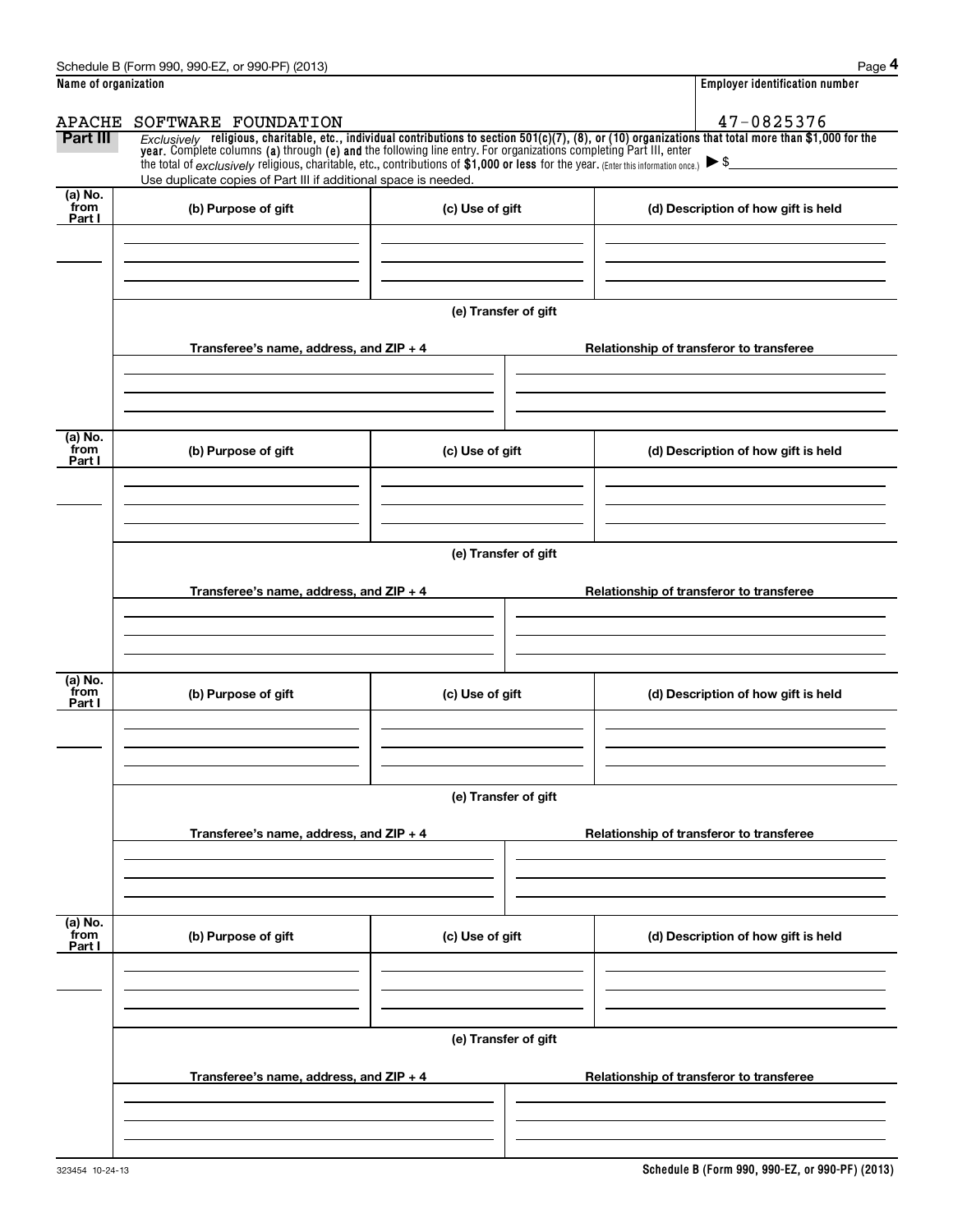| <b>SCHEDULE D</b> |  |
|-------------------|--|
|                   |  |

## **SCHEDULE D Supplemental Financial Statements**

(Form 990)<br>
Pepartment of the Treasury<br>
Department of the Treasury<br>
Department of the Treasury<br>
Information about Schedule D (Form 990) and its instructions is at www.irs.gov/form990.



Department of the Treasury Internal Revenue Service

**Name of the organization**<br> **APACHE SOFTWARE FOIINDATION**<br> **APACHE SOFTWARE FOIINDATION** APACHE SOFTWARE FOUNDATION

| Part I  | APACHE SUPIWARE FUONDAIIUN<br>Organizations Maintaining Donor Advised Funds or Other Similar Funds or Accounts. Complete if the                           |                         | $41 - 002$ JJ10                                     |
|---------|-----------------------------------------------------------------------------------------------------------------------------------------------------------|-------------------------|-----------------------------------------------------|
|         | organization answered "Yes" to Form 990, Part IV, line 6.                                                                                                 |                         |                                                     |
|         |                                                                                                                                                           | (a) Donor advised funds | (b) Funds and other accounts                        |
| 1.      |                                                                                                                                                           |                         |                                                     |
| 2       |                                                                                                                                                           |                         |                                                     |
| з       |                                                                                                                                                           |                         |                                                     |
| 4       | Aggregate value at end of year                                                                                                                            |                         |                                                     |
| 5       | Did the organization inform all donors and donor advisors in writing that the assets held in donor advised funds                                          |                         |                                                     |
|         | are the organization's property, subject to the organization's exclusive legal control? <i>manual control</i>                                             |                         | Yes<br><b>No</b>                                    |
| 6       | Did the organization inform all grantees, donors, and donor advisors in writing that grant funds can be used only                                         |                         |                                                     |
|         | for charitable purposes and not for the benefit of the donor or donor advisor, or for any other purpose conferring                                        |                         |                                                     |
|         | impermissible private benefit?                                                                                                                            |                         | Yes<br>No                                           |
| Part II | Conservation Easements. Complete if the organization answered "Yes" to Form 990, Part IV, line 7.                                                         |                         |                                                     |
| 1       | Purpose(s) of conservation easements held by the organization (check all that apply).                                                                     |                         |                                                     |
|         | Preservation of land for public use (e.g., recreation or education)                                                                                       |                         | Preservation of an historically important land area |
|         | Protection of natural habitat                                                                                                                             |                         | Preservation of a certified historic structure      |
|         | Preservation of open space                                                                                                                                |                         |                                                     |
| 2       | Complete lines 2a through 2d if the organization held a qualified conservation contribution in the form of a conservation easement on the last            |                         |                                                     |
|         | day of the tax year.                                                                                                                                      |                         |                                                     |
|         |                                                                                                                                                           |                         | Held at the End of the Tax Year                     |
| a       | Total number of conservation easements                                                                                                                    |                         | 2a                                                  |
| b       | Total acreage restricted by conservation easements                                                                                                        |                         | 2b                                                  |
|         | Number of conservation easements on a certified historic structure included in (a)                                                                        |                         | 2c                                                  |
| d       | Number of conservation easements included in (c) acquired after 8/17/06, and not on a historic structure                                                  |                         |                                                     |
|         | listed in the National Register                                                                                                                           |                         | 2d                                                  |
| 3       | Number of conservation easements modified, transferred, released, extinguished, or terminated by the organization during the tax                          |                         |                                                     |
|         | year                                                                                                                                                      |                         |                                                     |
| 4       | Number of states where property subject to conservation easement is located                                                                               |                         |                                                     |
| 5       | Does the organization have a written policy regarding the periodic monitoring, inspection, handling of                                                    |                         |                                                     |
|         | violations, and enforcement of the conservation easements it holds?                                                                                       |                         | Yes<br><b>No</b>                                    |
| 6       | Staff and volunteer hours devoted to monitoring, inspecting, and enforcing conservation easements during the year                                         |                         |                                                     |
| 7       | Amount of expenses incurred in monitoring, inspecting, and enforcing conservation easements during the year $\blacktriangleright$ \$                      |                         |                                                     |
| 8       | Does each conservation easement reported on line 2(d) above satisfy the requirements of section 170(h)(4)(B)(i)                                           |                         |                                                     |
|         | and section $170(h)(4)(B)(ii)?$                                                                                                                           |                         | Yes<br><b>No</b>                                    |
| 9       | In Part XIII, describe how the organization reports conservation easements in its revenue and expense statement, and balance sheet, and                   |                         |                                                     |
|         | include, if applicable, the text of the footnote to the organization's financial statements that describes the organization's accounting for              |                         |                                                     |
|         | conservation easements.                                                                                                                                   |                         |                                                     |
|         | Part III<br>Organizations Maintaining Collections of Art, Historical Treasures, or Other Similar Assets.                                                  |                         |                                                     |
|         | Complete if the organization answered "Yes" to Form 990, Part IV, line 8.                                                                                 |                         |                                                     |
|         | 1a If the organization elected, as permitted under SFAS 116 (ASC 958), not to report in its revenue statement and balance sheet works of art,             |                         |                                                     |
|         | historical treasures, or other similar assets held for public exhibition, education, or research in furtherance of public service, provide, in Part XIII, |                         |                                                     |
|         | the text of the footnote to its financial statements that describes these items.                                                                          |                         |                                                     |
| b       | If the organization elected, as permitted under SFAS 116 (ASC 958), to report in its revenue statement and balance sheet works of art, historical         |                         |                                                     |
|         | treasures, or other similar assets held for public exhibition, education, or research in furtherance of public service, provide the following amounts     |                         |                                                     |
|         | relating to these items:                                                                                                                                  |                         |                                                     |
|         |                                                                                                                                                           |                         | $\blacktriangleright$ \$                            |
|         | (ii) Assets included in Form 990, Part X                                                                                                                  |                         | $\blacktriangleright$ \$                            |
| 2       | If the organization received or held works of art, historical treasures, or other similar assets for financial gain, provide                              |                         |                                                     |
|         | the following amounts required to be reported under SFAS 116 (ASC 958) relating to these items:                                                           |                         |                                                     |
| а       |                                                                                                                                                           |                         | $\blacktriangleright$ \$                            |

 $\blacktriangleright$  \$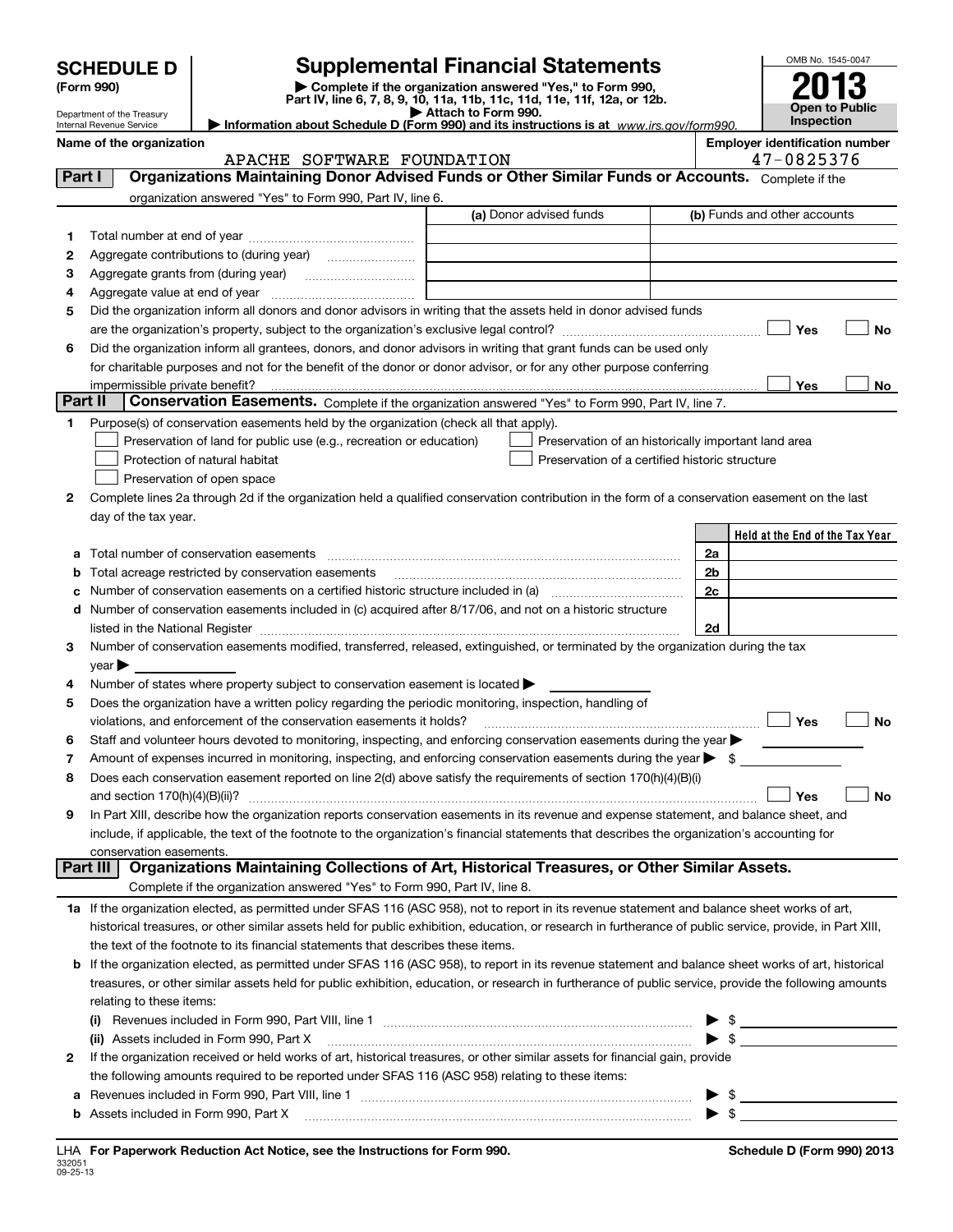|        | Schedule D (Form 990) 2013                                                                                                                                                                                                     | APACHE SOFTWARE FOUNDATION              |   |                |                                                                                                               |                                 | $47 - 0825376$ Page 2 |                |                  |     |
|--------|--------------------------------------------------------------------------------------------------------------------------------------------------------------------------------------------------------------------------------|-----------------------------------------|---|----------------|---------------------------------------------------------------------------------------------------------------|---------------------------------|-----------------------|----------------|------------------|-----|
|        | Part III<br>Organizations Maintaining Collections of Art, Historical Treasures, or Other Similar Assets (continued)                                                                                                            |                                         |   |                |                                                                                                               |                                 |                       |                |                  |     |
| 3      | Using the organization's acquisition, accession, and other records, check any of the following that are a significant use of its collection items<br>(check all that apply):                                                   |                                         |   |                |                                                                                                               |                                 |                       |                |                  |     |
| a      | Public exhibition                                                                                                                                                                                                              |                                         |   |                | Loan or exchange programs                                                                                     |                                 |                       |                |                  |     |
| b      | Scholarly research                                                                                                                                                                                                             |                                         |   |                | Other and the contract of the contract of the contract of the contract of the contract of the contract of the |                                 |                       |                |                  |     |
| с      | Preservation for future generations                                                                                                                                                                                            |                                         |   |                |                                                                                                               |                                 |                       |                |                  |     |
| 4      | Provide a description of the organization's collections and explain how they further the organization's exempt purpose in Part XIII.                                                                                           |                                         |   |                |                                                                                                               |                                 |                       |                |                  |     |
| 5      | During the year, did the organization solicit or receive donations of art, historical treasures, or other similar assets                                                                                                       |                                         |   |                |                                                                                                               |                                 |                       |                |                  |     |
|        |                                                                                                                                                                                                                                |                                         |   |                |                                                                                                               |                                 |                       | Yes            |                  | No  |
|        | Escrow and Custodial Arrangements. Complete if the organization answered "Yes" to Form 990, Part IV, line 9, or<br><b>Part IV</b>                                                                                              |                                         |   |                |                                                                                                               |                                 |                       |                |                  |     |
|        | reported an amount on Form 990, Part X, line 21.                                                                                                                                                                               |                                         |   |                |                                                                                                               |                                 |                       |                |                  |     |
|        | 1a Is the organization an agent, trustee, custodian or other intermediary for contributions or other assets not included                                                                                                       |                                         |   |                |                                                                                                               |                                 |                       |                |                  |     |
|        | on Form 990, Part X? [11] matter contracts and contracts and contracts are contracted as a form 990, Part X?                                                                                                                   |                                         |   |                |                                                                                                               |                                 |                       | Yes            |                  | No  |
|        | <b>b</b> If "Yes," explain the arrangement in Part XIII and complete the following table:                                                                                                                                      |                                         |   |                |                                                                                                               |                                 |                       |                |                  |     |
|        |                                                                                                                                                                                                                                |                                         |   |                |                                                                                                               |                                 |                       | Amount         |                  |     |
|        | c Beginning balance measurements and the contract of the contract of the contract of the contract of the contract of the contract of the contract of the contract of the contract of the contract of the contract of the contr |                                         |   |                |                                                                                                               | 1c                              |                       |                |                  |     |
|        |                                                                                                                                                                                                                                |                                         |   |                |                                                                                                               | 1d                              |                       |                |                  |     |
|        | e Distributions during the year manufactured and continuum control of the control of the control of the state of the control of the control of the control of the control of the control of the control of the control of the  |                                         |   |                |                                                                                                               | 1e                              |                       |                |                  |     |
|        |                                                                                                                                                                                                                                |                                         |   |                |                                                                                                               | 1f                              |                       |                |                  |     |
|        |                                                                                                                                                                                                                                |                                         |   |                |                                                                                                               |                                 |                       | Yes            |                  | No  |
|        | <b>b</b> If "Yes," explain the arrangement in Part XIII. Check here if the explanation has been provided in Part XIII                                                                                                          |                                         |   |                |                                                                                                               |                                 |                       |                |                  |     |
| Part V | Endowment Funds. Complete if the organization answered "Yes" to Form 990, Part IV, line 10.                                                                                                                                    |                                         |   |                |                                                                                                               |                                 |                       |                |                  |     |
|        |                                                                                                                                                                                                                                | (a) Current year                        |   | (b) Prior year | (c) Two years back $\vert$ (d) Three years back $\vert$ (e) Four years back                                   |                                 |                       |                |                  |     |
|        | <b>1a</b> Beginning of year balance                                                                                                                                                                                            |                                         |   |                |                                                                                                               |                                 |                       |                |                  |     |
|        |                                                                                                                                                                                                                                |                                         |   |                |                                                                                                               |                                 |                       |                |                  |     |
|        | Net investment earnings, gains, and losses                                                                                                                                                                                     |                                         |   |                |                                                                                                               |                                 |                       |                |                  |     |
|        |                                                                                                                                                                                                                                |                                         |   |                |                                                                                                               |                                 |                       |                |                  |     |
|        | e Other expenditures for facilities                                                                                                                                                                                            |                                         |   |                |                                                                                                               |                                 |                       |                |                  |     |
|        | and programs                                                                                                                                                                                                                   |                                         |   |                |                                                                                                               |                                 |                       |                |                  |     |
|        |                                                                                                                                                                                                                                |                                         |   |                |                                                                                                               |                                 |                       |                |                  |     |
| g      |                                                                                                                                                                                                                                |                                         |   |                |                                                                                                               |                                 |                       |                |                  |     |
| 2      | Provide the estimated percentage of the current year end balance (line 1g, column (a)) held as:                                                                                                                                |                                         |   |                |                                                                                                               |                                 |                       |                |                  |     |
| а      | Board designated or quasi-endowment                                                                                                                                                                                            |                                         | % |                |                                                                                                               |                                 |                       |                |                  |     |
| b      | Permanent endowment                                                                                                                                                                                                            | %                                       |   |                |                                                                                                               |                                 |                       |                |                  |     |
|        | <b>c</b> Temporarily restricted endowment $\blacktriangleright$                                                                                                                                                                | %                                       |   |                |                                                                                                               |                                 |                       |                |                  |     |
|        | The percentages in lines 2a, 2b, and 2c should equal 100%.                                                                                                                                                                     |                                         |   |                |                                                                                                               |                                 |                       |                |                  |     |
|        | 3a Are there endowment funds not in the possession of the organization that are held and administered for the organization                                                                                                     |                                         |   |                |                                                                                                               |                                 |                       |                | Yes <sub>1</sub> | No. |
|        | by:<br>(i)                                                                                                                                                                                                                     |                                         |   |                |                                                                                                               |                                 |                       | 3a(i)          |                  |     |
|        |                                                                                                                                                                                                                                |                                         |   |                |                                                                                                               |                                 |                       | 3a(ii)         |                  |     |
|        | b If "Yes" to 3a(ii), are the related organizations listed as required on Schedule R?                                                                                                                                          |                                         |   |                |                                                                                                               |                                 |                       | 3b             |                  |     |
|        | Describe in Part XIII the intended uses of the organization's endowment funds.                                                                                                                                                 |                                         |   |                |                                                                                                               |                                 |                       |                |                  |     |
|        | Land, Buildings, and Equipment.<br>Part VI                                                                                                                                                                                     |                                         |   |                |                                                                                                               |                                 |                       |                |                  |     |
|        | Complete if the organization answered "Yes" to Form 990, Part IV, line 11a. See Form 990, Part X, line 10.                                                                                                                     |                                         |   |                |                                                                                                               |                                 |                       |                |                  |     |
|        | Description of property                                                                                                                                                                                                        | (a) Cost or other<br>basis (investment) |   |                | (b) Cost or other<br>basis (other)                                                                            | (c) Accumulated<br>depreciation |                       | (d) Book value |                  |     |
|        |                                                                                                                                                                                                                                |                                         |   |                |                                                                                                               |                                 |                       |                |                  |     |
| b      |                                                                                                                                                                                                                                |                                         |   |                |                                                                                                               |                                 |                       |                |                  |     |
| с      |                                                                                                                                                                                                                                |                                         |   |                |                                                                                                               |                                 |                       |                |                  |     |
|        |                                                                                                                                                                                                                                |                                         |   |                | 52,721.                                                                                                       | 7,769.                          |                       |                | 44,952.          |     |
|        |                                                                                                                                                                                                                                |                                         |   |                |                                                                                                               |                                 |                       |                |                  |     |
|        |                                                                                                                                                                                                                                |                                         |   |                |                                                                                                               |                                 | ▶                     |                | 44,952.          |     |
|        |                                                                                                                                                                                                                                |                                         |   |                |                                                                                                               |                                 |                       |                |                  |     |

**Schedule D (Form 990) 2013**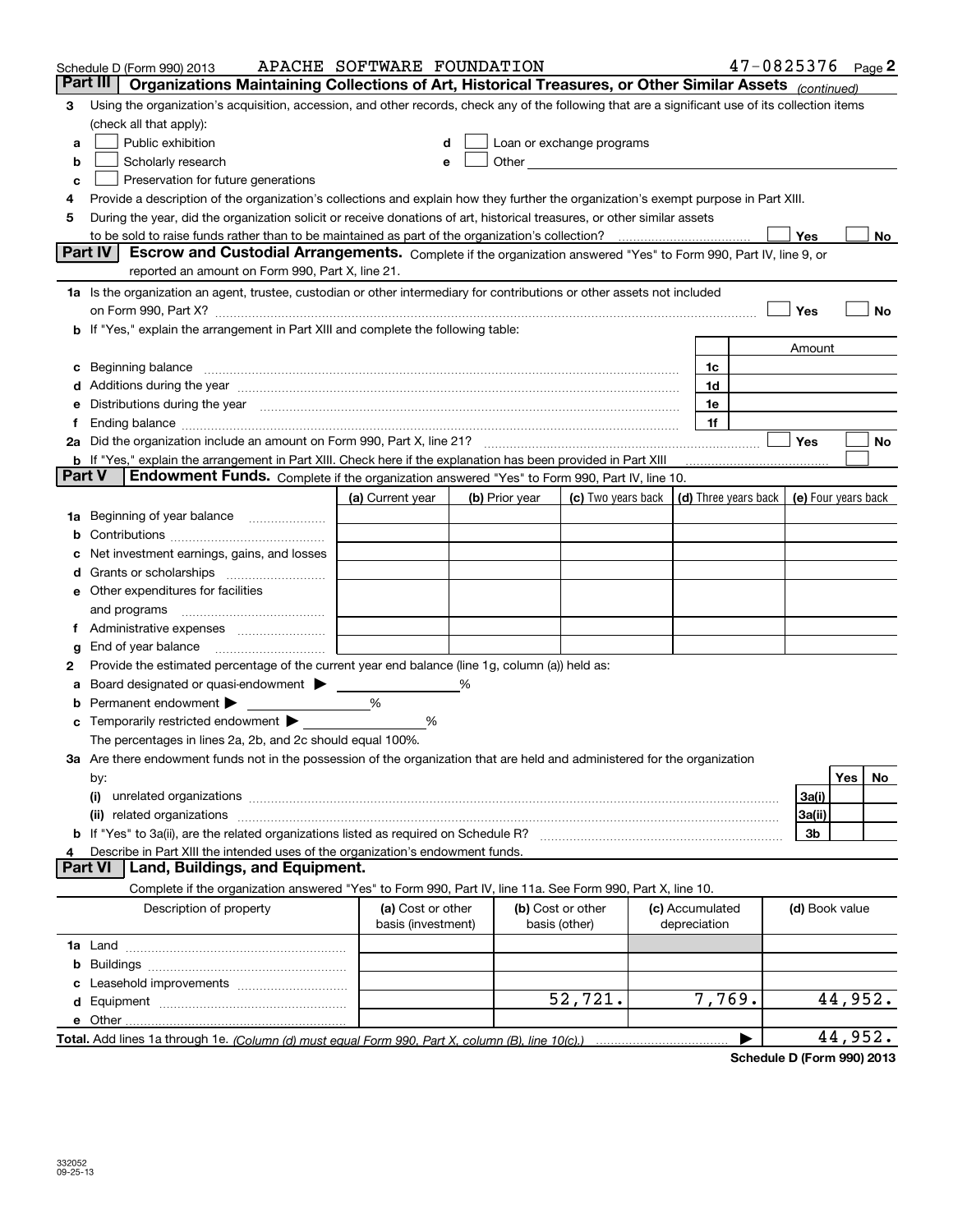| 47-0825376<br>APACHE SOFTWARE FOUNDATION<br>Schedule D (Form 990) 2013 | Page |  |
|------------------------------------------------------------------------|------|--|
|------------------------------------------------------------------------|------|--|

#### **3Part VII Investments - Other Securities.**

Complete if the organization answered "Yes" to Form 990, Part IV, line 11b. See Form 990, Part X, line 12.

| (a) Description of security or category (including name of security)                   | (b) Book value | (c) Method of valuation: Cost or end-of-year market value |
|----------------------------------------------------------------------------------------|----------------|-----------------------------------------------------------|
| (1) Financial derivatives                                                              |                |                                                           |
| (2) Closely-held equity interests                                                      |                |                                                           |
| (3) Other                                                                              |                |                                                           |
| (A)                                                                                    |                |                                                           |
| (B)                                                                                    |                |                                                           |
| (C)                                                                                    |                |                                                           |
| (D)                                                                                    |                |                                                           |
| (E)                                                                                    |                |                                                           |
| (F)                                                                                    |                |                                                           |
| (G)                                                                                    |                |                                                           |
| (H)                                                                                    |                |                                                           |
| Total. (Col. (b) must equal Form 990, Part X, col. (B) line 12.) $\blacktriangleright$ |                |                                                           |

#### **Part VIII Investments - Program Related.**

Complete if the organization answered "Yes" to Form 990, Part IV, line 11c. See Form 990, Part X, line 13.

| (a) Description of investment                                    | (b) Book value | (c) Method of valuation: Cost or end-of-year market value |
|------------------------------------------------------------------|----------------|-----------------------------------------------------------|
| (1)                                                              |                |                                                           |
| (2)                                                              |                |                                                           |
| (3)                                                              |                |                                                           |
| (4)                                                              |                |                                                           |
| (5)                                                              |                |                                                           |
| (6)                                                              |                |                                                           |
| (7)                                                              |                |                                                           |
| (8)                                                              |                |                                                           |
| (9)                                                              |                |                                                           |
| Total. (Col. (b) must equal Form 990, Part X, col. (B) line 13.) |                |                                                           |

#### **Part IX Other Assets.**

Complete if the organization answered "Yes" to Form 990, Part IV, line 11d. See Form 990, Part X, line 15.

| (a) Description   | (b) Book value |
|-------------------|----------------|
| (1)               |                |
| (2)               |                |
| (3)               |                |
| (4)               |                |
| $\frac{1}{2}$ (5) |                |
| (6)               |                |
| (7)               |                |
| (8)               |                |
| (9)               |                |
|                   |                |

**Total.**  *(Column (b) must equal Form 990, Part X, col. (B) line 15.)* **Paramele Chart Liabilities.** 

Complete if the organization answered "Yes" to Form 990, Part IV, line 11e or 11f. See Form 990, Part X, line 25.

| 1.  | (a) Description of liability                                       | (b) Book value |
|-----|--------------------------------------------------------------------|----------------|
|     | Federal income taxes                                               |                |
| (2) |                                                                    |                |
| (3) |                                                                    |                |
| (4) |                                                                    |                |
| (5) |                                                                    |                |
| (6) |                                                                    |                |
|     |                                                                    |                |
| (8) |                                                                    |                |
| (9) |                                                                    |                |
|     | Total. (Column (b) must equal Form 990. Part X, col. (B) line 25.) |                |

**Total.**  *(Column (b) must equal Form 990, Part X, col. (B) line 25.)* . . . . . . . . . . . . . . .

**2.**Liability for uncertain tax positions. In Part XIII, provide the text of the footnote to the organization's financial statements that reports the organization's liability for uncertain tax positions under FIN 48 (ASC 740). Check here if the text of the footnote has been provided in Part XIII  $\mathcal{L}^{\text{max}}$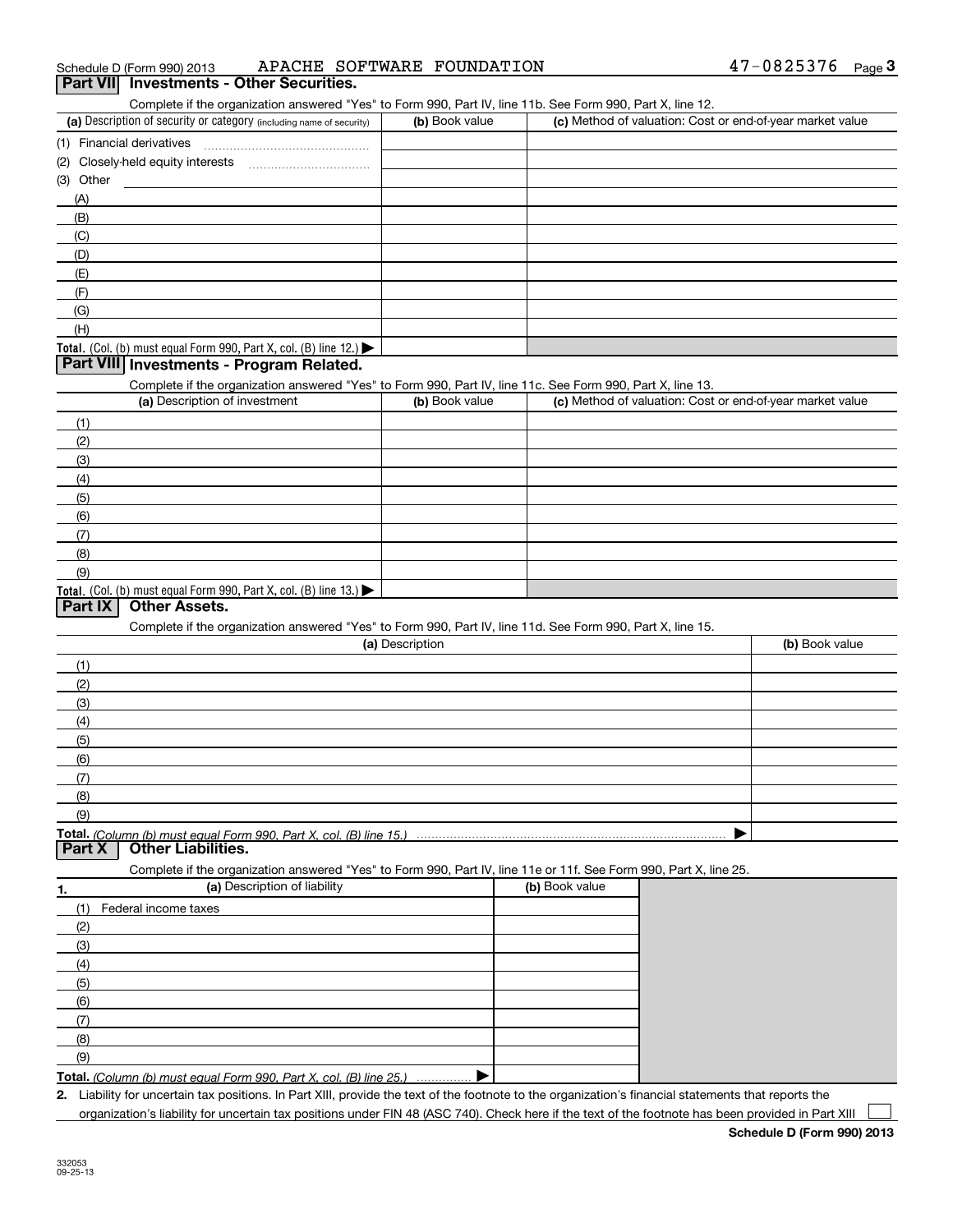|    | APACHE SOFTWARE FOUNDATION<br>Schedule D (Form 990) 2013                                                                                                                                                                             | $47 - 0825376$ Page 4 |              |
|----|--------------------------------------------------------------------------------------------------------------------------------------------------------------------------------------------------------------------------------------|-----------------------|--------------|
|    | Reconciliation of Revenue per Audited Financial Statements With Revenue per Return.<br>Part XI                                                                                                                                       |                       |              |
|    | Complete if the organization answered "Yes" to Form 990, Part IV, line 12a.                                                                                                                                                          |                       |              |
| 1  | Total revenue, gains, and other support per audited financial statements                                                                                                                                                             |                       | $\mathbf{1}$ |
| 2  | Amounts included on line 1 but not on Form 990, Part VIII, line 12:                                                                                                                                                                  |                       |              |
| а  | Net unrealized gains on investments [11] Martin Martin Martin Martin Martin Martin Martin Martin Martin Martin                                                                                                                       | 2a                    |              |
| b  |                                                                                                                                                                                                                                      | 2 <sub>b</sub>        |              |
| с  |                                                                                                                                                                                                                                      |                       |              |
| d  | Other (Describe in Part XIII.) <b>Construction Contract Construction</b> Chemical Construction Chemical Chemical Chemical Chemical Chemical Chemical Chemical Chemical Chemical Chemical Chemical Chemical Chemical Chemical Chemic  |                       |              |
| е  | Add lines 2a through 2d <b>continuum continuum contract and all the contract and all the contract and all the contract and all the contract of the contract of the contract of the contract of the contract of the contract of t</b> | 2e                    |              |
| 3  |                                                                                                                                                                                                                                      | 3                     |              |
| 4  | Amounts included on Form 990, Part VIII, line 12, but not on line 1:                                                                                                                                                                 |                       |              |
| a  |                                                                                                                                                                                                                                      | 4a                    |              |
| b  | Other (Describe in Part XIII.)                                                                                                                                                                                                       | 4 <sub>b</sub>        |              |
| c. | Add lines 4a and 4b                                                                                                                                                                                                                  | 4c                    |              |
| 5  |                                                                                                                                                                                                                                      | 5                     |              |
|    | Part XII   Reconciliation of Expenses per Audited Financial Statements With Expenses per Return.                                                                                                                                     |                       |              |
|    | Complete if the organization answered "Yes" to Form 990, Part IV, line 12a.                                                                                                                                                          |                       |              |
| 1  | Total expenses and losses per audited financial statements                                                                                                                                                                           |                       | 1            |
| 2  | Amounts included on line 1 but not on Form 990, Part IX, line 25:                                                                                                                                                                    |                       |              |
| а  |                                                                                                                                                                                                                                      | 2a                    |              |
| b  |                                                                                                                                                                                                                                      | 2b                    |              |
|    |                                                                                                                                                                                                                                      | 2c                    |              |
| d  |                                                                                                                                                                                                                                      | 2d                    |              |
| е  | Add lines 2a through 2d <b>must be a constructed as the constant of the constant of the constant of the construction</b>                                                                                                             |                       | <b>2e</b>    |
| 3  |                                                                                                                                                                                                                                      | 3                     |              |
| 4  | Amounts included on Form 990, Part IX, line 25, but not on line 1:                                                                                                                                                                   |                       |              |
| a  |                                                                                                                                                                                                                                      | 4а                    |              |
|    | Other (Describe in Part XIII.) <b>Construction Contract Construction</b> Chemical Construction Chemical Chemical Chemical Chemical Chemical Chemical Chemical Chemical Chemical Chemical Chemical Chemical Chemical Chemical Chemic  | 4b                    |              |
|    | c Add lines 4a and 4b                                                                                                                                                                                                                |                       | 4c           |
|    |                                                                                                                                                                                                                                      |                       | 5            |
|    | Part XIII Supplemental Information.                                                                                                                                                                                                  |                       |              |

Provide the descriptions required for Part II, lines 3, 5, and 9; Part III, lines 1a and 4; Part IV, lines 1b and 2b; Part V, line 4; Part X, line 2; Part XI, lines 2d and 4b; and Part XII, lines 2d and 4b. Also complete this part to provide any additional information.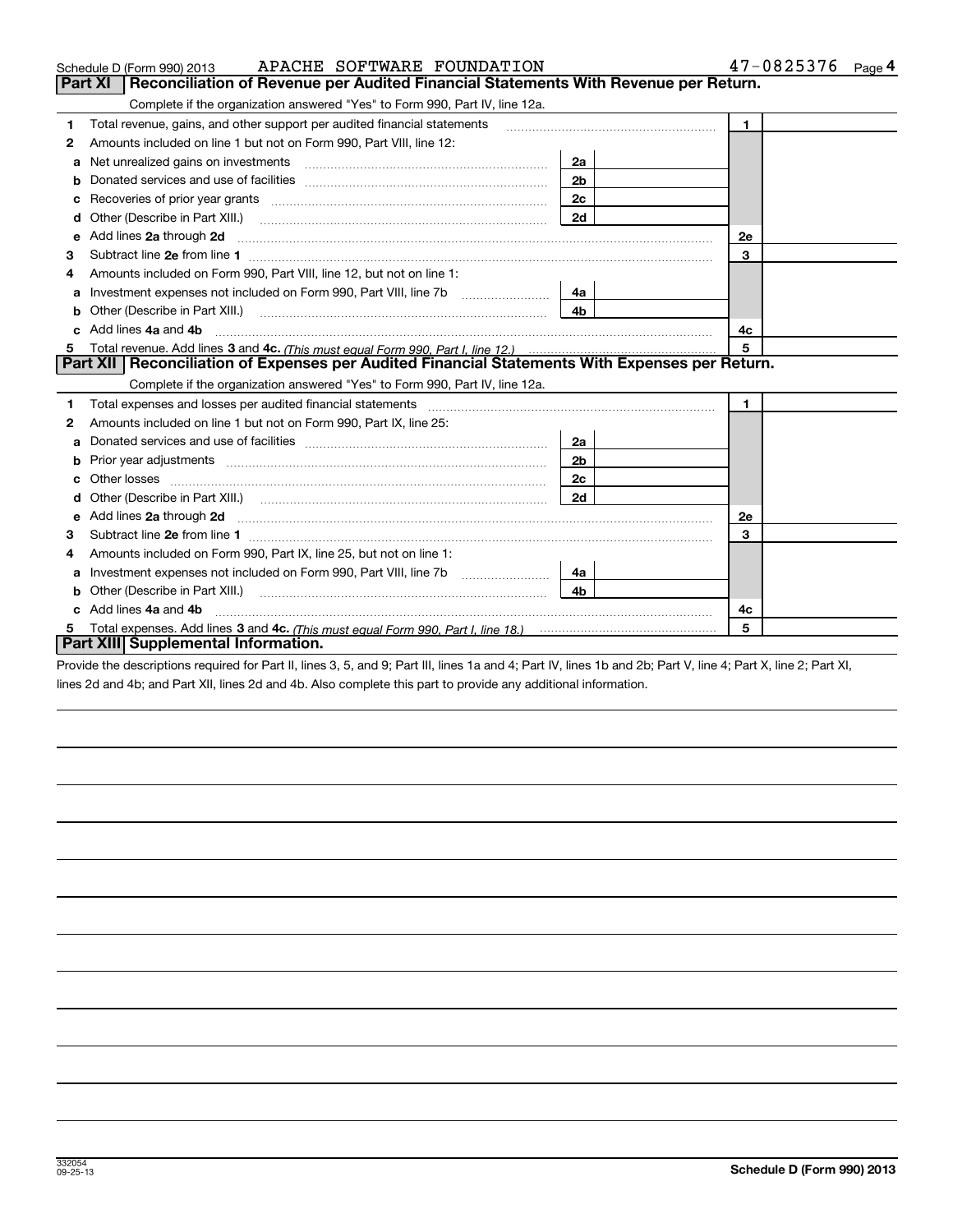| <b>SCHEDULE O</b>    |  |
|----------------------|--|
| (Form 990 or 990-EZ) |  |

Department of the Treasury Internal Revenue Service

Name of the organization

### **Supplemental Information to Form 990 or 990-EZ**

**Information about Schedule O (Form 990 or 990-EZ) and its instructions is at www.irs.gov/form990. Complete to provide information for responses to specific questions on Form 990 or 990-EZ or to provide any additional information. | Attach to Form 990 or 990-EZ.**



**Employer identification number** APACHE SOFTWARE FOUNDATION **17-0825376** 

FORM 990, PART VI, SECTION A, LINE 6:

THE APACHE SOFTWARE FOUNDATION IS A MEMBER-BASED ORGANIZATION

AS DESCRIBED IN ITS BYLAWS. MEMBERSHIP IS BASED ON A NOMINATION AND VOTING

PROCESS BY WHICH CANDIDATES ARE NOMINATED BY EXISTING MEMBERS AND ARE

ADMITTED OR REJECTED AS MEMBERS BASED ON A MAJORITY VOTE OF THE EXISTING

MEMBERS OF THE ORGANIZATION.

FORM 990, PART VI, SECTION A, LINE 7A:

THE BOARD OF DIRECTORS IS THE GOVERNING BODY OF THE ASF. AS

PER THE BYLAWS, THE BOARD OF DIRECTORS IS A GROUP OF 9 PEOPLE THAT ARE

ELECTED ANNUALLY BY THE ASF.

FORM 990, PART VI, SECTION B, LINE 11:

THE TREASURER REVIEWS THE 990 ON BEHALF OF THE BOARD AND THE

MEMBERSHIP.

FORM 990, PART VI, SECTION C, LINE 19:

THE ORGANIZATION MAKES ITS GOVERNING DOCUMENTS AVAILABLE TO

THE PUBLIC VIA ITS WEBSITE, HTTP://WWW.APACHE.ORG. IN PARTICULAR,

HTTP://APACHE.ORG/FOUNDATION/#HOW-ARE-THE-ASF-AND-APACHE-PROJECTS-GOVERNED.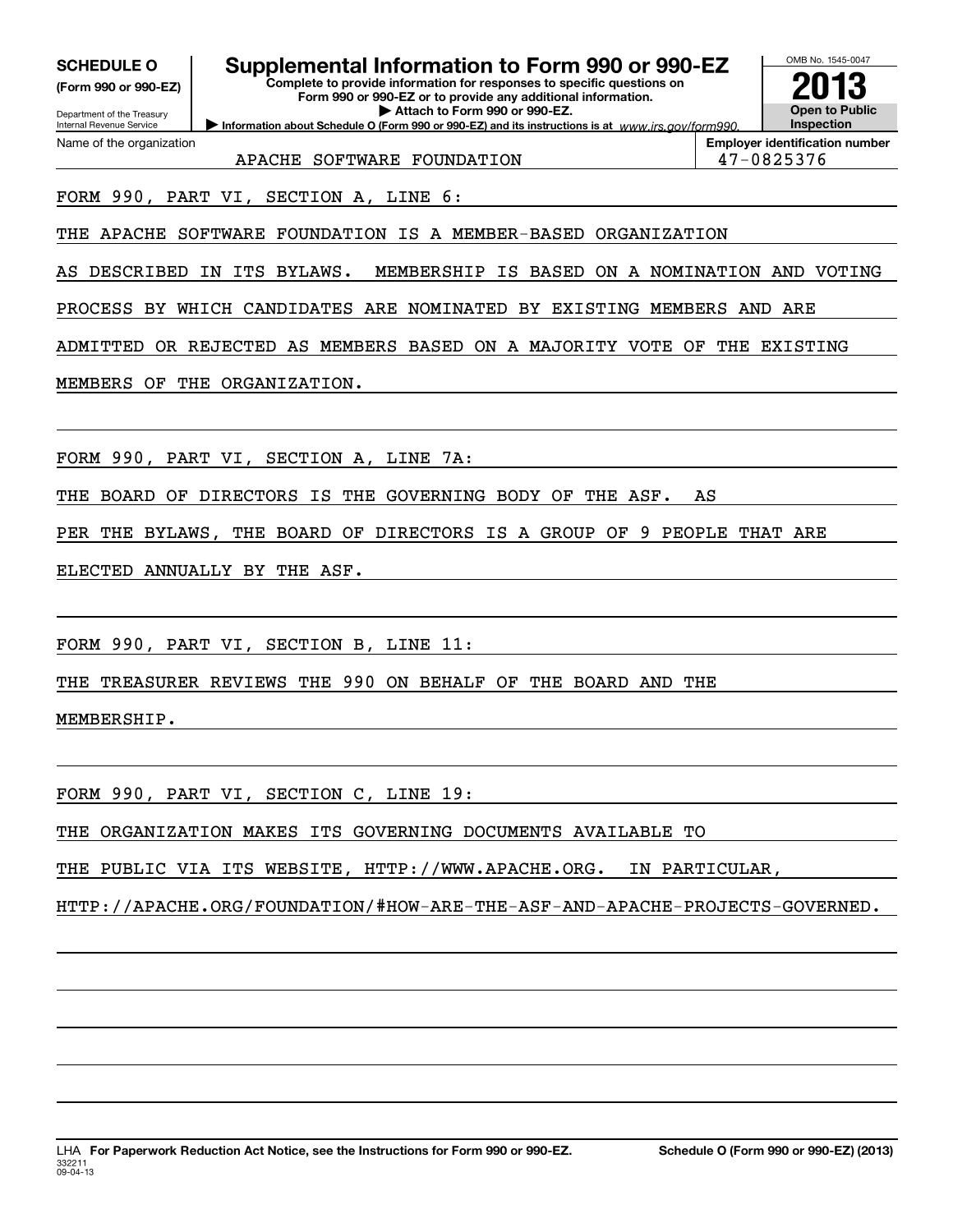#### **2013 DEPRECIATION AND AMORTIZATION REPORT**

| FORM 990 PAGE 10<br>990 |                                              |                  |        |                |                                                      |             |                             |                     |                        |                                         |                           |                                          |                               |                                  |                                       |
|-------------------------|----------------------------------------------|------------------|--------|----------------|------------------------------------------------------|-------------|-----------------------------|---------------------|------------------------|-----------------------------------------|---------------------------|------------------------------------------|-------------------------------|----------------------------------|---------------------------------------|
| Asset<br>No.            | Description                                  | Date<br>Acquired | Method | Life           | $\begin{array}{c} C \\ 0 \\ \eta \\ \nu \end{array}$ | Line<br>No. | Unadjusted<br>Cost Or Basis | Bus<br>$\%$<br>Excl | Section 179<br>Expense | $\star$<br><b>Reduction In</b><br>Basis | Basis For<br>Depreciation | Beginning<br>Accumulated<br>Depreciation | Current<br>Sec 179<br>Expense | <b>Current Year</b><br>Deduction | Ending<br>Accumulated<br>Depreciation |
|                         | MACHINERY & EQUIPMENT                        |                  |        |                |                                                      |             |                             |                     |                        |                                         |                           |                                          |                               |                                  |                                       |
|                         | 1 DELL SERVER                                | $05/21/13$ SL    |        | 5.00           |                                                      | 16          | 24, 271.                    |                     |                        |                                         | 24, 271.                  |                                          |                               | 4,450.                           | 4,450.                                |
|                         | 2 3 DELL SERVERS                             | 10/01/13 SL      |        | $5 \, . \, 00$ |                                                      | 16          | 28,450.                     |                     |                        |                                         | 28,450.                   |                                          |                               | 3,319.                           | 3,319.                                |
|                         | * 990 PAGE 10 TOTAL<br>MACHINERY & EQUIPMENT |                  |        |                |                                                      |             | 52,721.                     |                     |                        |                                         | 52,721.                   | $\mathbf 0$ .                            |                               | 7,769.                           | 7,769.                                |
|                         | * GRAND TOTAL 990 PAGE 10<br><b>DEPR</b>     |                  |        |                |                                                      |             | 52,721.                     |                     |                        |                                         | 52,721.                   | $\mathfrak o$ .                          |                               | 7,769.                           | 7,769.                                |
|                         |                                              |                  |        |                |                                                      |             |                             |                     |                        |                                         |                           |                                          |                               |                                  |                                       |
|                         |                                              |                  |        |                |                                                      |             |                             |                     |                        |                                         |                           |                                          |                               |                                  |                                       |
|                         |                                              |                  |        |                |                                                      |             |                             |                     |                        |                                         |                           |                                          |                               |                                  |                                       |
|                         |                                              |                  |        |                |                                                      |             |                             |                     |                        |                                         |                           |                                          |                               |                                  |                                       |
|                         |                                              |                  |        |                |                                                      |             |                             |                     |                        |                                         |                           |                                          |                               |                                  |                                       |
|                         |                                              |                  |        |                |                                                      |             |                             |                     |                        |                                         |                           |                                          |                               |                                  |                                       |
|                         |                                              |                  |        |                |                                                      |             |                             |                     |                        |                                         |                           |                                          |                               |                                  |                                       |
|                         |                                              |                  |        |                |                                                      |             |                             |                     |                        |                                         |                           |                                          |                               |                                  |                                       |
|                         |                                              |                  |        |                |                                                      |             |                             |                     |                        |                                         |                           |                                          |                               |                                  |                                       |
|                         |                                              |                  |        |                |                                                      |             |                             |                     |                        |                                         |                           |                                          |                               |                                  |                                       |
|                         |                                              |                  |        |                |                                                      |             |                             |                     |                        |                                         |                           |                                          |                               |                                  |                                       |
|                         |                                              |                  |        |                |                                                      |             |                             |                     |                        |                                         |                           |                                          |                               |                                  |                                       |
|                         |                                              |                  |        |                |                                                      |             |                             |                     |                        |                                         |                           |                                          |                               |                                  |                                       |
|                         |                                              |                  |        |                |                                                      |             |                             |                     |                        |                                         |                           |                                          |                               |                                  |                                       |